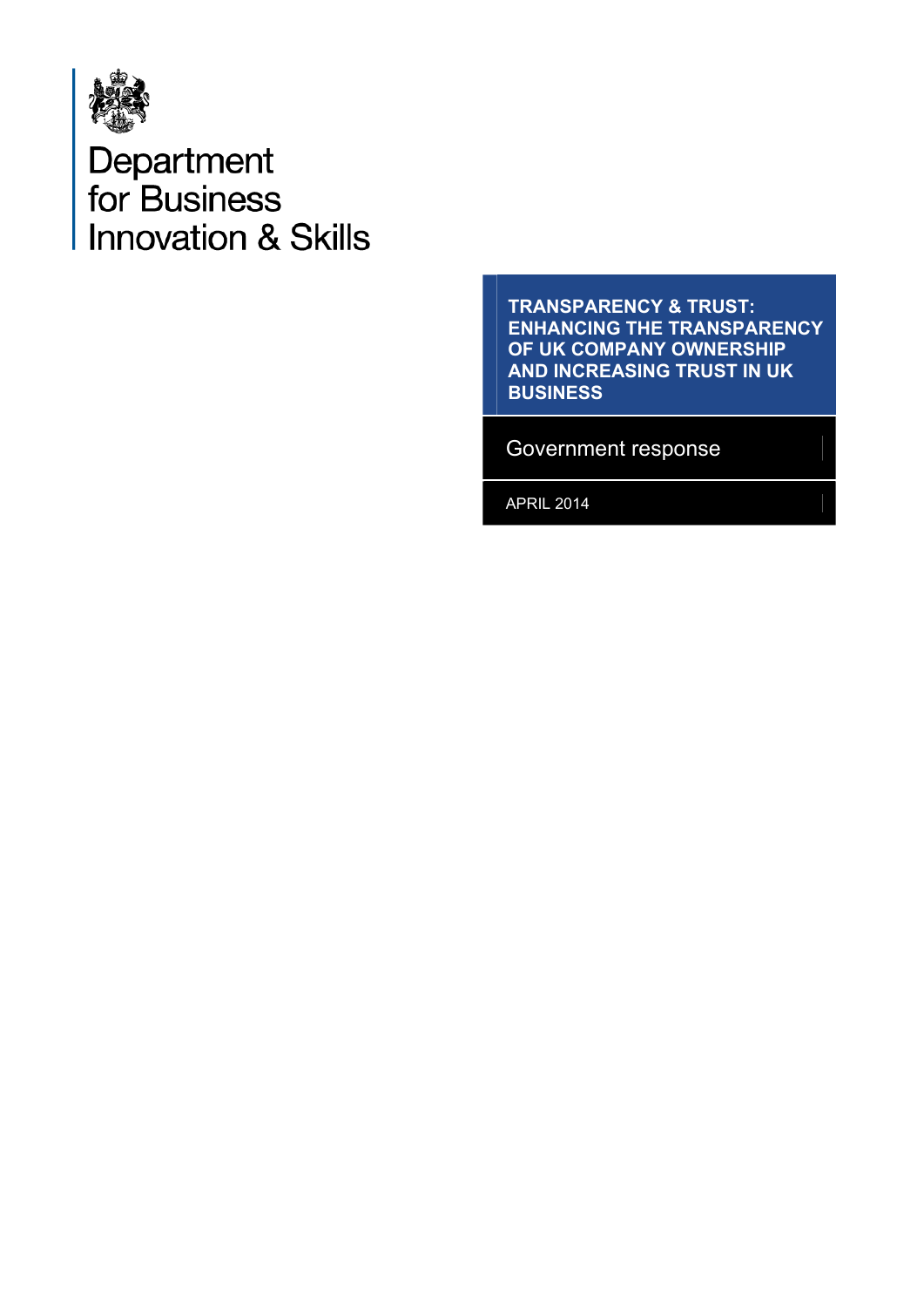### <span id="page-1-0"></span>**Foreword**



When I launched the Transparency and Trust discussion paper in July 2013, I explained why I think trust matters.

Trust is essential to every commercial transaction. We neglect its fragility at our peril - the creation, restoration, and safeguarding of trust is crucial for supporting economic growth in the UK.

The UK is already an outstanding place to start and run a business. We have globally recognised high standards of corporate behaviour. But there is more we can and should do to ensure we maintain our position and increase trust in the UK business environment.

Transparency and accountability are both essential for trust. We need business, investors and society to have the confidence that comes from accessing the information they need to make the best choices and complete transactions. We also know a lack of transparency with respect to those who really own and control companies can allow tax evasion, money laundering and terrorist financing to flourish.

We need business, investors and society to have trust in a system which holds accountable the minority who transgress, protecting the interests and reputation of the majority who do not. A lack of accountability – even a perception of a lack of accountability – can undermine faith in the legal framework which should protect the innocent majority when things go wrong.

Many in business tell me that transparency and accountability give confidence and help create an environment for growth. Yet at the same time the steps the Government takes to support the business environment must be seen to be effective and the requirements on business proportionate and reasonable. I am pleased that as we move to deliver the benefits of transparency and accountability we are also able to reduce unnecessary red tape by removing, for instance, duplicate requirements on companies. These reforms are set out in the complementary Company Filing Requirements consultation response document.

<span id="page-1-1"></span>As a result of the UK's Presidency of the G8 in 2013 and the continuing progress at the G20, in Europe and in the Financial Action Task Force, corporate transparency is now high on the international agenda. I am proud of the changes our global leadership is bringing, and proud of our history of high standards. I believe the reforms we set out here build on that fine tradition, and will support a healthy and prosperous future for UK business.

**VINCE CABLE**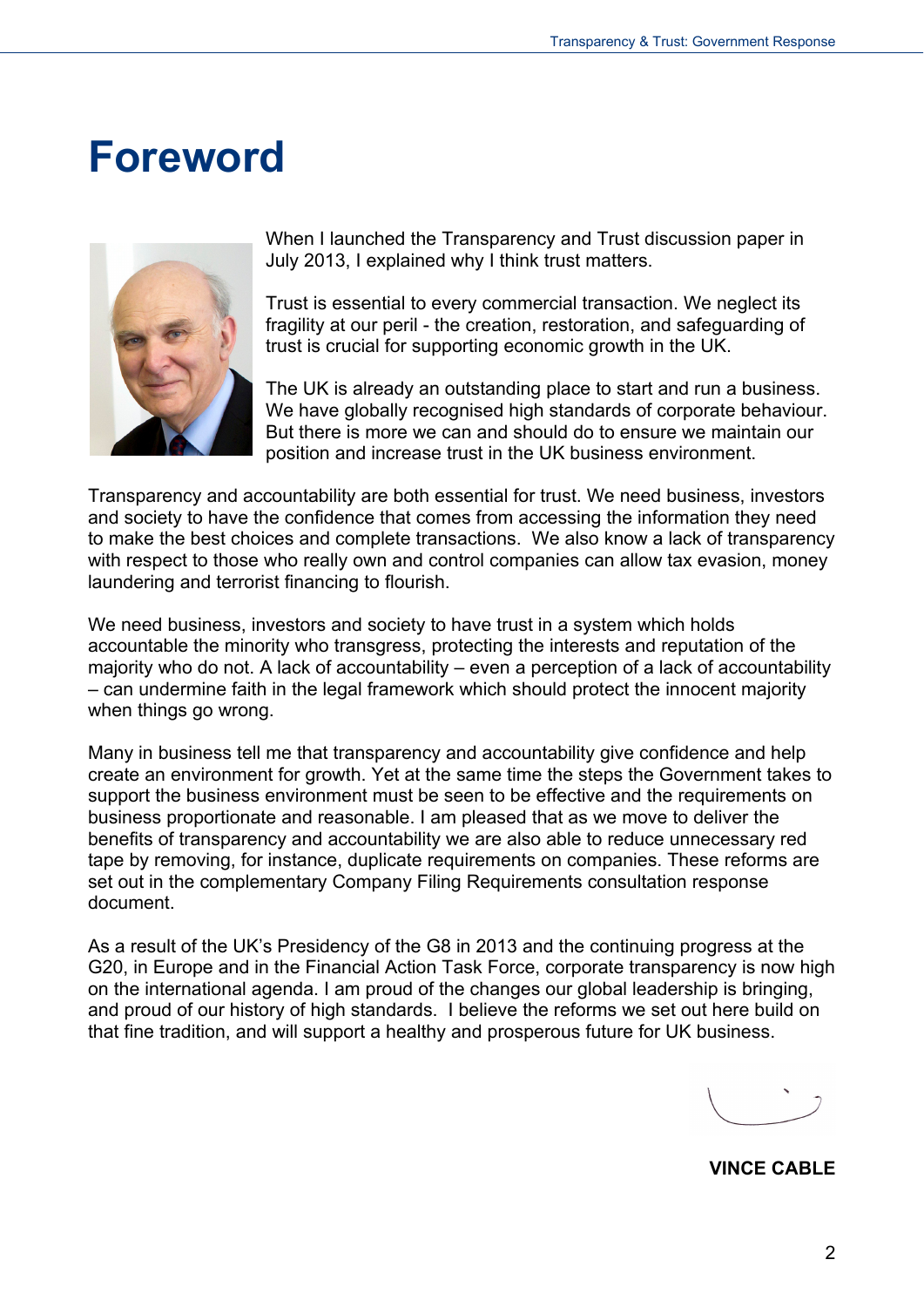## <span id="page-2-0"></span>**Contents**

|                                                                                           | 52 |
|-------------------------------------------------------------------------------------------|----|
|                                                                                           |    |
|                                                                                           |    |
|                                                                                           |    |
| 9. Increasing the time period for disqualification proceedings following an insolvency 68 |    |
| Annex A: Linking the discussion paper to your views and our response  70                  |    |
|                                                                                           |    |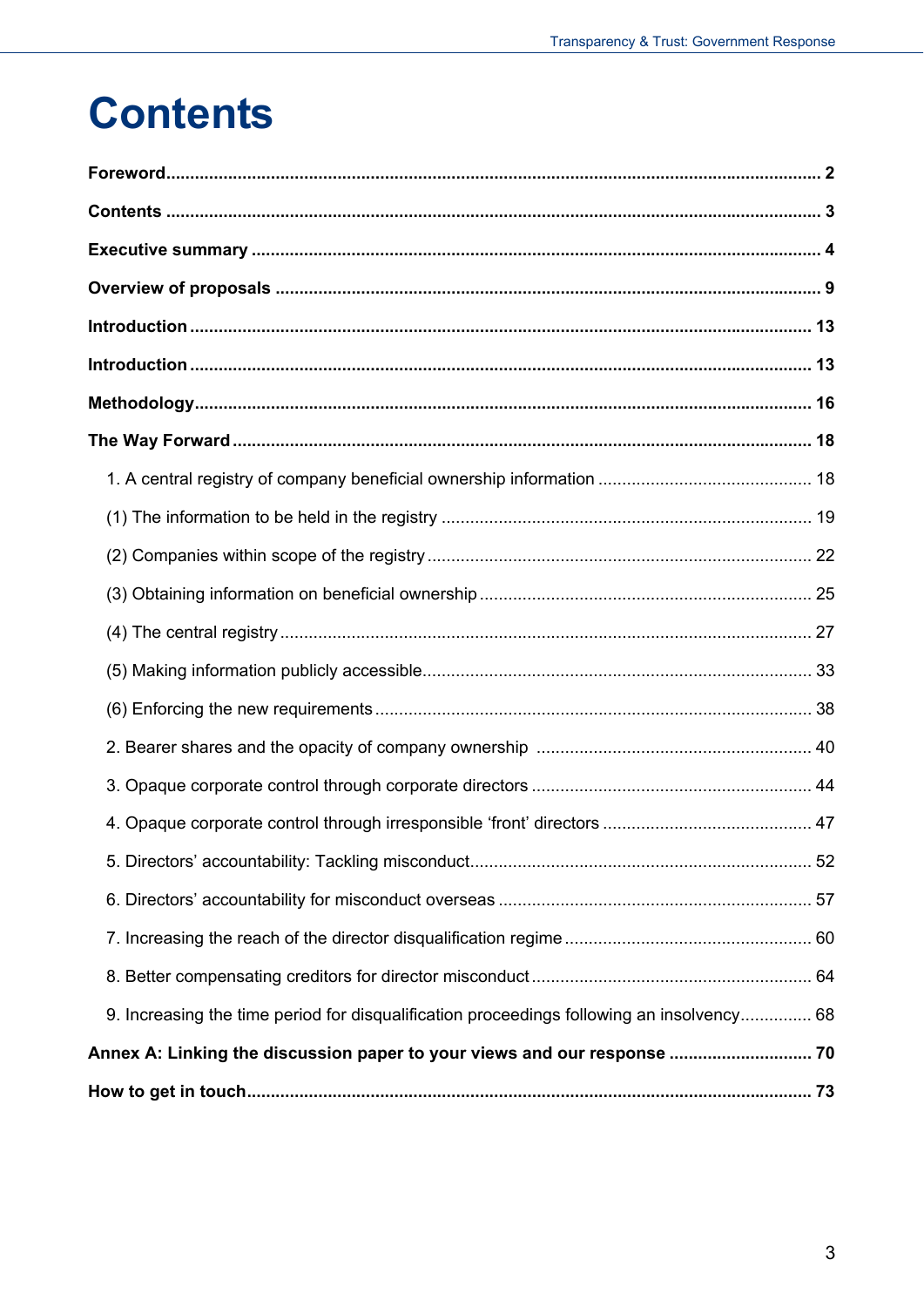## <span id="page-3-0"></span>**Executive summary**

- 1. Business success and economic growth depend in part on investors, employees, consumers and the wider public having confidence in business. When companies do business with each other, trust is a key part of their transactions.
- 2. The UK has high standards of business behaviour and corporate governance. And the overwhelming majority of UK companies contribute productively to the UK economy, abide by the law and make a valuable contribution to society. But there are exceptions.
- 3. Some of the features of the company structure which make it good for business also make it attractive to criminals. Companies can be misused to facilitate a range of criminal activities - from money laundering to tax evasion, corruption to terrorist financing. Sometimes those individuals running companies will not conduct themselves in accordance with the high standards we expect in the UK, posing a risk to other companies and consumers alike.
- 4. By tackling these exceptions, we can help build confidence and trust to benefit society and the business community.
- 5. **Transparency** is an essential element of good corporate governance it gives investors and others a means to hold companies to account. **Accountability** creates a level playing field and an environment in which investors and honest entrepreneurs are prepared to undertake the activity we need to promote growth and employment.
- 6. A lack of transparency and of accountability with respect to those controlling a company erodes trust and damages the business environment. Ultimately this can hold back economic growth.
- 7. Recognising the importance of these issues, the UK has put corporate transparency on the international agenda. At the Lough Erne G8 Summit in June 2013, the Prime Minister led our G8 partners in agreeing to a number of core Principles. These are fundamental to the transparency of ownership and control of companies.
- 8. The Department for Business, Innovation and Skills (BIS) subsequently published the Transparency and Trust discussion paper (July 2013). In it we sought views on how to improve corporate transparency and accountability in the UK. This included how best to proceed with the corporate transparency proposals in the UK G8 Action Plan, and a range of related measures to improve confidence in the UK's regime for tackling company directors who have engaged in misconduct.
- 9. We also published the Company Filing Requirements consultation in October 2013. This proposed deregulatory reforms based on business suggestions from the Red Tape Challenge process. These reforms are closely related to those covered in this document, and the response to that consultation should be considered in parallel.
- 10. The views we heard in response to the Transparency and Trust discussion paper showed a consensus in favour of improving the UK's current regime. Whilst many proposals were supported, some issues were polarising or resulted in counterarguments or alternative suggestions. The proposals we set out here are the product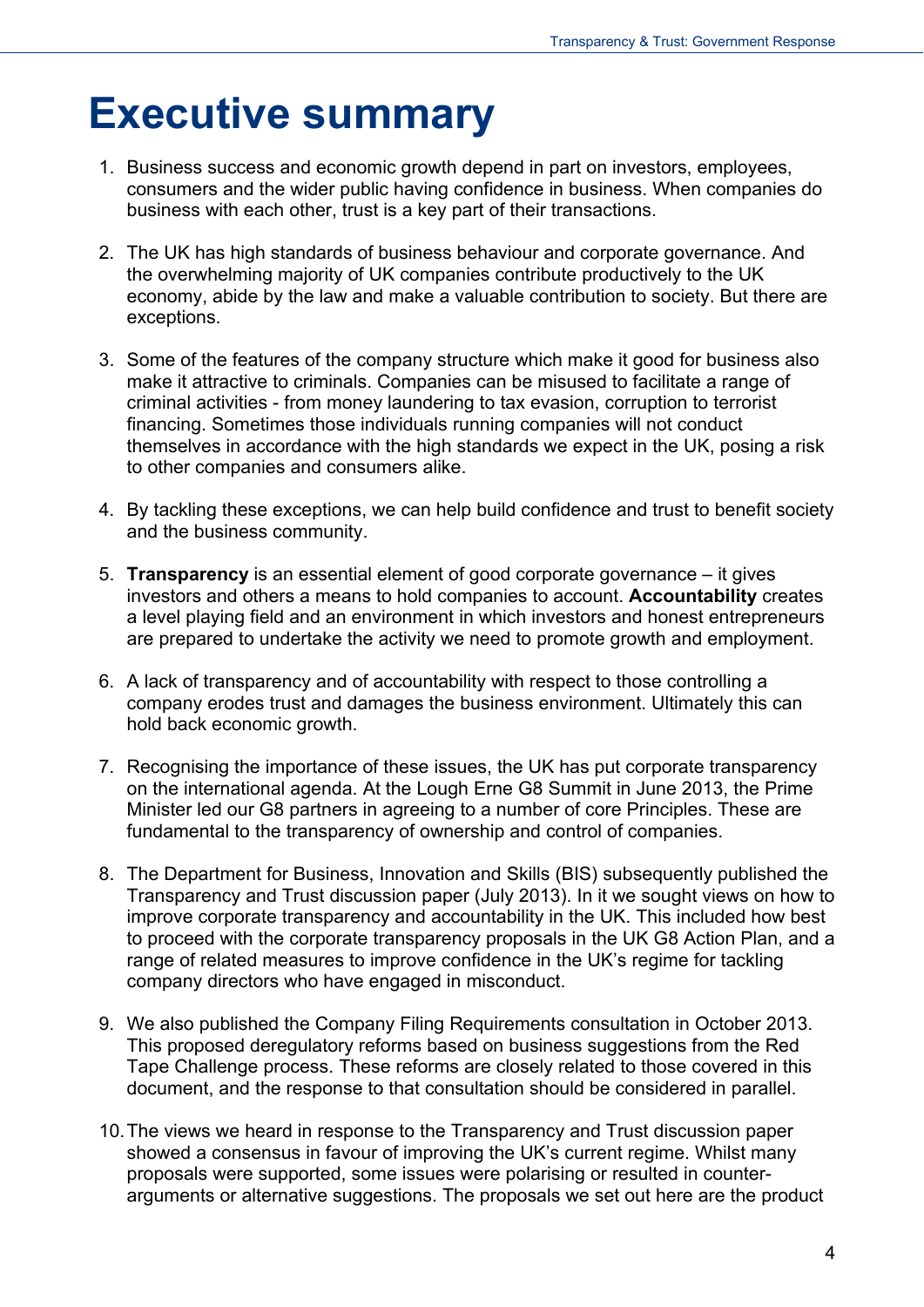of this process and the expert input we received, and reflect the careful calibration of the arguments put forward. There are areas where our thinking continues to develop. We welcome your continued input and engagement, particularly on the issues indicated.

#### **A central registry of company beneficial ownership information**

- 11. The UK's G8 Action Plan set out our commitment to implement a central registry of company beneficial ownership information, to make it easier to identify and tackle the misuse of companies. In the discussion paper, we sought views on the key questions around implementation, including that of public access. Having carefully considered the views received, the Prime Minister and Secretary of State for Business, Innovation and Skills announced in October 2013 that the central registry of company beneficial ownership information would be publicly accessible. This was on the basis that good corporate behaviour and tackling company misuse would be best served by greater transparency. This document sets out our intended approach across the wider range of implementation issues.
- 12. The existing definition of beneficial ownership, as applied in the anti-money laundering context, will be used as the basis for our statutory definition of 'beneficial ownership' in the context of these new requirements. This means that information on individuals who ultimately own or control more than 25% of a company's shares or voting rights, or who otherwise exercise control over the company or its management, will need to be obtained and held by the company and provided to the central registry. Where a qualifying beneficial interest in a company is held through a trust arrangement, the trustee(s) or any other natural person(s) exercising effective control over the activities of the trust will be required to be disclosed as the beneficial owner of the company.
- 13. UK bodies corporate that currently register information on their members at Companies House will be required to obtain and hold beneficial ownership information and provide it to Companies House. This will include Limited Liability Partnerships. However, in order to reduce burdens on business we intend to exempt companies who comply with relevant disclosure rules under the Financial Conduct Authority's Disclosure and Transparency Rules, or who have securities listed on a regulated market subject to equivalent disclosure requirements.
- 14. We intend to place an obligation on both companies and individuals to identify and obtain information on beneficial ownership. Companies will be required to identify their significant beneficial owners - in other words, the beneficial owner of blocks of shares or voting rights which would give the holder an interest in more than 25% of the company. In addition, where the company knows or has reasonable cause to believe that there is any other beneficial owner, they shall also be required to obtain the relevant information on that individual. Public companies already have statutory tools which will help them to obtain this information and we intend to replicate the necessary provisions in respect of private companies also.
- 15. In parallel, we will require individuals with a qualifying beneficial interest in the company to disclose this to the company, as significant investors in listed companies are already required to do.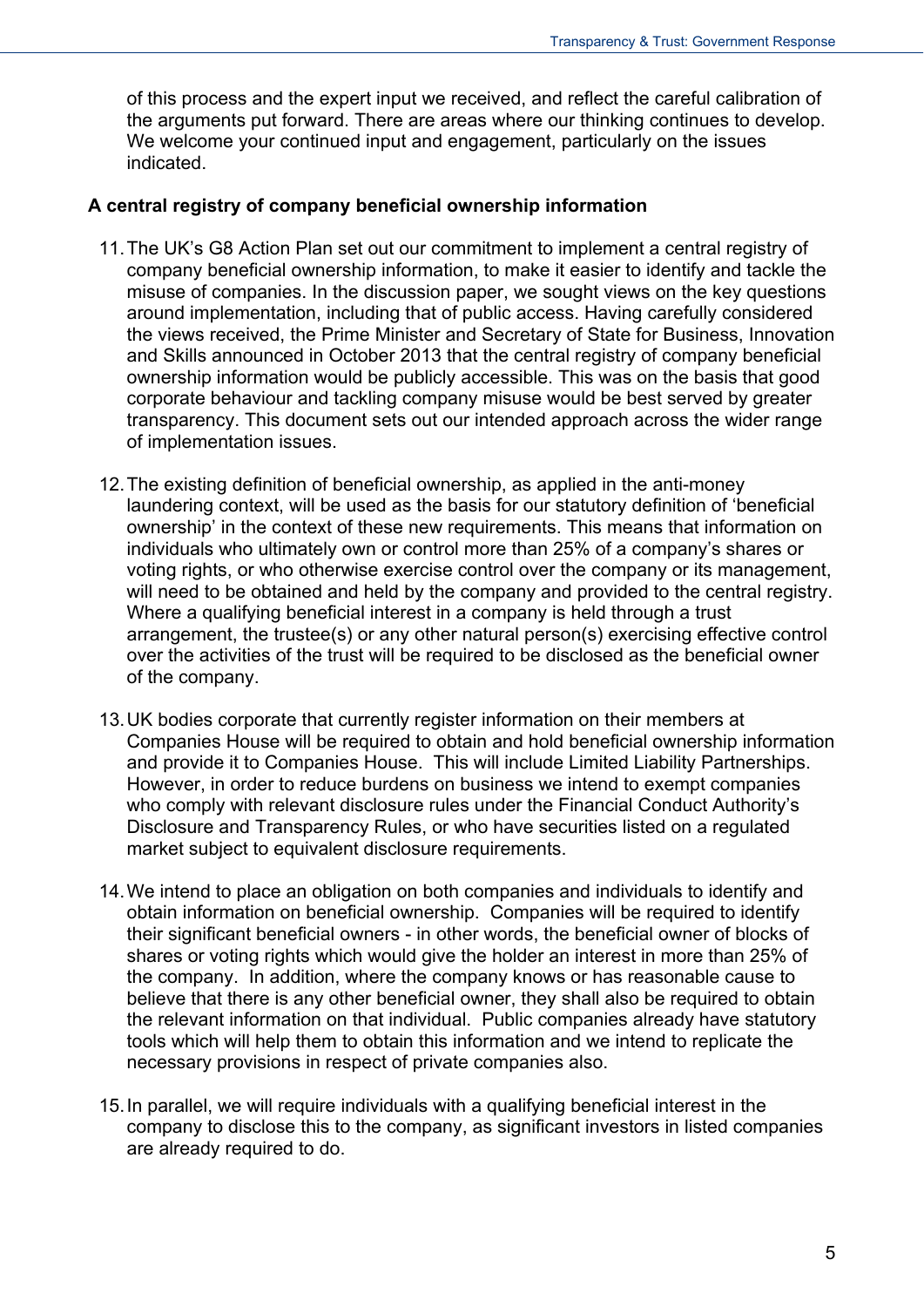- 16. Companies will be required to maintain a register of beneficial owners. This will contain information on the beneficial owners' full name, date of birth, nationality, country or state of usual residence, residential address, service address, date on which they acquired the beneficial interest in the company and details of that beneficial interest and how it is held. This register will be kept available for public inspection, with the exception of residential addresses.
- 17. Companies will be required to update the information held in their register of beneficial owners if they knew or might reasonably be expected to have known that a change to their beneficial ownership had occurred. Beneficial owners will be required to inform the company of any changes to the information recorded in the register of beneficial owners.
- 18. All of the information held by the company will be provided by the company to Companies House. It will be accessible publicly at Companies House with the exception of residential addresses and full dates of birth. This is consistent with the position in respect of company directors' residential addresses, and the outcome of the Company Filing Requirements consultation to suppress the 'day' of the date of the birth on the public register to assuage fraud and data privacy concerns. The month and year of birth will remain on the public record. We also intend to allow applications to the Registrar of companies to protect beneficial owners' full information from public disclosure in exceptional circumstances. Specified UK and overseas enforcement authorities will be able to access protected information held at Companies House.
- 19. Companies will be required to provide an initial statement of beneficial ownership on incorporation. They will not be registered at Companies House unless this information is provided. Companies will then be required to confirm that the information held at Companies House is correct at least once every 12 months, detailing all changes that have occurred in-year. We want however to ensure companies can update this information as it changes should they wish to do so, in the interests of maximum transparency. That is why complementary proposals in the Company Filing Requirements package of reform will enable companies to update the information held at Companies House more frequently. In addition, private companies will be able to hold and update their register of beneficial ownership at Companies House directly should they wish to do  $so<sup>1</sup>$  $so<sup>1</sup>$  $so<sup>1</sup>$ . Should they choose to exercise this option, they would need to update the information held at Companies House as they become aware of changes (in the same way that they would otherwise be required to update their own beneficial ownership register).
- 20. We intend to extend or replicate existing company law criminal offences to tackle situations where companies or individuals break the rules.
- 21. The introduction of a central registry of company beneficial ownership information is a significant and complex reform, requiring both primary and secondary legislation. It will be important that we provide sufficient flexibility in primary legislation to allow us to keep the policy under review in the light of experience and changing circumstances, including for example, further thinking on the frequency with which beneficial ownership information is updated at Companies House and the information that companies and individuals are required to provide. That is why we intend to

<span id="page-5-0"></span><sup>&</sup>lt;sup>1</sup> See Government response to the Company Filing Requirements consultation for further information.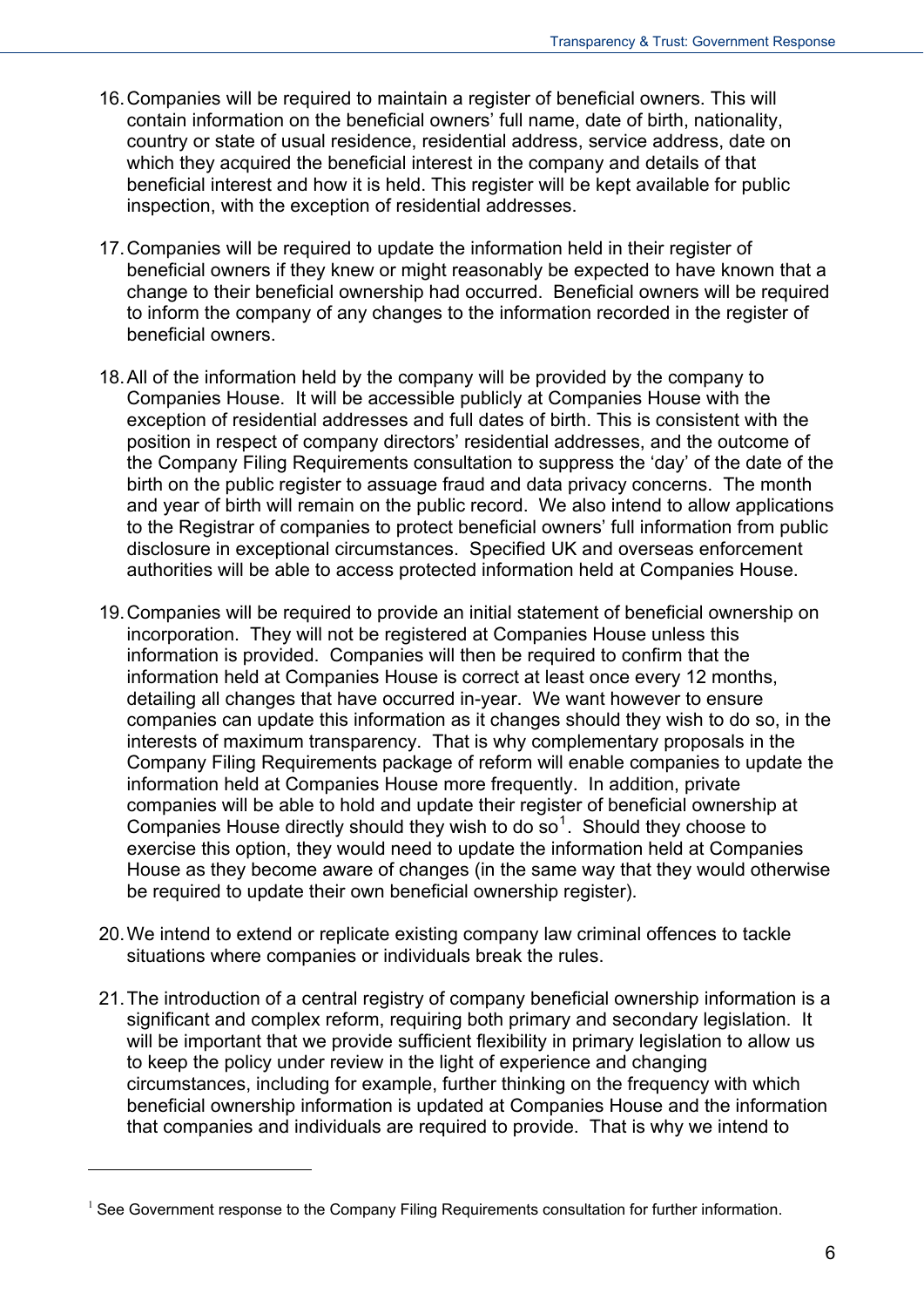place a statutory duty on the Secretary of State to publish a review of the efficacy and proportionality of the registry within three years of implementation. This should include consultation and would provide an opportunity to consider the need, for example, to increase the frequency with which information is updated at Companies House.

#### **Bearer shares and the opacity of company ownership**

22. Bearer shares permit a level of opacity incompatible with our ambitions for corporate transparency. We will move to prohibit the creation of new bearer shares, and a set period of time will be provided for existing bearer shareholders to surrender their shares for conversion to registered shares. After the period set for surrender, companies with bearer shares remaining will be required to apply to court for an order cancelling those shares.

#### **Opaque corporate control through corporate directors**

23. Where a company uses a corporate director – a director that is another company (or legal person) – it can result in a lack of transparency and accountability with respect to the individuals influencing the company. Yet we have been persuaded by arguments that in some low risk areas corporate directors can perform a beneficial and legitimate business function. For that reason, we will move to prohibit the use of one company as the director of another company, but with specific exemptions where the use of corporate directors is of higher value and lower risk.

#### **Opaque corporate control through irresponsible 'front' directors**

- 24. There is potential for a lack of transparency and accountability when the appointed director acts irresponsibly as a front for another person, neglecting their duties while obscuring those who really exercise control. Yet we now agree with those respondents who expressed concerns that a register of "nominee" directors would be a disproportionate and ineffective means of tackling this.
- 25. We will improve the information available with respect to directors' general statutory duties, to increase awareness of the potential for breaching them by acting as a front. We will also legislate, as soon as Parliamentary time allows, to underpin new and specific means of contacting individual directors to ensure they have understood their duties in discharging their role.
- 26. We will make clear that the court is required to take account of breaches of directors' duties when considering the disqualification of a director. We will also consider whether we should increase the accountability of individuals controlling a single director (or several directors) by bringing them into scope of legal liability, and consider the potential application of the directors' general statutory duties to those who control directors.

#### **Updating the directors' disqualification regime**

27. The UK has a longstanding and respected civil system which protects business and society from unfit directors and enhances wider confidence in the UK's business environment. But it is in need of updating, to ensure that confidence remains robust.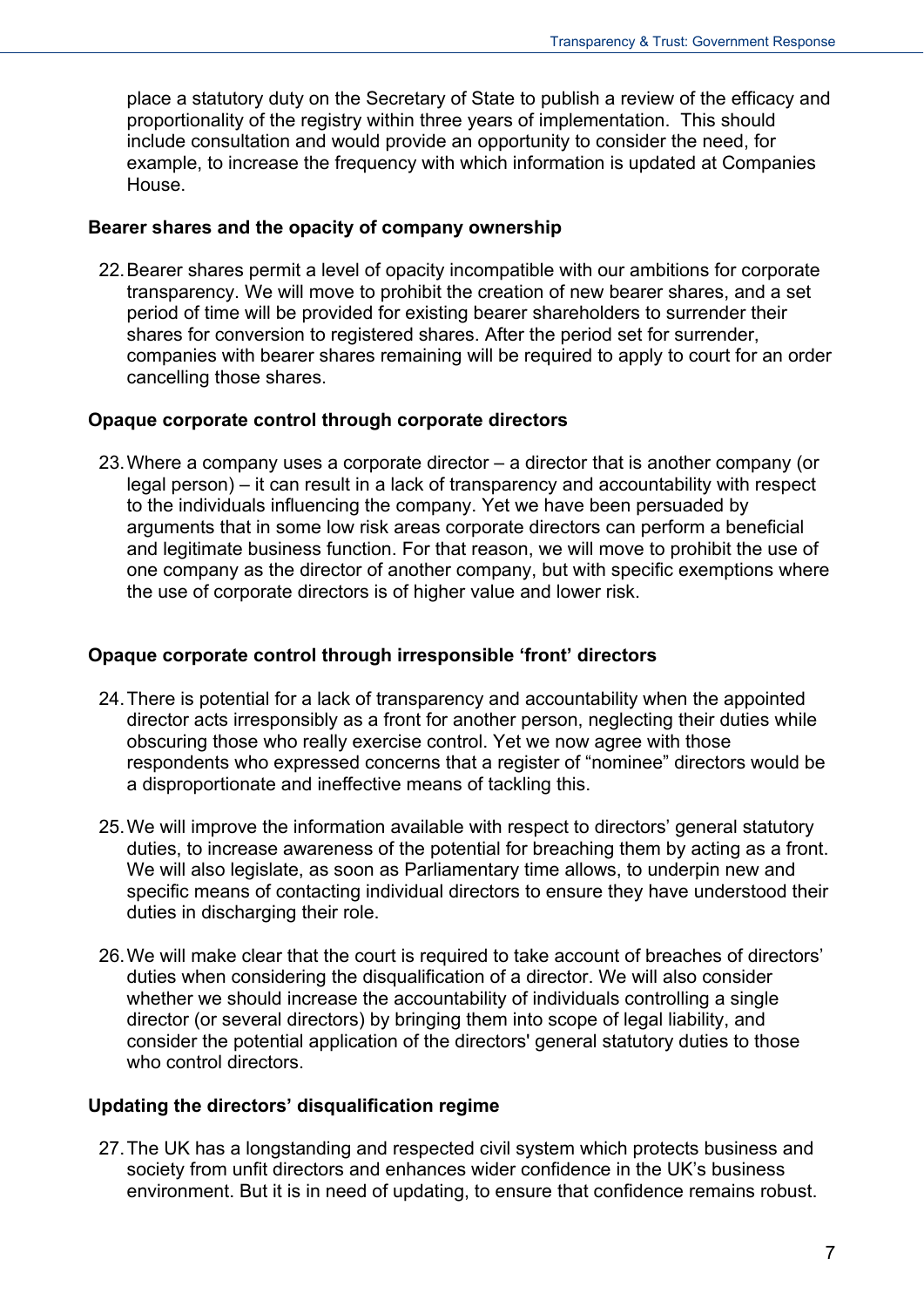We now propose to take a series of measures to ensure the system is efficient and effective.

- 28. We will replace the current description of the matters determining unfitness of a director (in the Company Directors Disqualification Act; CDDA 1986) with a new, broader and more generic provision. This will cover consideration of the materiality of a director's conduct, including breaches of law and the nature and extent of harm caused. In future, the court or the Insolvency Service (on behalf of the Secretary of State) will be required to take these into account in determining whether an individual should be disqualified and, if so, for how long.
- 29. We will also enable courts to take any overseas misconduct into account when deciding whether to disqualify a director in the UK. We will also move to provide the Secretary of State with the power to seek the disqualification of an individual from acting as a director in the UK when convicted of a relevant criminal offence overseas. Furthermore, we have commissioned research into international regimes to help determine the merits of making regulations to prevent directors restricted overseas from acting as directors in the UK.
- 30. We will better integrate sectoral regulation and the director disqualification regime. We are committed to further improving co-operation between sectoral regulators, particularly in key sectors, and the Insolvency Service. We will remove legislative barriers to the types of investigative material, including from sectoral regulators, that can be used in disqualification of a director, and allow the Insolvency Service to share investigatory information with other regulatory or enforcement bodies.
- 31. We plan to increase the time limit for instituting disqualification proceedings under section 6 of the CDDA from 2 to 3 years of the earliest insolvency event. To ensure actions which provide redress are indeed brought forward and that they work effectively in the interests of the creditor, we will allow causes of action that arise on an insolvency to be sold or assigned to another party to pursue. We will move to give the court the power to make a compensation order against a director who has been disqualified where creditors have suffered identifiable losses from their misconduct.

#### **Next steps**

- 32. Many of the changes we have described will require primary legislation, and it is our intention to legislate where necessary as soon as Parliamentary time allows. At that time we will also give careful consideration to communication and transitional arrangements, particularly for existing companies.
- 33. While bringing wider benefits to the international community and society in the UK, it is UK companies that stand to gain from this package of reforms. Ultimately, improved transparency and accountability improve trust. And trust in business is good for business.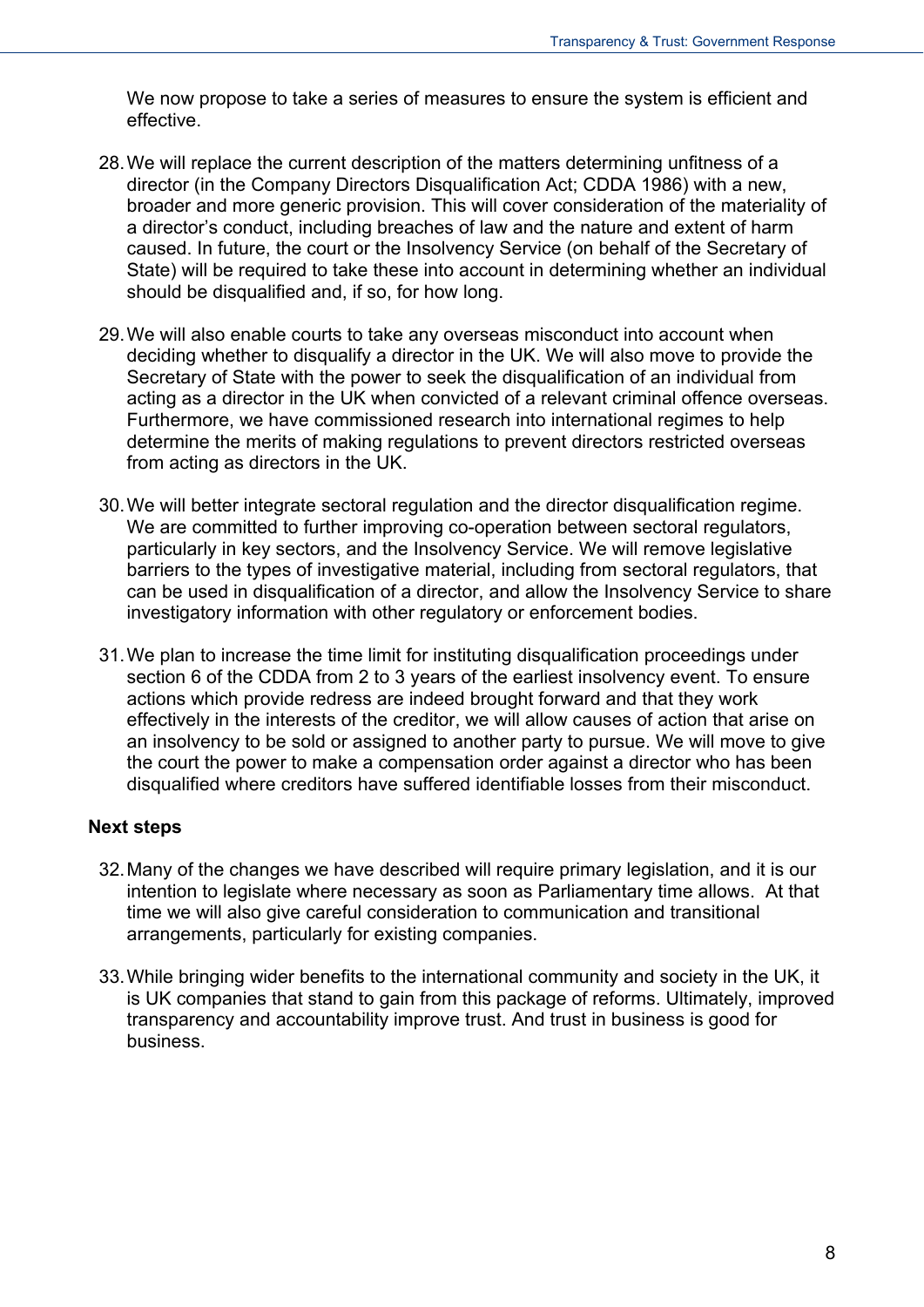## <span id="page-8-0"></span>**Overview of proposals**

#### **A central registry of company beneficial ownership information**

- We intend to use the existing definition of beneficial ownership, as applied in the antimoney laundering context, as the basis for our statutory definition of 'beneficial ownership'. This means that information on individuals who ultimately own or control more than 25% of a company's shares or voting rights, or who otherwise exercise control over a company or its management, will need to be obtained and held by the company and provided to the central registry.
- We will continue to develop and refine this definition, including what is meant by 'control' in this context, to ensure maximum clarity and ease of application.
- We intend that where a qualifying beneficial interest in a company is held through a trust, the trustee(s) or any individual(s) who control the activities of the trust should be recorded as the beneficial owner of the company. In most cases this will require only the trustee(s) to be registered. In some it might be another individual, such as the beneficiary, settlor or protector of the trust.
- We intend to require UK bodies corporate that currently register information on their members at Companies House to obtain and hold beneficial ownership information and provide it to the central registry. This will include companies limited by guarantee and Limited Liability Partnerships (LLPs).
- We will continue to work through this principle to ensure that there are no loopholes or unintended consequences.
- We intend to exempt Disclosure and Transparency Rules (DTR) issuers, and companies who have securities listed on a regulated market subject to equivalent disclosure requirements, from the requirement to obtain and hold beneficial ownership information, and provide it to a central registry.
- We intend to adapt relevant provisions of Part 22 of the Companies Act 2006 and apply them to all companies to help them identify beneficial ownership. We will require companies to identify their beneficial ownership where that beneficial interest is held through a significant shareholding; or is otherwise known to the company. We will also place an obligation on beneficial owners to disclose their interest in the company to the company.
- We will continue to refine this model to ensure that it is as straightforward as possible for companies and individuals to understand and apply, whilst also minimises opportunities for companies and individuals to evade the requirements.
- We intend to require companies to maintain a register of beneficial owners, containing information on the beneficial owners':
	- o full name;
	- $\circ$  date of birth:
	- o nationality;
	- o country or state of usual residence;
	- o residential address;
	- o a service address; and
	- $\circ$  date on which they acquired the beneficial interest in the company and details of that interest and how it is held.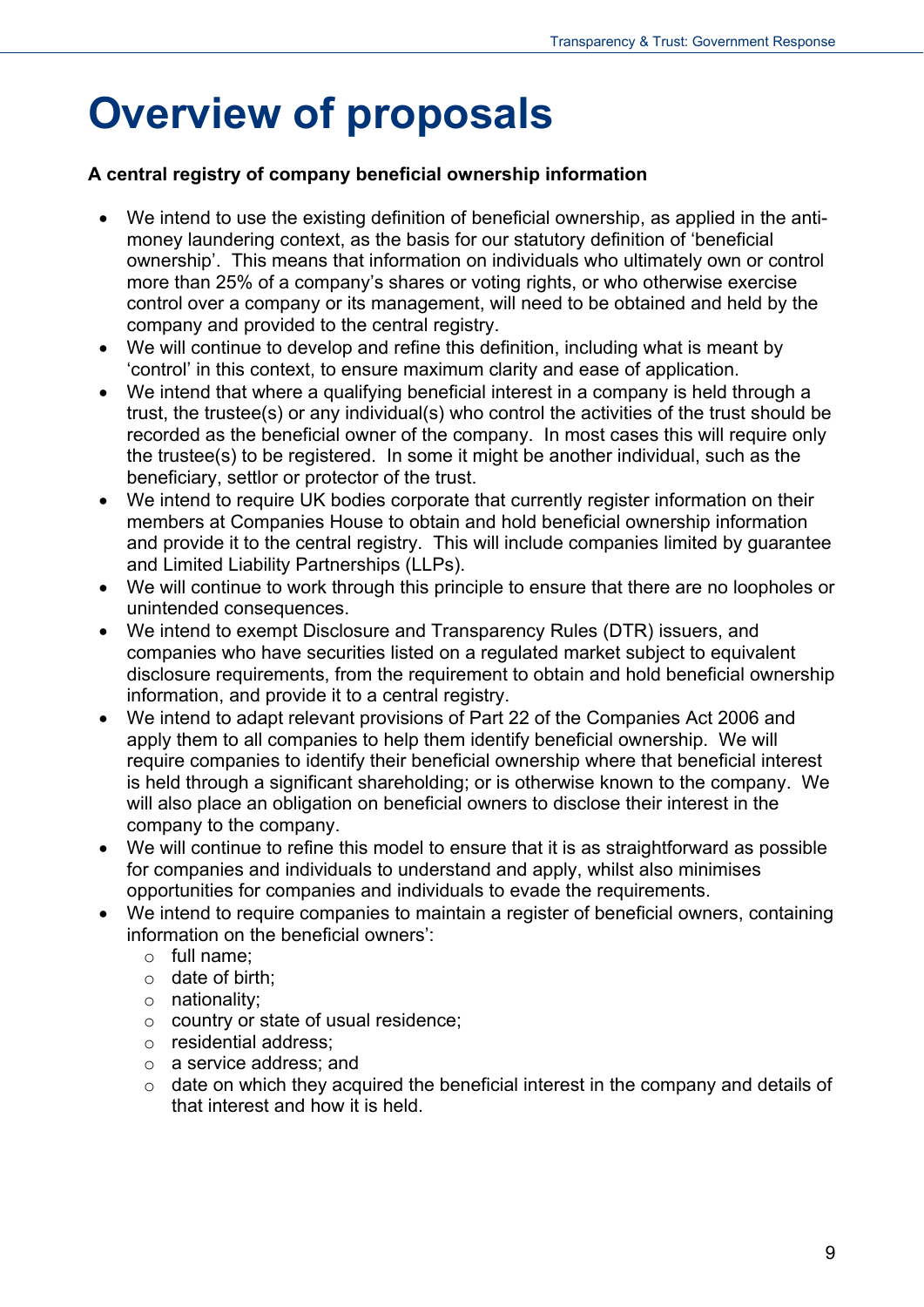- This register will be kept available for public inspection at the company's registered office or specified location, with the exception of residential addresses<sup>[2](#page-5-0)</sup>. All of the information held will be required to be provided to Companies House.
- Where a company (A) is owned by a company (B), where B is exempted from the beneficial ownership requirements or is a UK company and already maintains a register of beneficial ownership information, we intend to provide that A need only provide relevant information about B, rather than about B's beneficial ownership.
- We will require companies to update the information held in their register of beneficial owners if they knew or might reasonably be expected to have known that a change to their beneficial ownership had occurred. We will also require beneficial owners to inform the company of any changes to the information recorded in the register of beneficial owners.
- We will require companies to provide an initial statement of beneficial ownership on incorporation. We will also require companies to update their beneficial ownership information at least once in a 12 month period. We intend to take this forward in the context of the new 'check and confirm' system, requiring all changes to beneficial ownership that have occurred in-year to be listed.
- We want all companies to be as transparent as possible and keep their information as up to date as possible. That is why companies will be able to update the information held at Companies House more frequently should they wish to do so. In addition, private companies will have the option to maintain and update their beneficial ownership register at Companies House directly – meaning that changes would be updated at Companies House as the company becomes aware of them.
- The public register at Companies House will contain information on the beneficial owners':
	- o full name;
	- $\circ$  month and year of birth<sup>[3](#page-9-0)</sup>;
	- o nationality;

- o country or state of usual residence;
- o a service address; and
- $\circ$  date on which they acquired the beneficial interest in the company and details of that interest and how it is held.
- Companies House will also hold a residential address and a full date of birth for the beneficial owner. This information will however only be accessible to specified authorities.
- We are considering which UK and overseas authorities should have access to protected information held at Companies House, and how to ensure that this is as easy and cheap as possible whilst also ensuring that data is appropriately stored and held. And we are considering how to ensure that access to company beneficial ownership information on the public register is also as easy and cheap as possible.
- We intend to allow applications to the Registrar of companies to protect beneficial ownership information from public disclosure in exceptional circumstances. The Registrar will review the grounds for the application, seeking additional information as required, and grant or refuse the application accordingly. Where the application is granted, we are minded to require that fact to be stated on the public record and that

<span id="page-9-1"></span><sup>&</sup>lt;sup>2</sup>As outlined in the separate Response to the Company Filing Requirements consultation private companies will have the ability to opt out of holding their register provided all the information is available on the public register.

<span id="page-9-0"></span> $3$  Unless the company has opted not to maintain its own register of beneficial owners, in which case the date of birth will be available on the public record at Companies House (see the Company Filing Requirements response document for more information).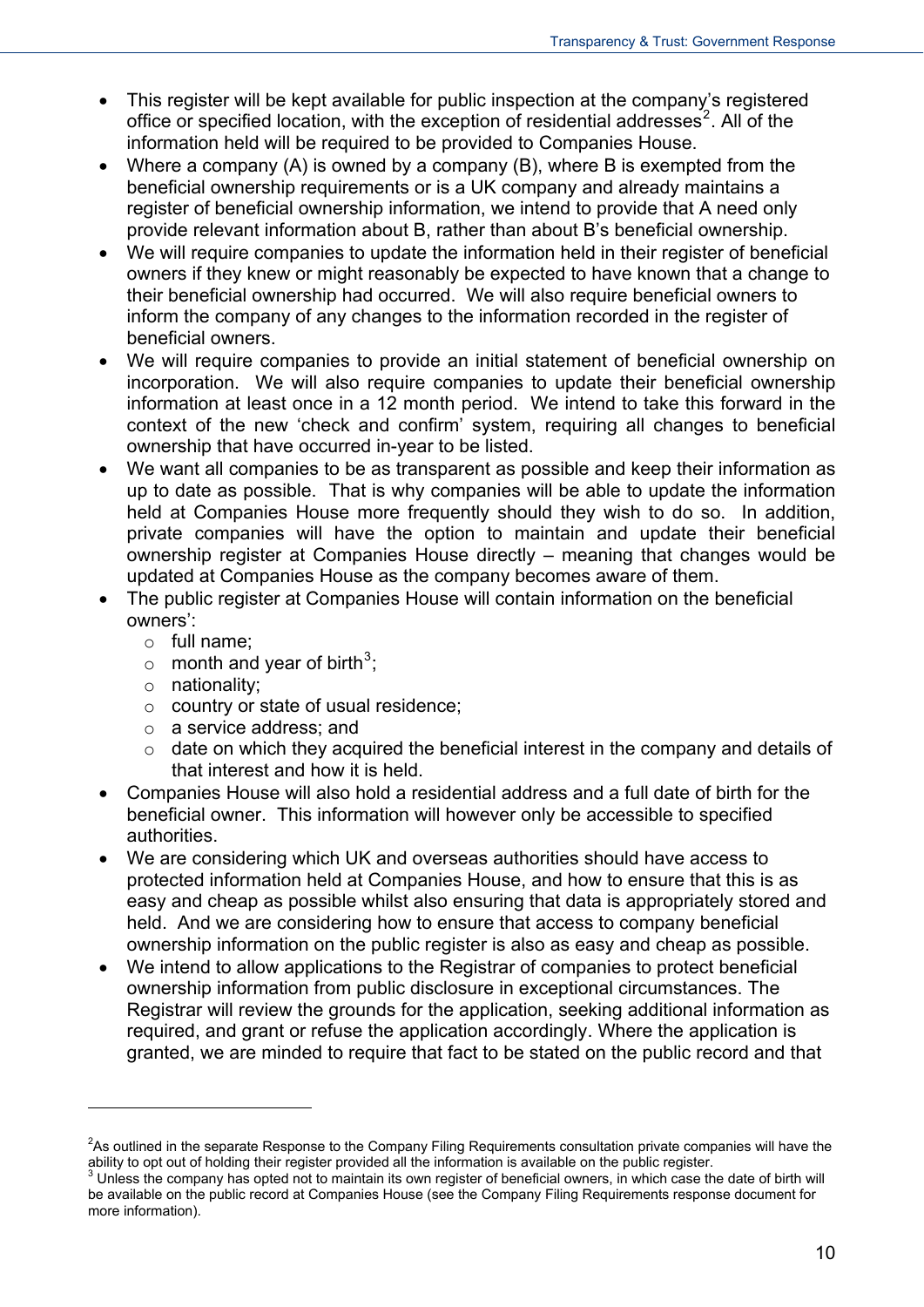the company should also protect this information on its own register. Specified authorities will remain able to access this protected information.

- We intend to extend or replicate existing company law criminal offences to tackle situations where companies or individuals break the rules.
- We do not propose to extend the Secretary of State's investigative powers under the Companies Act 1985 to law enforcement and tax authorities.
- We intend to place a statutory duty on the Secretary of State to publish a review of the efficacy and proportionality of the registry within three years of implementation. This should include consultation and would provide an opportunity to consider the need for use of, for example, the power to increase the frequency with which beneficial ownership information is updated at Companies House.

#### **Bearer shares and the opacity of company ownership**

- We intend to prohibit the creation of new bearer shares and we will provide a set period of time for existing bearer shareholders to surrender their bearer share warrants for conversion to the registered shares specified in the warrant.
- After the set period for surrender companies with bearer shares remaining would be required to make applications to court for the cancellation of those shares.
- Information about the detail of the policy change will be disseminated through Government channels of communication and particularly by Companies House.

#### **Opaque corporate control through corporate directors**

 We intend to prohibit the use of one company as the director of another company corporate directors - with limited and specific exemptions where the use of corporate directors is of higher value and lower risk.

#### **Opaque corporate control through irresponsible 'front' directors**

- We will improve the general standard of information available with respect to directors' general statutory duties, to increase awareness of the potential for breaching them by acting as an irresponsible front.
- We will legislate as necessary to underpin new and specific means of contacting individual directors to ensure they have understood their duties.
- We will make explicit that the court is required to take account of breaches of any legislation, which will include breach of directors' duties, when considering the disqualification of a director.
- We are considering increasing the reach of legal accountability to cover those who control a single director, and considering extending the directors' general statutory duties to those who control directors.

#### **Updating the directors' disqualification regime**

- When Parliamentary time allows we will replace Schedule 1 of the CDDA (setting out the matters determining unfitness) with a new, broader and more generic, provision setting out the factors which will be considered and providing for consideration of the materiality of a director's conduct, culpability and track record, and the impact of their behaviour - all of which the court or the Insolvency Service (on behalf of the Secretary of State) will have to take into account in determining whether an individual should be disqualified and, if so, for how long.
- When Parliamentary time allows we will amend the law to: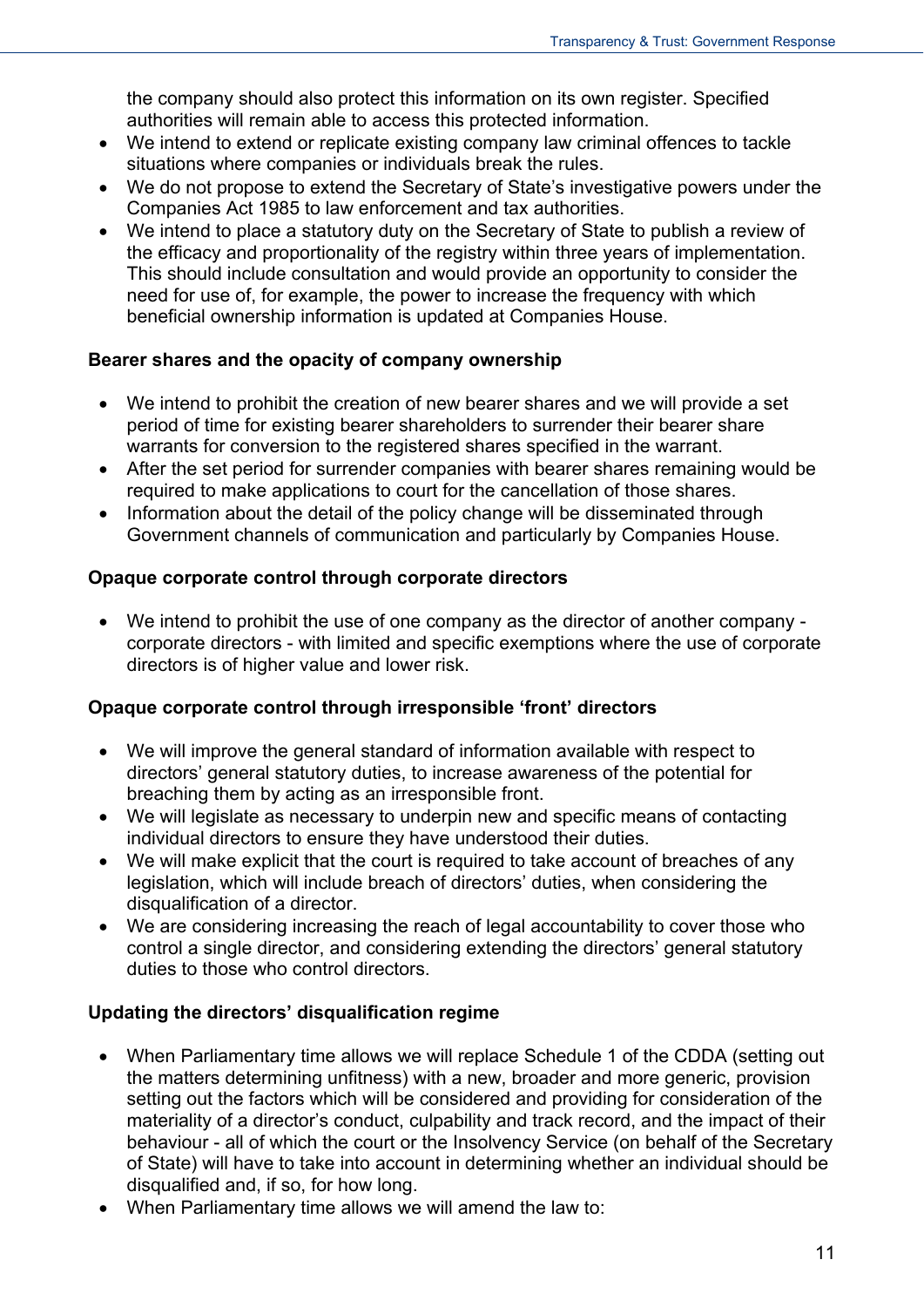- $\circ$  require courts to take any overseas misconduct into account when deciding whether or not to disqualify a director in the UK; and
- $\circ$  provide the Secretary of State with the power to disqualify an individual from acting as a director in the UK when convicted of a criminal offence in connection with the promotion, formation or management of a company overseas.
- We have also commissioned research into director disqualification and sanction regimes in certain other jurisdictions to inform the decision as to whether to make regulations under Part 40 of the Companies Act, to prevent directors restricted overseas from acting as directors in the UK.
- We will require the courts to consider breaches of sectoral regulation in disqualifying a company director.
- We will remove the legislative barriers to the types of investigative material that can be provided by sectoral regulators or others for use by the Insolvency Service to pursue the disqualification of a director.
- We will enhance the ability for the Insolvency Service to share investigative information with other regulatory or enforcement bodies.
- We commit to effective working between sectoral regulators, including those in key sectors such as the FCA and PRA, and the Insolvency Service. We will build on current best practice to develop a programme of ongoing collaboration and cooperation to ensure sector specific regulatory enforcement and economy-wide company law enforcement are fully integrated.
- We will not amend the directors' general statutory duties to introduce a primary duty for bank directors to promote financial stability over the interests of their shareholders.
- When Parliamentary time allows we will allow causes of action that arise on an insolvency and which may only be pursued by an insolvency office-holder to be sold or assigned to another party to pursue, to increase the chances of action being taken against miscreant directors for the benefit of creditors.
- When Parliamentary time allows we will give the Secretary of State the power to apply to the court for a compensation order against a director who has been disqualified (and to empower the Insolvency Service to accept a compensation undertaking offered by such a director) where creditors have suffered identifiable losses from their misconduct.
- When Parliamentary time allows we will increase the time limit for instituting disqualification proceedings under section 6 of the CDDA from 2 to 3 years of the earliest insolvency event.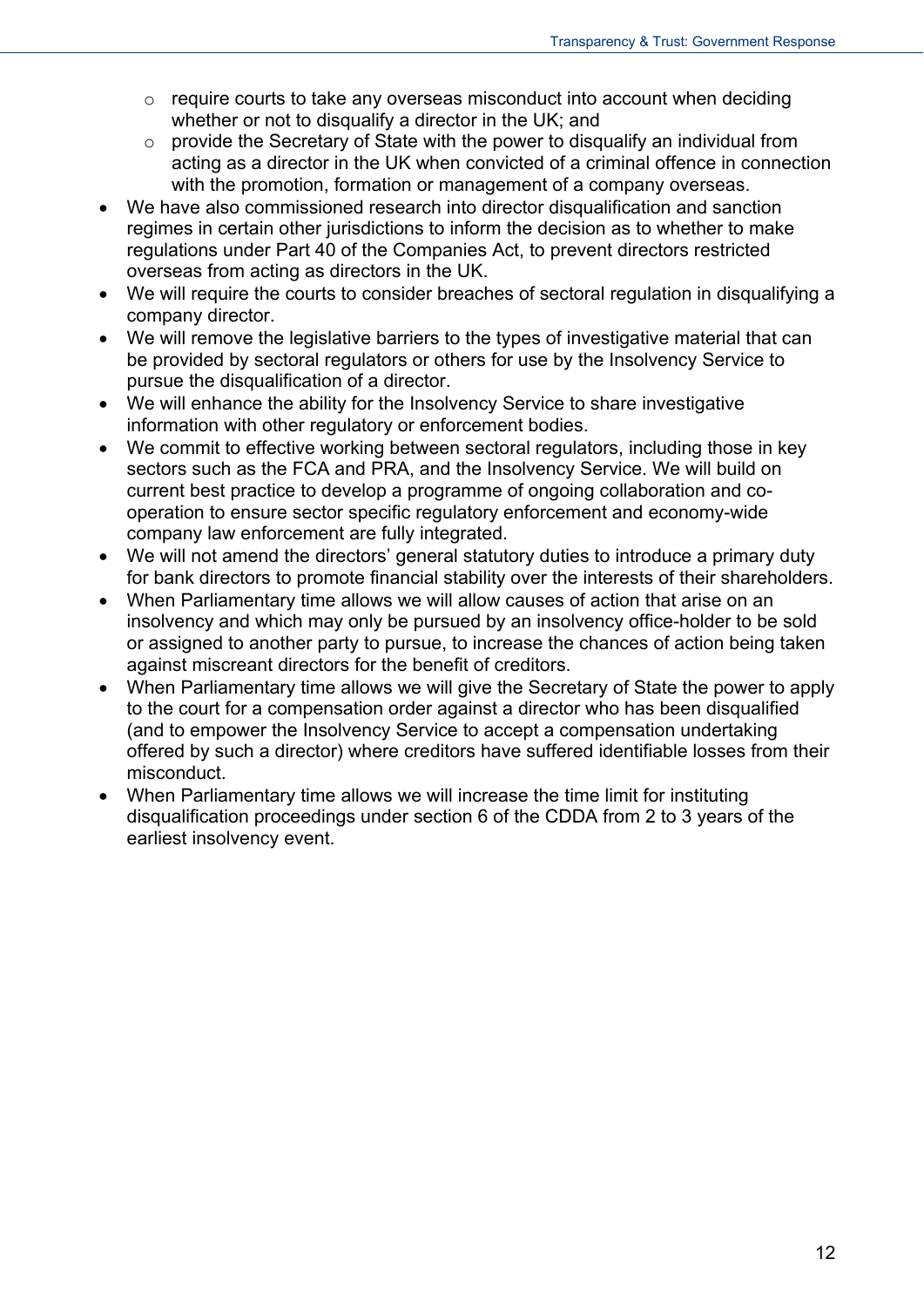## <span id="page-12-0"></span>**Introduction**

- 1. The central principle of the Transparency and Trust discussion paper (July 2013) was that business success - and therefore economic growth - depends in part on investors, employees, consumers and the wider public having confidence in business. In that paper, we sought views on a series of measures to increase the transparency of the ownership and control of UK companies and the accountability of the people who exercise that control. It prompted a valuable debate and we received a large number of responses. This document sets out the actions Government will to take to improve trust in the UK company structure, and the UK business environment.
- 2. We know that the overwhelming majority of UK companies contribute productively to the UK economy, abide by the law and make a valuable contribution to society. Companies make up over 60% of private enterprises, over 80% of private enterprise employment and 95% of turnover<sup>[4](#page-9-1)</sup>. Their key features, including separate legal personality, make them a crucial tool in facilitating economic transactions.
- 3. But there are exceptions. Some of the features of the company structure which make it good for business also make it attractive to criminals, and can lead to a sense of a lack of accountability with respect to the people behind the company.
- 4. Companies can be misused to facilitate a range of criminal activities from money laundering to tax evasion, corruption to terrorist financing. These have consequences at home and abroad, particularly for low income countries. It is often noted that these countries lose billions of dollars per year through illicit financial flows. Lack of transparency over the ownership and control of corporate structures can facilitate these types of **illicit activity**. A lack of transparency and of accountability for those controlling a company also suggests a **deficiency in corporate governance**, which erodes trust and damages the business environment. Both can ultimately hold back economic growth. This can be damaging for business, and for wider society.
- 5. The UK has led the corporate transparency agenda internationally, first and foremost through its Presidency of the G8 in 2013. For 2014 and beyond, the UK remains committed to leading the world by acting in the UK's own best interests while driving change on a wider stage.
- 6. At the Lough Erne G8 Summit in June 2013, G8 leaders agreed a number of core Principles<sup>[5](#page-12-1)</sup> that are fundamental to the transparency of ownership and control of companies. The Financial Action Task Force  $(FATF)^6$  $(FATF)^6$  standards on combating money laundering and terrorist financing underpin these Principles. A key FATF recommendation is: "adequate, accurate and timely information on the beneficial ownership and control of legal persons that can be obtained or accessed in a timely fashion by competent authorities […]." This recommendation is reflected in EU

 $^4$  IDBR, March 2013

 <sup>&#</sup>x27;Common principles on misuse of companies and legal arrangements', June 2013:

<span id="page-12-2"></span><span id="page-12-1"></span><https://www.gov.uk/government/publications/common-principles-on-misuse-of-companies-and-legal-arrangements> [6](https://www.gov.uk/government/publications/common-principles-on-misuse-of-companies-and-legal-arrangements) Theories The Financial Action Task Force (FATF) is the international body that sets the standards on combating money laundering and terrorist financing.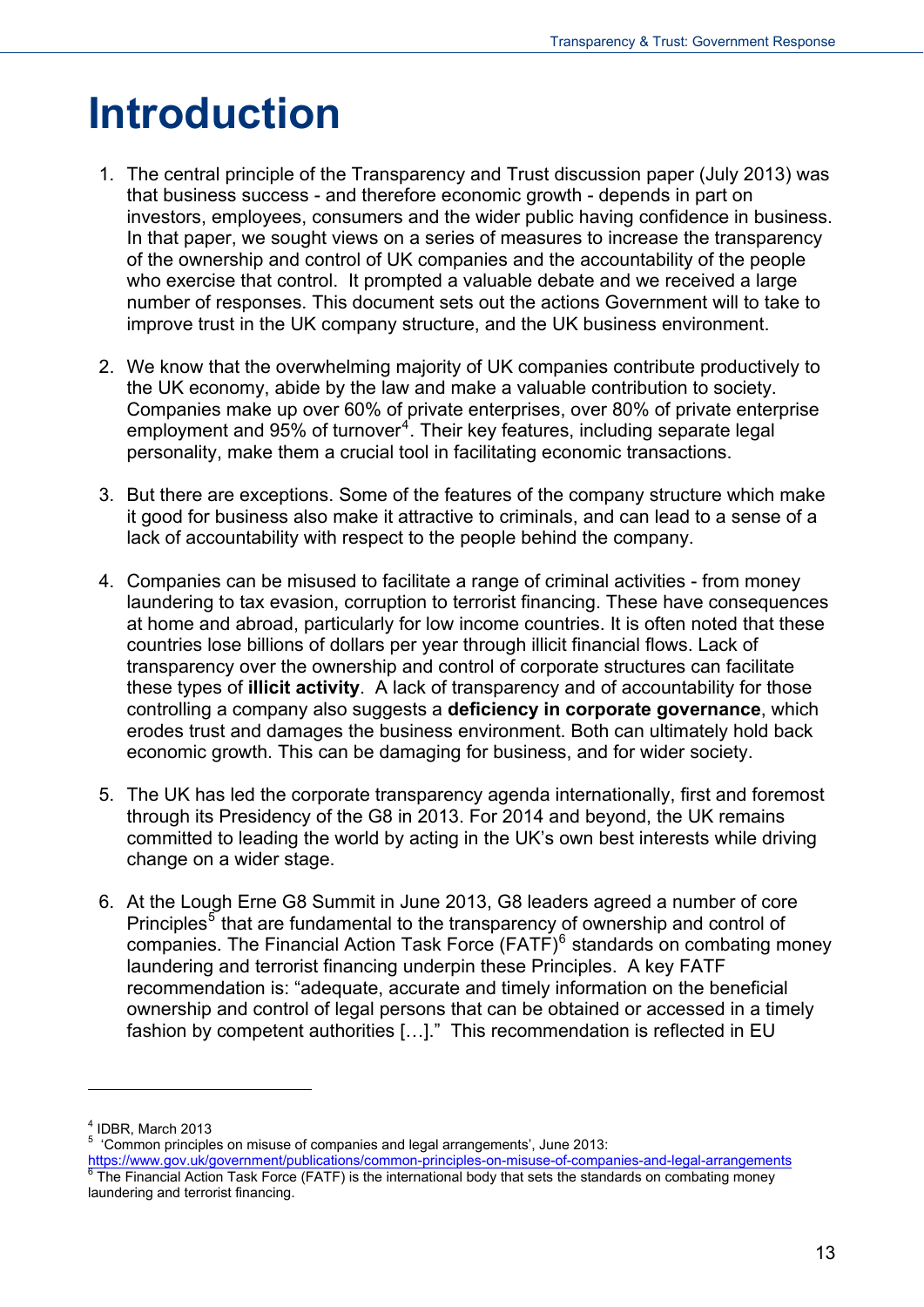proposals for a Fourth Money Laundering Directive, currently being negotiated by Member States and the European Parliament.

- 7. Each G8 country has published an Action Plan setting out the concrete steps they would take to implement these Principles in their jurisdiction. Within its Action Plan, the UK committed to implement a central registry of company beneficial ownership information and to a wider examination of corporate transparency, including the use of bearer shares and the opacity afforded by certain arrangements involving company directors.
- 8. Following the G8 commitment, the Government published the Transparency and Trust discussion paper in July 2013. The paper sought the views of the full range of interested parties on how to improve corporate transparency and accountability in the UK. This included how best to proceed with the corporate transparency proposals in the UK G8 Action Plan, and take forward a range of related measures to improve confidence in the UK's regime for tackling company directors who have engaged in misconduct.
- 9. The full range of questions we posed covered these issues:
	- introducing a central registry of UK company beneficial ownership information, including how we define 'beneficial owner'; the types of corporate entity required to provide information to the registry; how beneficial ownership information is obtained; what information is provided to the registry and how often it is updated; and whether that information should be publicly accessible;
	- proposing that the creation of new bearer shares should be prohibited; and that existing bearer shares should be converted to ordinary registered shares;
	- enhancing transparency around the use of "nominee" directors; and whether companies should be prohibited from appointing other companies as directors, i.e. whether to ban corporate directors;
	- amending directors' statutory duties in key sectors such as banking and whether to allow sectoral regulators to disqualify directors;
	- considering what additional factors the court might take into account in director disqualification proceedings, such as the nature and number of previous company failures a director has been involved in;
	- helping creditors receive compensation when they have suffered from a director's fraudulent or reckless behaviour;
	- extending the time limit for bringing disqualification proceedings in insolvent company cases from two to five years;
	- offering directors who have been disqualified, education or training to equip them with the skills they need to go on to run a successful company; and
	- considering whether individuals subject to foreign restrictions should be prevented from being a director of a UK company, and whether directors convicted of a criminal offence in relation to the management of an overseas company should be able to be disqualified in the UK.
- 10. In October 2013, having considered the responses received, the Prime Minister and Secretary of State for Business, Innovation and Skills (BIS) announced the intention to introduce a **publicly accessible** central registry of company beneficial ownership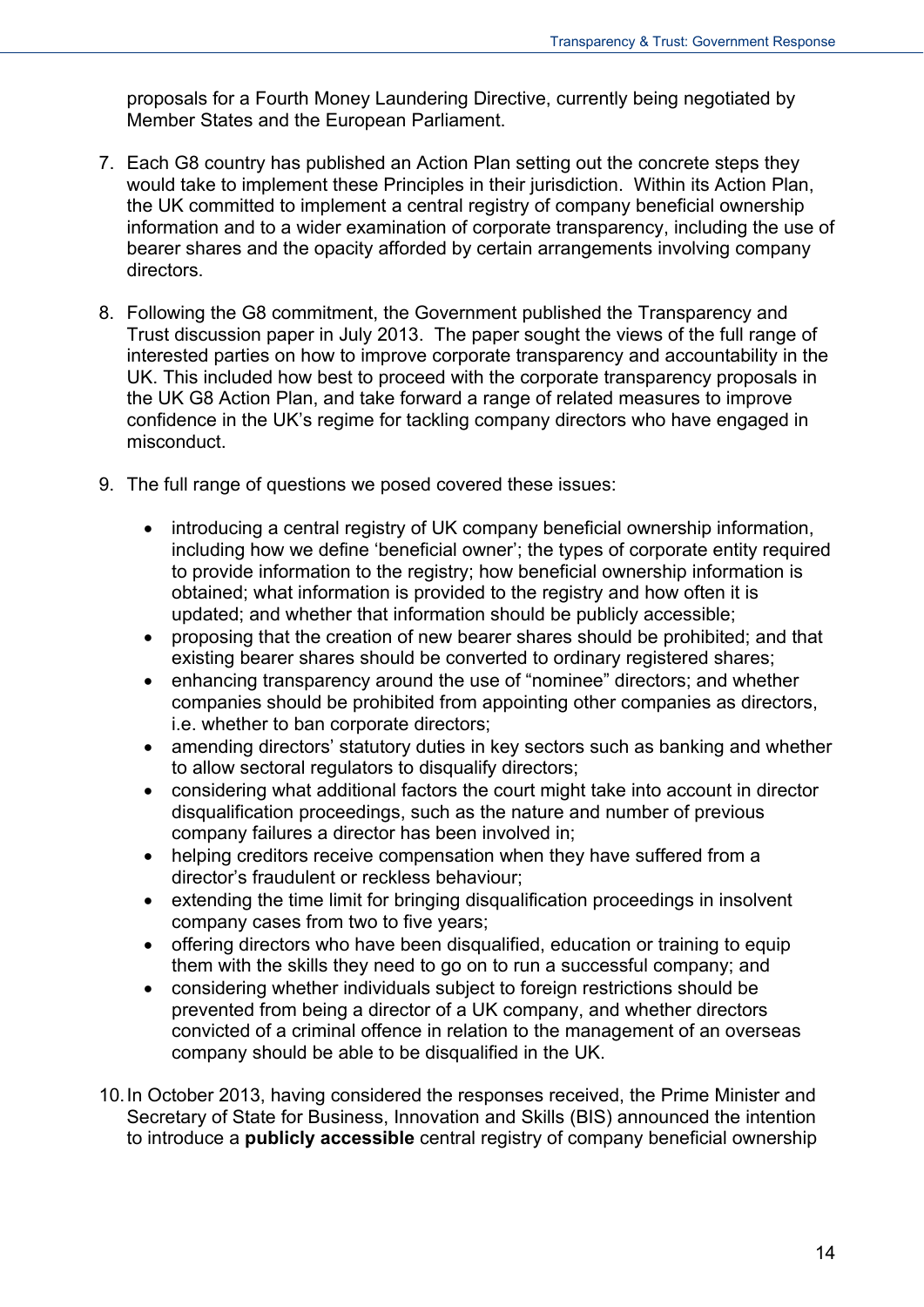information<sup>7</sup>, on the basis that good corporate behaviour and tackling company misuse would be best served by greater transparency.

- 11. Also in October 2013, we published a consultation on related reforms to company filing requirements $8$ . This covered a range of proposals to streamline the information that companies provide to Companies House across the piece (not just in relation to company ownership and control) and to improve the quality of the information on the public register at Companies House. Many of the deregulatory proposals in that package were derived from business suggestions, as part of the Red Tape Challenge  $p$ rocess<sup>[9](#page-14-1)</sup>.
- 12. Taken together, the Transparency and Trust and Company Filing Requirements reforms will rationalise requirements for business - allowing companies to provide the most useful set of information in the most sensible way, with new requirements reducing duplication or complexity.
- 13. Changes will largely be implemented in parallel where possible. A large number of the proposals will affect the information filed with the Registrar of Companies (Companies House). Some of the proposals may mean several changes to particular services. Companies House will need to make changes to its processes, systems, forms and guidance and these will be communicated to its customers in advance.
- 14. This document sets out the way we plan to take these proposals forward in the light of your responses to the Transparency and Trust discussion paper. It outlines how policy proposals have developed and been adapted since July in light of your feedback. There are areas where our thinking on implementation of the reforms continues to develop, and we welcome your continued input and engagement on these issues.
- 15. Published alongside this document are Impact Assessments covering aspects of the reforms<sup>[10](#page-14-2)</sup>. These provide an analysis of the impact on business and the full range of costs and benefits based on the policy outlined in the July discussion paper. Where necessary, Final Stage Impact Assessments reflecting the policy proposals as set out and developed from this document will be published in due course. Where Impact Assessments are not provided in parallel, they will be available in full in due course, and before the introduction of any necessary legislative measures.
- 16. While bringing wider benefits to the international community and society in the UK, it is UK companies that also stand to gain from these reforms. Ultimately, improved transparency and accountability improve trust, and trust in business is good for business.

**<sup>7</sup>** Press release, October 2013: Public register to boost company transparency -

[https://www.gov.uk/government/news/public-register-to-boost-company-transparency 8](https://www.gov.uk/government/news/public-register-to-boost-company-transparency)

BIS consultation, October 2013: Company Filing Requirements -

<span id="page-14-3"></span><span id="page-14-1"></span><span id="page-14-0"></span><sup>&</sup>lt;u><https://www.gov.uk/government/consultations/company-filing-requirements></u><br><sup>[9](https://www.gov.uk/government/consultations/company-filing-requirements)</sup> The response to the Company Filing Requirements consultation document is being published separately. The intention remains to implement the package, following consultation on the basis of the two separate documents, as a single package of reform.

<span id="page-14-2"></span>Impact Assessments covering beneficial ownership, bearer shares, corporate directors and updates to the disqualification regime will be published alongside this document. No Impact Assessment will be published covering 'front' directors.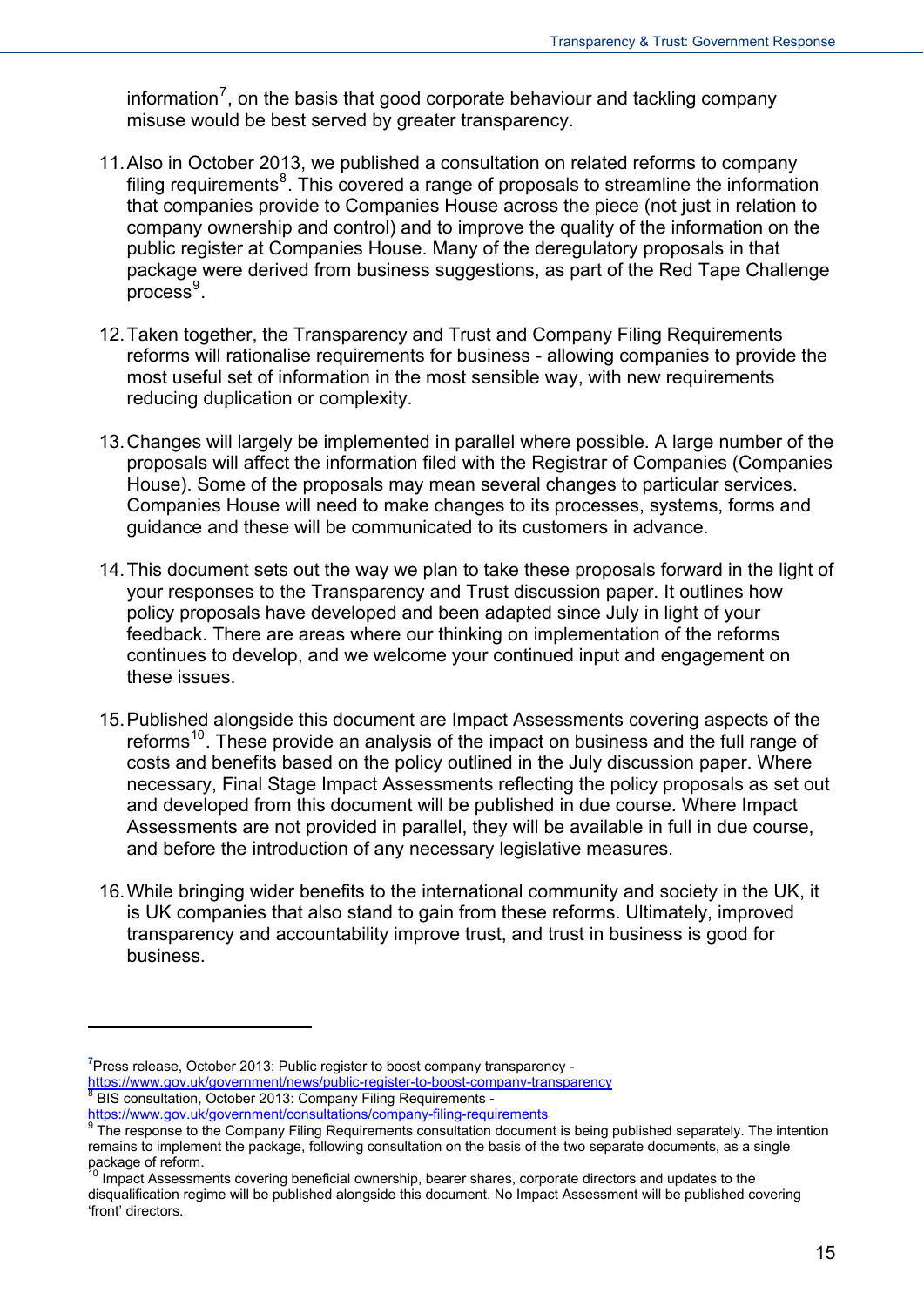## <span id="page-15-0"></span>**Methodology**

<span id="page-15-2"></span> $\overline{a}$ 

17. The Secretary of State for Business, Innovation and Skills announced the publication of the Transparency and Trust discussion paper at a conference hosted by Reform entitled "Responsible Capitalism" in London on 15 July 2013. We invited a range of businesses, organisations and others to formally respond to the discussion paper, and ultimately received responses from an even wider range. At the end of the response period on 16 September 2013, we had received over 300 responses.

| <b>Type of organisation</b>                             | <b>Number of responses</b> |
|---------------------------------------------------------|----------------------------|
| Non regulated $11$ business – individuals and companies | 9                          |
| Non regulated business representative body              | 21                         |
| Regulated business – individuals and companies          | 54                         |
| Regulated business representative body                  | 5                          |
| Non-governmental organisation/charity                   | 21                         |
| Private individual                                      | 215                        |
| <b>Others</b>                                           | 5                          |
| Total                                                   | 325                        |

- 18. Between July and September 2013 we invited businesses, representative bodies and non-governmental organisations (NGOs) to a series of focus groups and roundtable discussions to gain their views on the proposals. Throughout this period, we also engaged through smaller meetings and by telephone and email to gain understanding of a wide range of views on the proposals.
- 19. We commissioned a survey involving short interviews with 574 companies to inform analysis of the costs and benefits of the proposals, and provide evidence now reflected in the Impact Assessments. We also conducted an online survey to establish the costs and benefits of the policy proposals for companies. Together these gave some insight into how the proposals were received. (Full details of analysis of the costs and benefits are outlined in the Impact Assessments published alongside this  $document<sup>12</sup>$  $document<sup>12</sup>$  $document<sup>12</sup>$ .)

 $11$  We define 'regulated business' as businesses that are regulated under the Money Laundering Regulations 2007. This includes banks, lawyers and accountants.

<span id="page-15-1"></span><sup>&</sup>lt;sup>12</sup> Impact Assessments covering beneficial ownership, bearer shares, corporate directors and updates to the disqualification regime will be published alongside this document. No Impact Assessment will be published covering 'front' directors.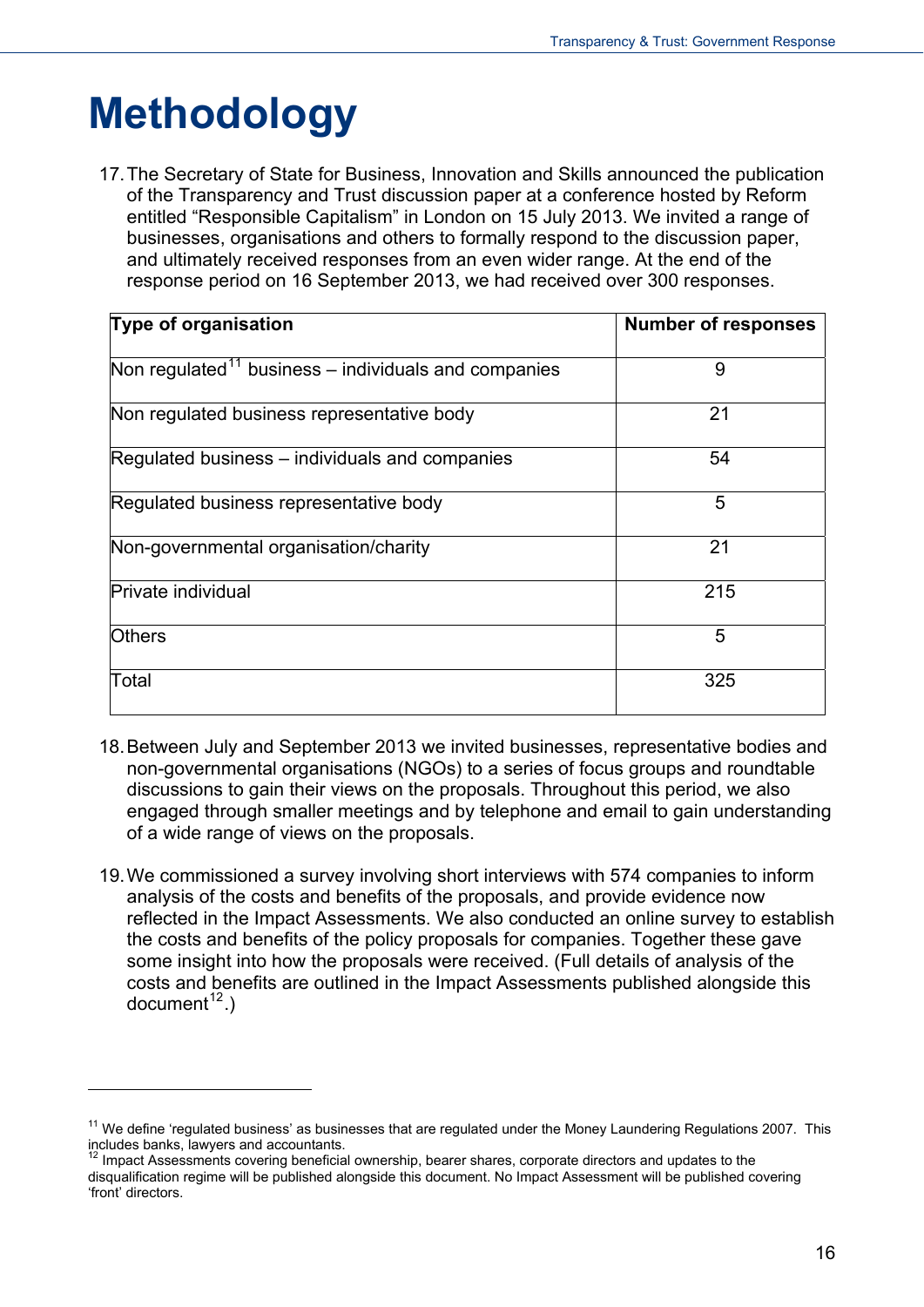- 20. Since the period for receiving views formally closed, we have continued to engage with interested parties and to take their views into consideration.
- 21. This document summarises the views we received and the Government's response. Where we refer to proportions of respondents in this document, it is with reference to the total number who responded to each question (not the total who responded to any part of the discussion paper; many respondents answered only the portion of the questions of interest to them).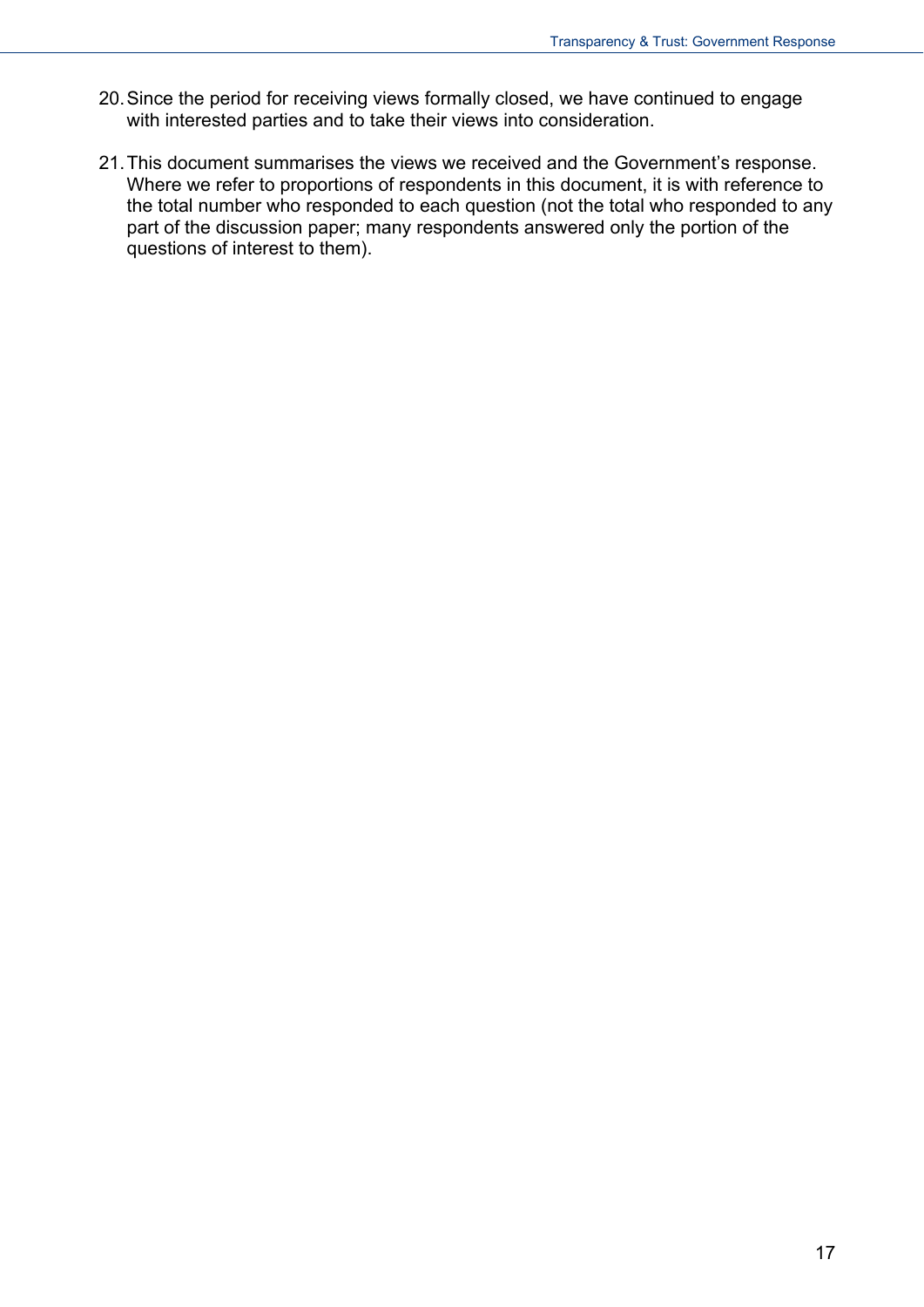## <span id="page-17-0"></span>**The Way Forward**

### <span id="page-17-1"></span>**1. A central registry of company beneficial ownership information**

- 22. As set out in the discussion paper, UK company law already requires certain information on company directors and the registered legal owners of company shares (often referred to as 'shareholders') to be made publicly available. However, this will not in all cases highlight who *really* owns and controls the company – its 'beneficial owners'.
- 23. There are circumstances in which this beneficial ownership information is obtained, for example, by banks, lawyers and accountants ('regulated entities<sup>[13](#page-15-2)</sup>') in the course of anti-money laundering (AML) due diligence checks. However, there is currently no requirement for all companies to obtain and hold this beneficial ownership information as a matter of course.
- 24. This provides scope for opacity of company ownership and control. This opacity can facilitate the misuse of the company for illicit activity - and hinder law enforcement's ability to identify and sanction the individuals really responsible. The misuse of companies is a serious global issue, and investigations often involve chains of corporate entities spanning multiple jurisdictions. That is why all the G8 countries, during the UK's 2013 G8 Presidency, committed to take steps to enhance the transparency of company beneficial ownership  $14$ .
- 25. The UK has led by example. It committed to implement a central registry of company beneficial ownership information, maintained by Companies House, and to consult on whether that information should be publicly accessible. Following careful consideration of the responses received to the Transparency and Trust discussion paper, the Prime Minister announced at the Open Government Partnership in October 2013 that the registry **would** be publicly accessible[15](#page-17-3). This was on the basis that tackling the misuse of companies and promoting good corporate behaviour would be best served by greater transparency.
- 26. Implementation of a central registry of company beneficial ownership information will interact closely with the implementation of some proposals in the Company Filing Requirements consultation. The interaction is highlighted in this document and the proposals across the two documents should be considered as one overall set of reforms. A comprehensive and complementary response to the Company Filing Requirements consultation is being published separately<sup>[16](#page-17-4)</sup>.

<span id="page-17-2"></span><sup>&</sup>lt;sup>13</sup> We define 'regulated entities' as businesses that are regulated under the Money Laundering Regulations 2007.<br><sup>14</sup> G8 Communiqué 2013, June 2013: *"Companies should know who owns and controls them and their beneficial ownership and basic information should be adequate, accurate, and current. As such, companies should be required to obtain and hold their beneficial ownership and basic information, and ensure documentation of this information is* 

<span id="page-17-3"></span>*accurate."-* <https://www.gov.uk/government/publications/2013-lough-erne-g8-leaders-communique><br><sup>15</sup> PM Speech at Open Government Partnership, October 2013: https://www.gov.uk/government/speeches/pm-speech-<br><sup>16</sup> That docum

<span id="page-17-4"></span>That document will also set out views in respect of questions 13, 14, 18 and 22 of this discussion paper.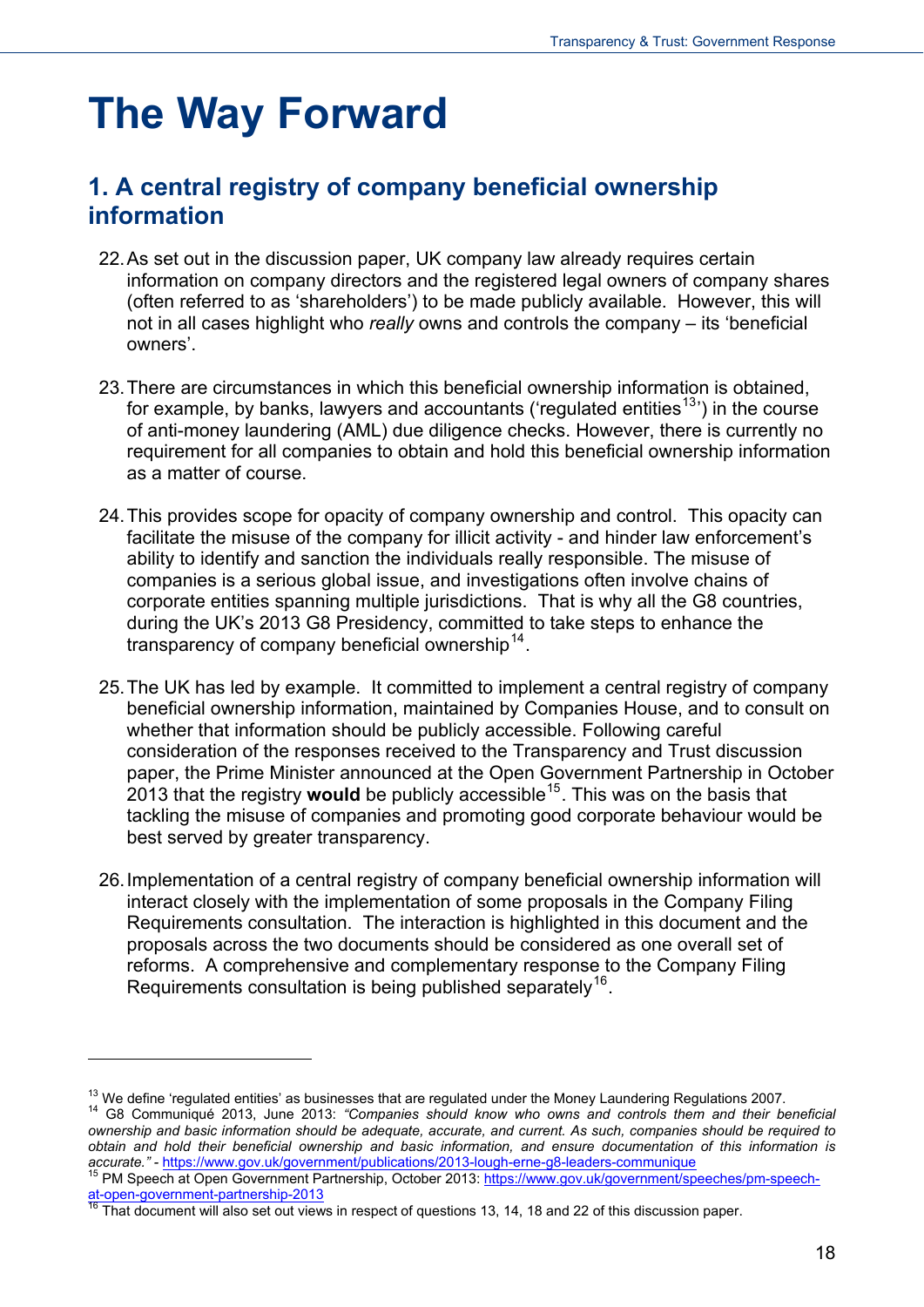- 27. That consultation also sought views on whether Companies House has achieved the correct balance between upfront validation and verification. It noted the importance both of maintaining the integrity of the register and maintaining the UK's quick, simple and inexpensive registration regime. Our response to the Company Filing Requirements consultation deals with views received on this point and outlines Government's proposals.
- 28. In addition to the UK's domestic proposals, there are ongoing EU negotiations on beneficial ownership proposals that would apply to all EU Member States, including the UK $^{17}$  $^{17}$  $^{17}$ . We believe that the UK has a real opportunity to lead from the front on transparency of company beneficial ownership. This is why we are encouraging our EU counterparts to support UK proposals for mandatory, publicly accessible registries of company beneficial ownership information in the Fourth Money Laundering Directive.

### <span id="page-18-0"></span>**(1) The information to be held in the registry**

This section covers the way forward in relation to the content of questions 1, 8 and 9 in the Transparency and Trust discussion paper.

#### **The definition of beneficial ownership**

29. The discussion paper proposed to apply the definition of 'beneficial ownership' used by the FATF, as applied in the EU Third Money Laundering Directive and the Money Laundering Regulations 2007. These provide that the beneficial owner(s) of a company is any individual who has an interest in more than 25% of the shares or voting rights of the company, or who otherwise exercises control over the management of the company. This would include where a person's interest is held jointly with another individual or as a result of various shareholdings in the company, such that they can control more than 25% of the company's shares or voting rights.

#### **Views received**

- 30. All NGO respondents, with the exception of Transparency International, felt that the threshold for a qualifying beneficial interest should be removed entirely or, if not, lowered to 10% (in line with US tax disclosure requirements). They raised concerns that a threshold would provide scope for people to evade the requirements: "With a 25% threshold, it will be possible for a limited number of people to collude to obfuscate the ownership of a company." (Christian Aid)
- 31. Many business respondents (including Aviva, the Law Society and the Institute of Directors (IoD)) had practical questions as to how the definition would be applied and enforced in practice, and highlighted the need for clarity in the legislation. Some put forward alternate definitions or means to calculate 'beneficial interest'.

<span id="page-18-1"></span><sup>&</sup>lt;sup>17</sup> See *EU Proposal for a Directive on the prevention of the use of the financial system for the purpose of money laundering and terrorist financing*, February 2013: [http://ec.europa.eu/internal\\_market/company/financial](http://ec.europa.eu/internal_market/company/financial-crime/index_en.htm)[crime/index\\_en.htm](http://ec.europa.eu/internal_market/company/financial-crime/index_en.htm)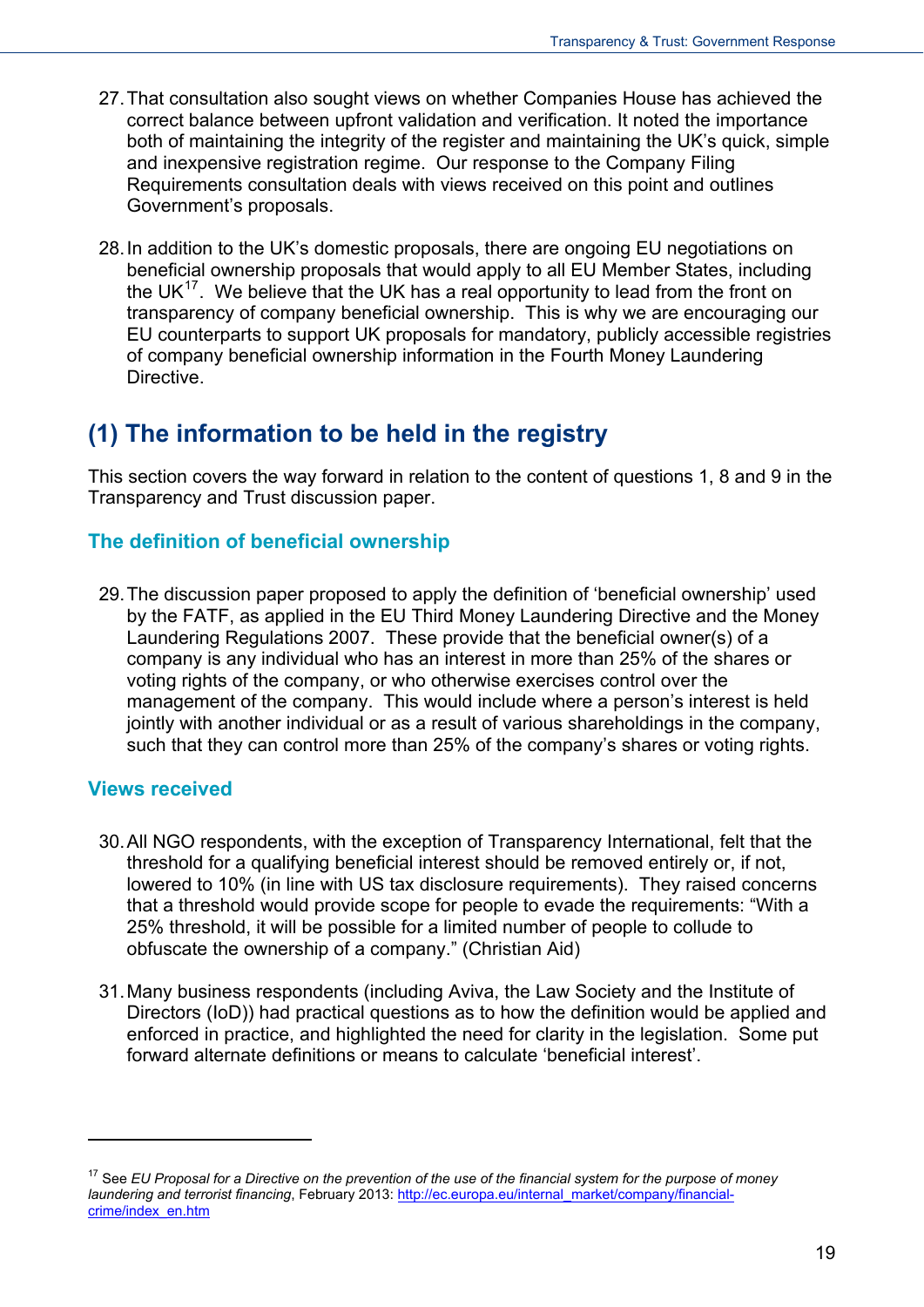32. However, the majority (including the GC100, CBI, British Bankers' Association (BBA), Institute of Chartered Accountants in England and Wales (ICAEW) and the Institute of Chartered Secretaries and Administrators (ICSA)) were supportive of the proposed definition, with arguments raised against a lower threshold: "[it] would create a larger compliance burden for businesses." (CBI)

#### **Government response**

- 33. We have decided to retain the proposed base of the definition of beneficial ownership, including the 25% threshold.
- 34. One reason for this is that having a 25% interest would provide an individual with a blocking minority in certain company decision-making processes. We also think that industry should be familiar with our proposed definition because they will in many cases have been asked to provide information on this basis by their bank, lawyer or accountant under the current AML rules. This should help companies to understand and apply the new rules. Finally, we would be concerned at the cost implications for business of lowering or removing the 25% threshold. This as information on more individuals would have to be obtained and provided to the registry.
- 35. We strongly recognise the need for legislative clarity, particularly in terms of defining 'otherwise exercises control'. We will continue to develop this definition, looking to existing legislation and precedents where possible. We will also look to minimise opportunities for individuals and companies to 'get round' the rules by ensuring that the definition is as broad as possible. We would **welcome views** on the precise nature of the definition, including the definition of 'control' in this context.

#### **Summary way forward**

- **We intend to use the existing definition of beneficial ownership, as applied in the anti-money laundering context, as the basis for our statutory definition of 'beneficial ownership'. This means that information on individuals who ultimately own or control more than 25% of a company's shares or voting rights, or who otherwise exercise control over a company or its management, will need to be obtained and held by the company and provided to the central registry.**
- **We will continue to develop and refine this definition, including what is meant by 'control' in this context, to ensure maximum clarity and ease of application.**

#### **Trusts**

- 36. We have given particular consideration to the application of this definition where an interest in more than 25% of a company's shares or voting rights is held through a trust, or where an individual is otherwise able to control the management of the company through a trust.
- 37. The discussion paper proposed that in these cases, the trustee(s) should be disclosed as the beneficial owner(s) of the company. We asked whether and when it would be appropriate for the beneficiary of the trust to be disclosed as the beneficial owner.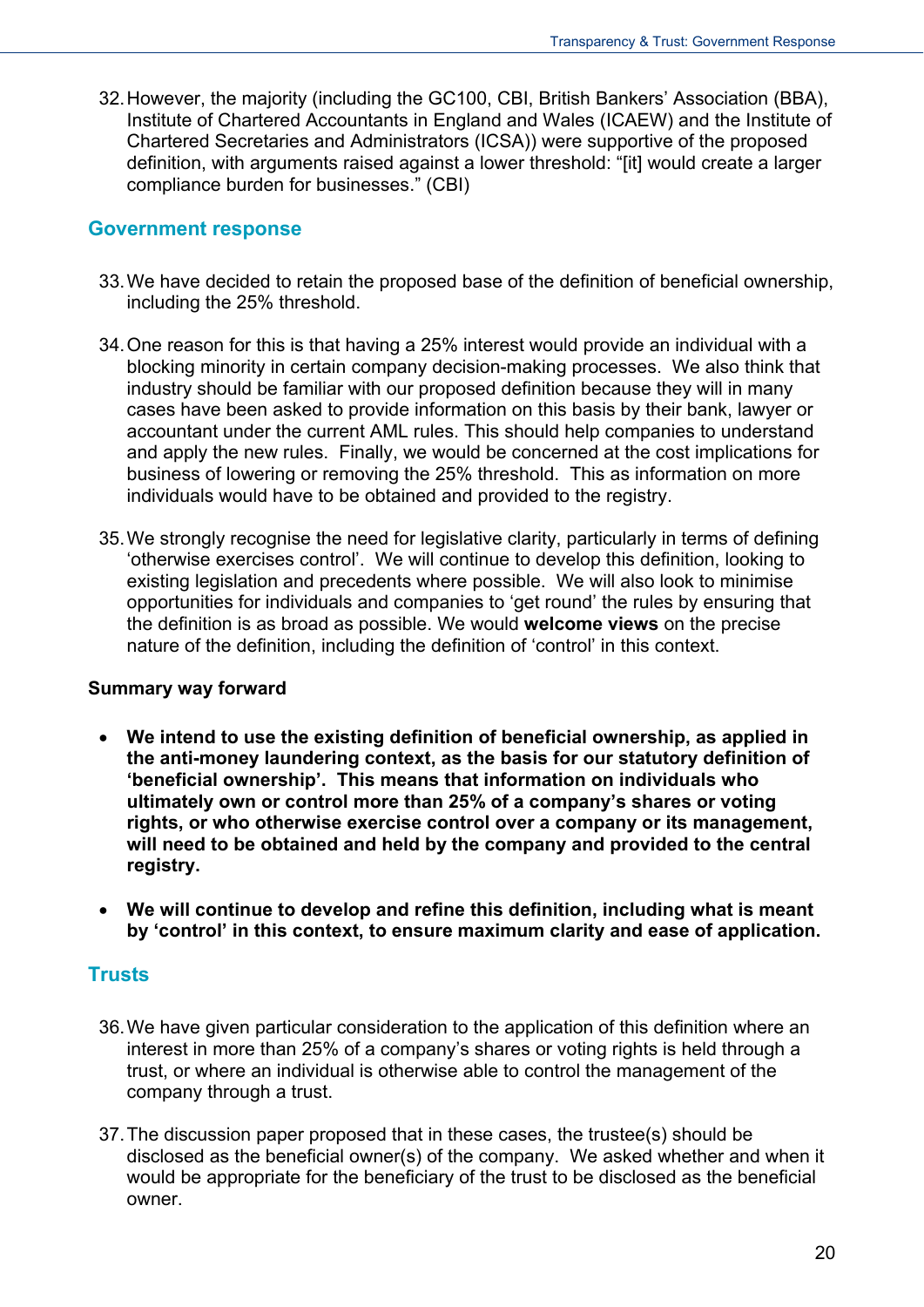#### **Views received**

- 38. With one exception, NGOs agreed that trustees should be disclosed as the beneficial owners of the company. They all however felt that it would also be important to disclose information on the beneficiaries, settlors, protectors and any other controllers of the trust. Christian Aid called for a complete registry of trusts to be established, as for companies.
- 39. Business and representative bodies agreed that information on the trustee should be obtained: "[…] the proposal to require the trustees of express trusts to be disclosed [...] will only constitute an extension of the current arrangements." (Society of Trust and Estate Practitioners (STEP)). Many felt that information on beneficiaries should also be disclosed, although some were clear that this should only be where the beneficiary had effective control over the trust's activities (for example, the right to control how the trust voted the shares). A few, including Ernst & Young (EY) and PwC were against any disclosure of beneficiaries, on the grounds of the challenges this would present: "There are major practical difficulties with disclosing the beneficiaries of a trust." (PwC)
- 40. Several respondents highlighted the need to maintain the principle of trusts as private arrangements, and therefore questioned whether information on trusts should be made available publicly.

#### **Government response**

- 41. We want to make sure that where more than 25% of a company's shares or voting rights are held in a trust; or where a trust arrangement provides an individual(s) with control over the company or its management, the individuals who control the activities of the trust are recorded as the beneficial owners of the company. However, we do not want to disclose the identity of individuals who may ultimately benefit from the trust arrangement, but who do not have any control or ownership of the company itself – for example, children, vulnerable adults or individuals unaware that that they are a beneficiary (as may be the case in a will trust, for example).
- 42. We therefore intend to require the trustee(s) or any individual(s) who exercise effective control over the trust's activities to be disclosed on the company's register of beneficial owners. In most cases this will require only the trustee(s) to be registered. In some it might however be another individual such as the settlor, beneficiary or protector of the trust.
- 43. This will likely be coupled with EU proposals which would require the trustees of express trusts to hold information on the settlor, trustee, protector and beneficiaries, as well as any other individual effectively controlling the trust<sup>[18](#page-18-1)</sup>. The UK supports mandatory requirements on trustees to hold beneficial ownership information on their trusts. Together with new automatic exchange of tax information agreements, we believe there will be more transparency and information exchange on trusts than ever

<span id="page-20-0"></span><sup>&</sup>lt;sup>18</sup> See Article 30 of the *EU Proposal for a Directive on the prevention of the use of the financial system for the purpose of money laundering and terrorist financing*, February 2013: [http://ec.europa.eu/internal\\_market/company/financial](http://ec.europa.eu/internal_market/company/financial-crime/index_en.htm)[crime/index\\_en.htm](http://ec.europa.eu/internal_market/company/financial-crime/index_en.htm)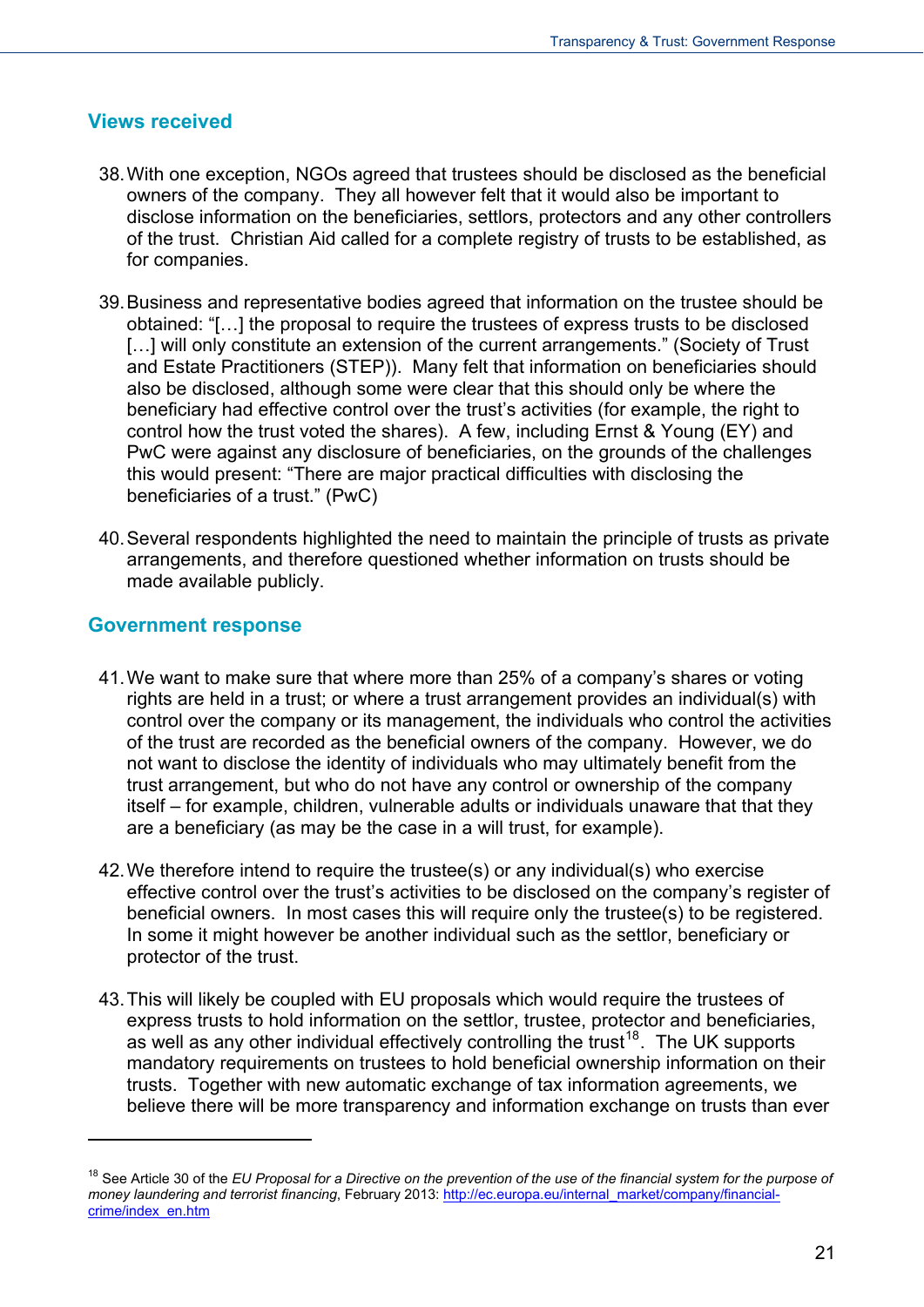before. We are continuing to engage with other EU Member States, the G20, civil society and the private sector to ensure these mechanisms are as effective as possible - not just to UK efforts to tackle illicit finance, but also efforts of developing countries.

#### **Summary way forward**

 **We intend that where a qualifying beneficial interest in a company is held through a trust, the trustee(s) or any individual(s) who control the activities of the trust should be recorded as the beneficial owner of the company. In most cases this will require only the trustee(s) to be registered. In some it might be another individual, such as the beneficiary, settlor or protector of the trust.** 

### <span id="page-21-0"></span>**(2) Companies within scope of the registry**

This section covers the way forward in relation to the content of questions 2 and 3 in the Transparency and Trust discussion paper.

#### **Corporate entities required to obtain and hold beneficial ownership information, and provide it to a central registry**

44. We have committed to implement a central registry of UK company beneficial ownership information. The discussion paper sought views on whether any other corporate bodies – such as Limited Liability Partnerships (LLPs) – should also be required to obtain and hold this information, and provide it to a central registry maintained by Companies House.

#### **Views received**

- 45. NGOs wanted at least all entities currently providing information to Companies House to provide beneficial ownership information, with some calling for requirements to go further: "Information about beneficial ownership should be collected for all legal entities that can be incorporated in the UK [and] of all overseas companies that have registered a UK establishment with Companies House." (ONE)This view was shared by some in the business community, and the majority of individuals who responded.
- 46. The business community was largely supportive of all entities who currently register information with Companies House being in scope. This would include LLPs. Many, including ICSA and EY, were clear that LLPs should be in scope.
- 47. Other respondents, including Allen & Overy and the Law Society, gave a number of reasons why LLPs should be exempt. They asked how the policy would practically be applied to LLPs, and raised concern that the policy might undermine some of the features that make LLPs attractive – for example, the current non disclosure of the economic split between members of the LLP.

#### **Government response**

48. We think that in principle, UK corporate entities that currently register information on their members at Companies House should be required to hold their beneficial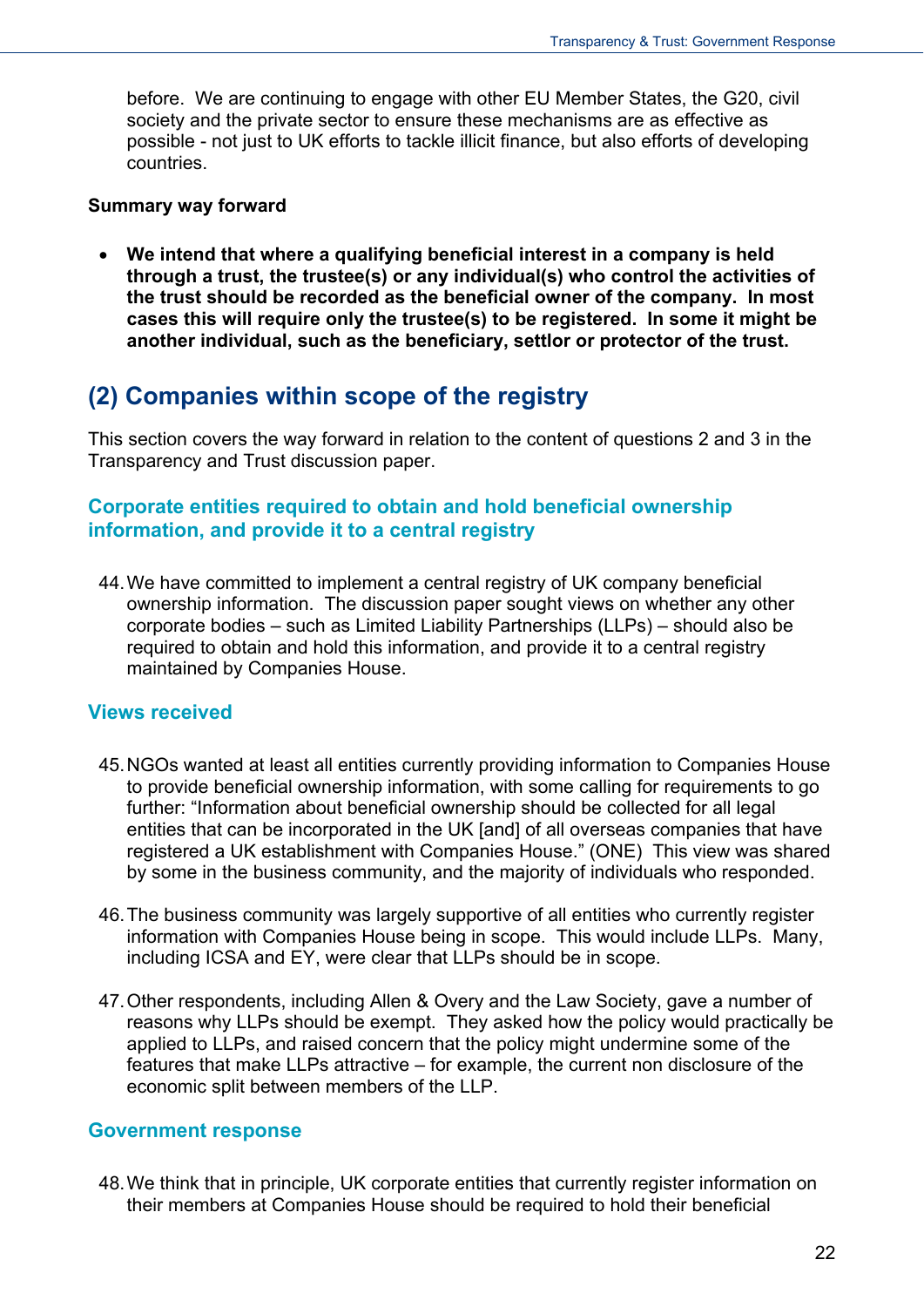ownership information and provide it to the central registry. This will include companies limited by guarantee and LLPs. There is evidence to suggest that LLPs can be used to facilitate illicit activity. We want to ensure that the LLP form does not become an attractive alternative to a company to facilitate crime.

- 49. We are continuing to work through this principle to ensure that there are no loopholes or unintended consequences. This is particularly important in respect of LLPs and companies that are not formed and registered under the Companies Act 2006 (CA06) but which nevertheless provide (some) information to Companies House. We are also carefully considering the position in relation to Scottish Limited Partnerships (LPs) and whether they should be required to provide information to the central registry. This is because, unlike English and Wales LPs and Northern Irish LPs, Scottish LPs have separate legal personality.
- 50. We therefore **welcome views** on this proposal, particularly in terms of how the definition and other beneficial ownership requirements might apply to corporate entities that are not Companies Act companies.
- 51. BIS does not intend to apply beneficial ownership requirements to corporate or legal entities which do not currently provide information to Companies House. This is because there is no existing relationship between such entities and Companies House, some of which are regulated and/or registered by other Government agencies. For example, building societies and credit unions are regulated by the Financial Conduct Authority (FCA) and so do not provide information to Companies House. Requirements for such entities (i.e. those having no relationship with Companies House) to comply with beneficial ownership requirements will depend upon the conclusion of the Fourth EU Money Laundering Directive, negotiations for which are ongoing  $19$ .
- 52. Finally, as indicated in the discussion paper, we do not intend to extend these requirements to non-UK companies. This is due to restrictions imposed by EU company law directives, and to the legal risk and challenge of applying UK law extraterritorially (i.e. to overseas companies operating in the UK). The UK will however continue to proactively lobby other jurisdictions, notably in the context of the G8, G20, EU and in FATF, to take equally ambitious action on company beneficial ownership.

#### **Summary way forward**

- **We intend to require UK bodies corporate that currently register information on their members at Companies House to obtain and hold beneficial ownership information and provide it to the central registry. This will include companies limited by guarantee and LLPs.**
- **We will continue to work through this principle to ensure that there are no loopholes or unintended consequences.**

<span id="page-22-0"></span><sup>&</sup>lt;sup>19</sup> See Article 29 of the *EU Proposal for a Directive on the prevention of the use of the financial system for the purpose of money laundering and terrorist financing*, February 2013: [http://ec.europa.eu/internal\\_market/company/financial](http://ec.europa.eu/internal_market/company/financial-crime/index_en.htm)[crime/index\\_en.htm](http://ec.europa.eu/internal_market/company/financial-crime/index_en.htm)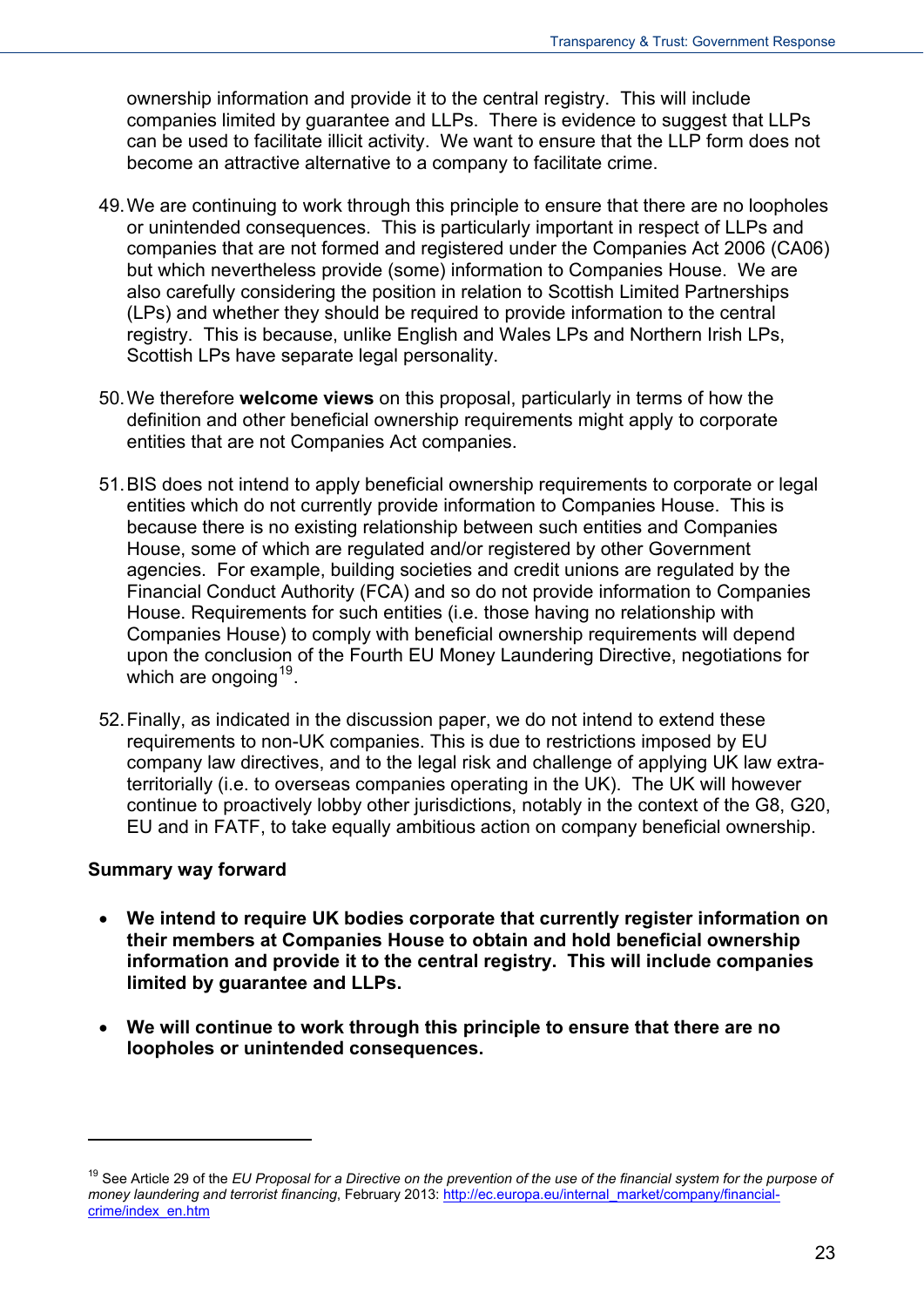#### **Exemptions**

53. The discussion paper also asked whether certain companies, such as those with securities listed on a regulated market, should be exempt from the requirement to obtain and hold beneficial ownership information, and provide it to a central registry. We noted that these companies already comply with stringent ownership disclosure rules (the FCA Disclosure and Transparency Rules (DTRs)).

#### **Views received**

- 54. With one exception, NGOs were opposed to any companies being exempt from beneficial ownership requirements. They argued that information disclosed under the DTRs does not necessarily equate to beneficial ownership information. At the very least, they felt these companies should provide the information disclosed under the DTRs to Companies House. They argued that any additional burden this would impose would be minimal. This view was shared by some in the business community, including the IoD: "As they will already have relevant information on beneficial ownership, there is little deregulatory benefit to be gained from exempting them from inclusion in the main central registry".
- 55. Global Witness, on the other hand, agreed with the proposal to exempt public companies listed on a regulated market. This view was shared by the majority of businesses and their representative bodies, on the basis that they already comply with market disclosure rules. Indeed, some respondents felt the exemption should go wider: "[…] this exemption should be extended to all companies that comply with the UK Listing Authority's Disclosure and Transparency Rules, since all of these companies are already publicly disclosing beneficial ownership figures." (London Stock Exchange Group)

#### **Government response**

- 56. On balance, we do not think that companies who comply with the ownership disclosure requirements of the DTRs, or who have securities listed on a regulated market subject to equivalent disclosure requirements, should be required to obtain and hold beneficial ownership information and provide it to Companies House. This is because they are already providing ownership information to the market; and as public, trading companies they are subject to generally higher levels of regulation and public scrutiny. We therefore judge that the risk of illicit activity is lower. This exemption would include AIM listed companies, as they are DTR compliant, subject to the outcome of ongoing EU negotiations about the scope of the Fourth Money Laundering Directive.
- 57. Disclosures made under the DTRs are already publicly available. However, we intend to further consider whether there are ways in which we can raise awareness of the availability of this information.
- 58. We **welcome views** on the proposed exemptions to the beneficial ownership requirements. Are there any risks or unintended consequences; or additional exemptions that we need to consider?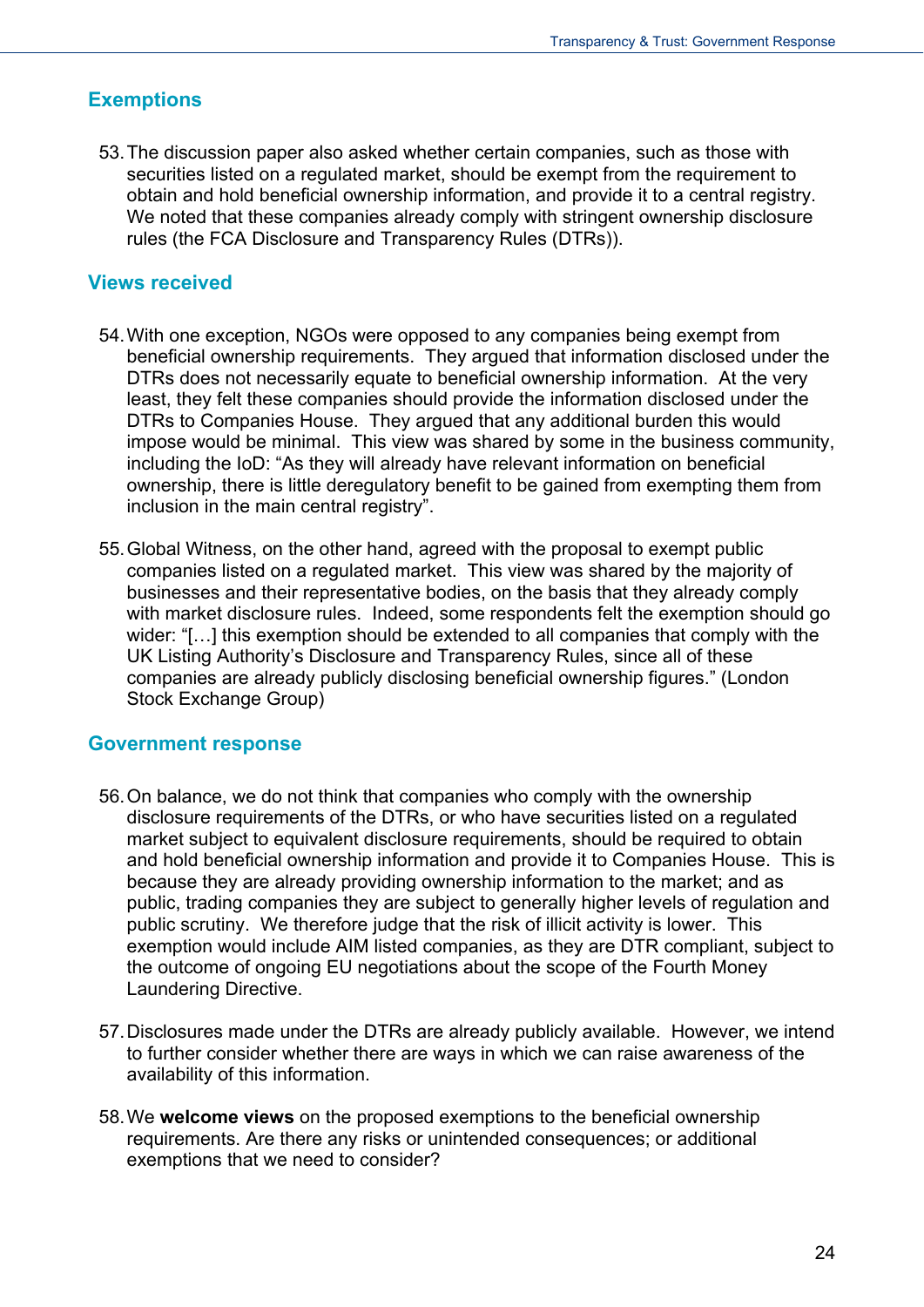#### **Summary way forward**

 **We intend to exempt DTR issuers, and companies who have securities listed on a regulated market subject to equivalent disclosure requirements, from the requirement to obtain and hold beneficial ownership information, and provide it to a central registry.** 

### <span id="page-24-0"></span>**(3) Obtaining information on beneficial ownership**

This section covers the way forward in relation to the content of questions 4 to 7 in the Transparency and Trust discussion paper.

59. The discussion paper proposed placing an obligation on the company to obtain beneficial ownership information in respect of significant shareholdings. It also sought views on placing a disclosure obligation on the beneficial owner. We also proposed to give all companies the power to identify individuals with an interest in their shares by applying the relevant provisions of Part 22 of the  $CA06^{20}$  $CA06^{20}$  $CA06^{20}$ .

#### **Views received**

- 60. The majority of respondents were in favour of beneficial owners being required to selfdeclare their interest to the company. However, some raised concerns around the risk of inadvertent non disclosure and how effective this would be: "Such selfreporting is onerous and only catches the compliant." (International Financial Centres Forum)
- 61. Industry raised concerns about obligations being placed solely on the company. These included that the company would be held liable where false information was provided by the beneficial owners, and that it would be burdensome or impractical for the company to track and update this information. Particular concerns related to overseas beneficial owners and individuals acting together to conceal their control or ownership. Some therefore felt that the individual's obligation should be instead of an obligation on the company: "The beneficial owner is the correct place for the onus of the reforms to fall." (Institute of Certified Bookkeepers)
- 62. Others were supportive of an obligation being placed on the company, provided that it was coupled with a parallel obligation on the beneficial owner: "We believe this is an important requirement, but only in conjunction with those on legal and beneficial owners themselves. A company must be able to rely on declarations made to it, unless there are reasonable grounds to suspect they are false, which should trigger the company to make enquiries." (John Howell & Co Ltd). Some suggested that the company should only be required to take 'reasonable steps' to identify its beneficial ownership, or that responsibility for obtaining the information should rest with the beneficial owner: "We believe that the ultimate responsibility for declaring their beneficial ownership in the company should lie with the beneficial owners themselves." (IoD)

<span id="page-24-1"></span><sup>&</sup>lt;sup>20</sup> Part 22 of the Companies Act 2006 currently enables public companies to ask individuals suspected of having an interest in their shares to confirm or deny that fact.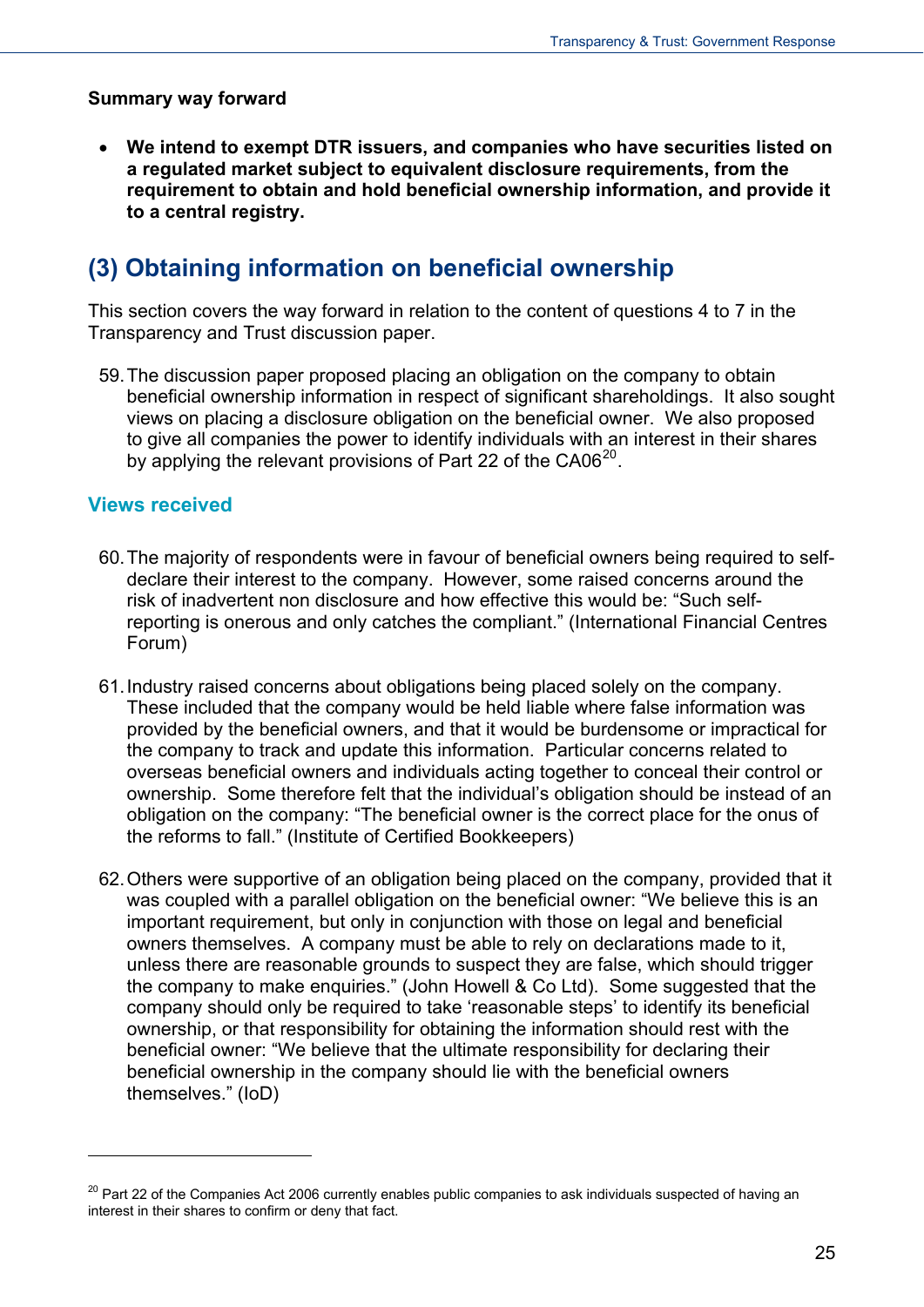- 63. NGOs on the other hand were unanimously agreed that an obligation should be placed on the company: "[…] the primary responsibility for collecting and submitting beneficial ownership information must remain with the company itself." (Global Witness)
- 64. There was near unanimous support for the application of Part 22 of the CA06 to all companies as a means to facilitate beneficial ownership identification. Some concerns were however raised in terms of how effective or proportionate Part 22 would be: "Part 22 only applies to information about beneficial holdings in shares […] unclear how a company will know who to contact for disclosure of other controllers." (Aviva)
- 65. Respondents also put forward a number of suggestions as to how beneficial ownership information might otherwise be obtained. This included whether an obligation might also – or alternatively – be placed on the legal owner of the company, or on a third party such as a bank, or whether companies should be required to carry out due diligence checks on their beneficial ownership (as banks, lawyers, accountants and others do currently under the AML regime).

#### **Government response**

- 66. We intend to adapt relevant provisions of Part 22 of the CA06 and extend them to all companies so that they have a way to obtain information on any person suspected of having an interest in their shares. As under Part 22 currently, it would be an offence for a person to fail to respond or to provide false information to the company. We will further consider what additional provision might be made to incentivise compliance.
- 67. We also intend to place direct obligations on both the company and the beneficial owner.
- 68. We will look to provide that where one member of the company (as recorded in the company's register of members) owns more than 25% of the company's shares or voting rights, the company must obtain information on the beneficial ownership of those shares or voting rights. In addition, where the company knows or has reasonable cause to believe that there is any other individual falling within the definition of 'beneficial owner' as outlined in section (1) above, they shall also be required to obtain the relevant information on that individual. If a company cannot identify its beneficial ownership, it will be required to state that fact on its register of beneficial owners.
- 69. Companies will not however be held liable for the provision of false beneficial ownership information to Companies House where they did not and could not have been expected to know that this was the case.
- 70. Individuals with a qualifying beneficial interest in a company will be obliged to inform companies of that fact. We will carefully consider the interaction between the company's obligation and that of the individual to ensure the process is as efficient as possible.
- 71. We will further refine this model over the coming months. Our aim is to ensure that companies disclose any information known to them about their beneficial ownership, that they take steps to obtain beneficial ownership information where the interest is held through significant blocks of shares or voting rights, and that individuals disclose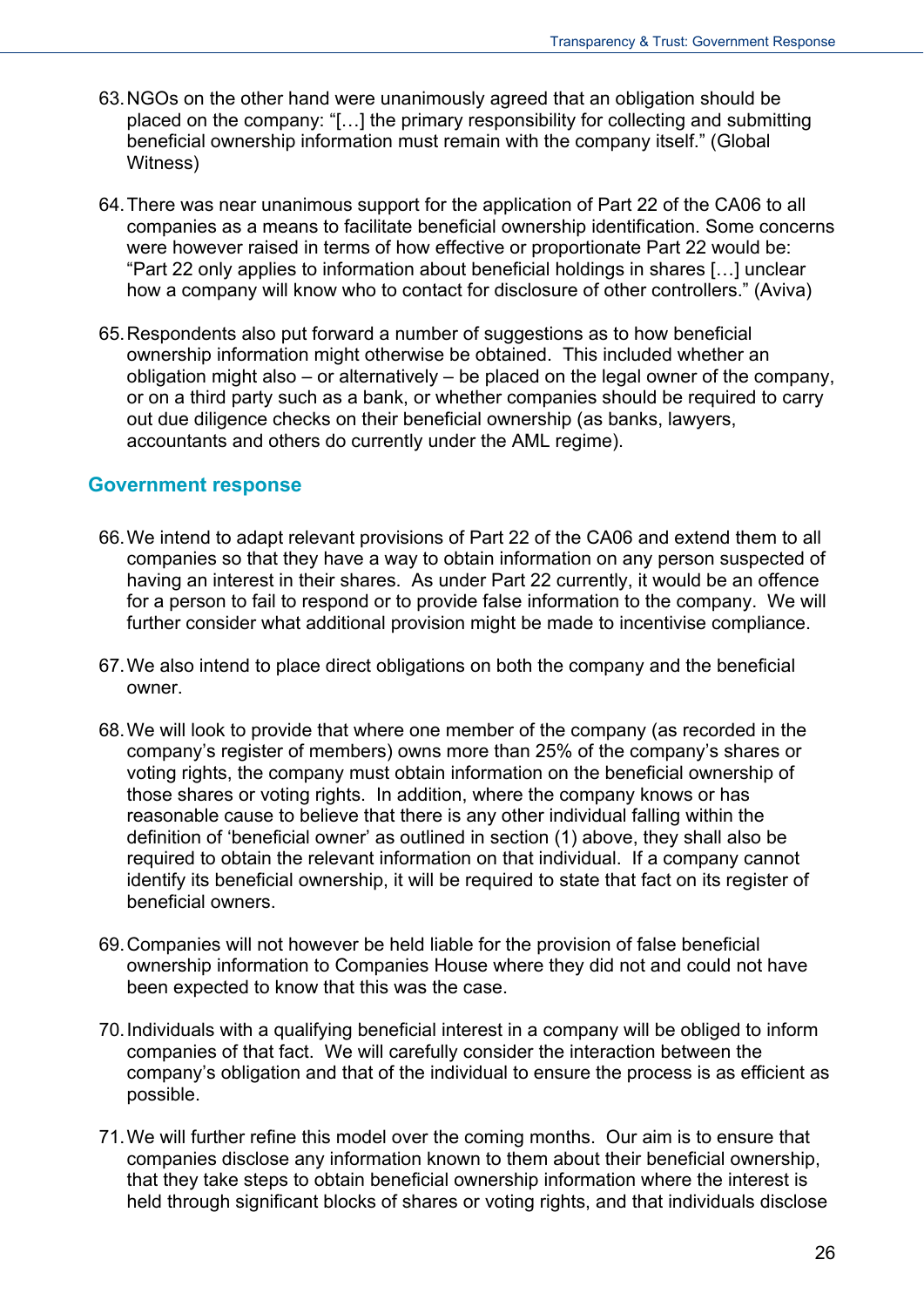their beneficial interest to the company. This will help ensure that the beneficial ownership information provided to Companies House is as complete and accurate as possible, and minimise the risk of companies and beneficial owners colluding to avoid the relevant information being disclosed. Strong sanctions will further support this (see below).

- 72. We do not intend to place any obligations on legal owners of the company who are not also beneficial owners. However, any legal owner in receipt of a notice from the company asking for information about beneficial ownership would be legally obliged to reply.
- 73. We **welcome views** on the proposed model for obtaining beneficial ownership information. For example, are there additional elements that would make the process more efficient, or unintended consequences or loopholes?

#### **Summary way forward**

- **We intend to adapt relevant provisions of Part 22 of the Companies Act 2006 and apply them to all companies to help them identify beneficial ownership. We will require companies to identify their beneficial ownership where that beneficial interest is held through a significant shareholding, or is otherwise known to the company. We will also place an obligation on beneficial owners to disclose their interest in the company to the company.**
- **We will continue to refine this model to ensure that it is as straightforward as possible for companies and individuals to understand and apply, whilst also minimises opportunities for companies and individuals to evade the requirements.**

### <span id="page-26-0"></span>**(4) The central registry**

This section covers the way forward in relation to the content of questions 11 to 17 in the Transparency and Trust discussion paper.

74. The discussion paper sought views on how the central registry would operate in practice, including the information to be provided to it and how often it would be updated. It also asked what information the company should hold and how often this should be updated. We proposed to use the model that applies currently in respect of a company's legal owners (shareholders) as a basis.

#### **The information to be obtained**

75. We asked whether legal ownership information requirements should be used as the basis for beneficial ownership requirements. This would mean that companies would obtain information on the names and addresses of their beneficial owners, and details of their interest in the company.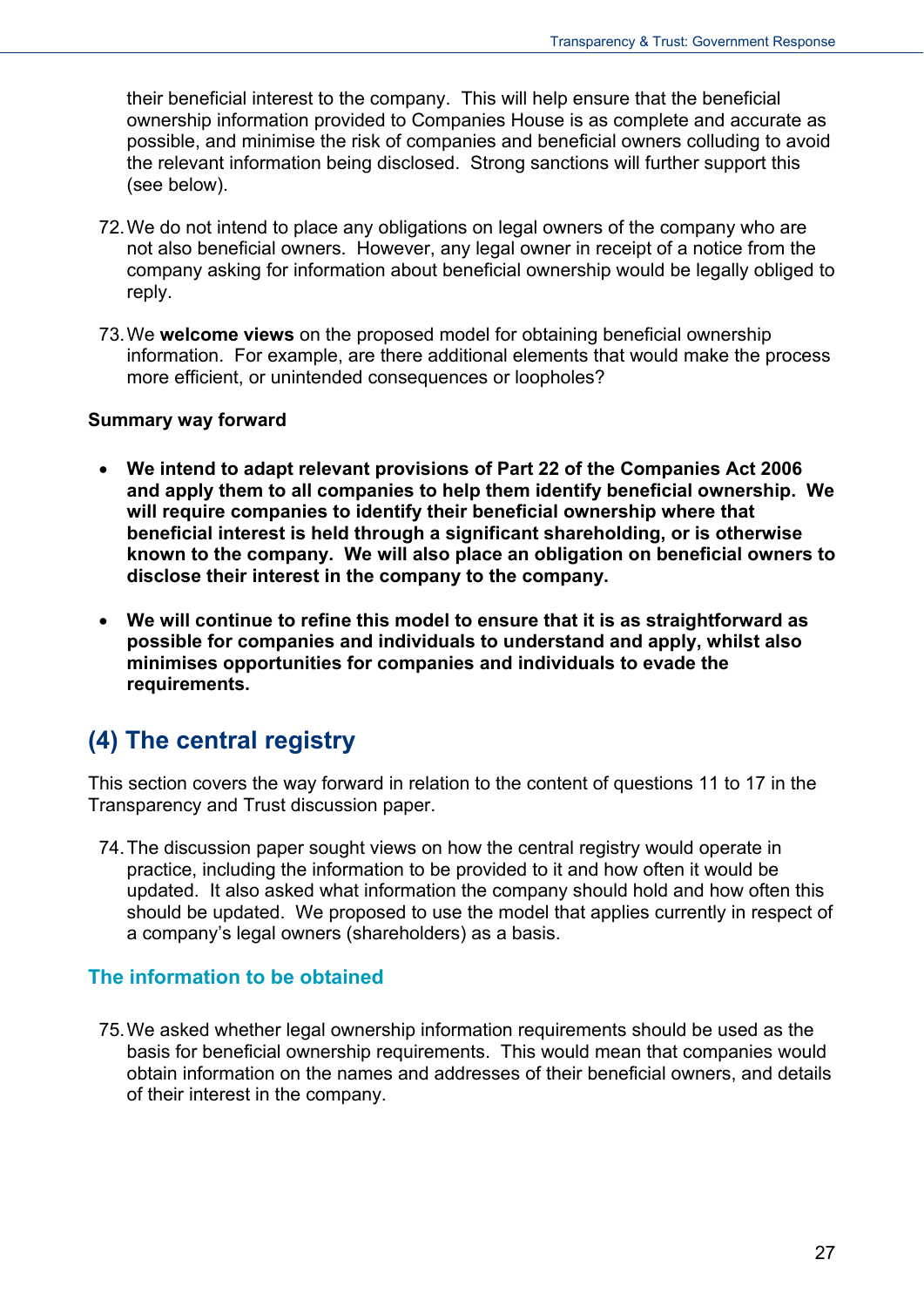#### **Views received**

- 76. Businesses and business representative bodies were unanimously in favour of requiring the same information to be collected on beneficial owners as for legal owners – i.e. a name, an address and details of the individual's interest in the company: "It is difficult to see why more information should be required of beneficial owners than legal owners, given that rights of ownership in a company are conferred on the legal owner and any chain of ownership interests would ultimately need to be exercised through the legal owner." (ICAEW)
- 77. Conversely, the NGO community was in favour of looking to the company director model, rather than the legal owner model, as a basis for beneficial ownership requirements. This would mean that additional information would need to be held by the company and provided to Companies House – for example, a date of birth and a residential address. "The information included in the requirements should be comprehensive enough to ensure the identification of the individuals involved." (Save the Children)

#### **Government response**

- 78. We want to maximise the utility of the central registry for law enforcement and tax authorities and others, whilst minimising any additional burden on business. To that end we have carefully considered the different views expressed. The question of public access to this information is considered separately in section (5) below.
- 79. In discussion, enforcement agencies have outlined the need for information to be held such that they can clearly identify the individual(s) recorded as the beneficial owner. This requires more than just a name and an address. A beneficial owner recorded as 'J. Smith' is unlikely to shed much light on who really owns and controls the company in question.
- 80. We therefore propose that the company will be required to obtain and hold details of its beneficial owners':
	- full name;
	- date of birth;
	- nationality;
	- country or state of usual residence;
	- residential address;
	- a service address; and
	- the date on which the beneficial owner acquired the beneficial interest (and ceased to hold it, where applicable); and details of the beneficial interest and how it is held.
- 81. This is consistent with the information held on company directors, with the exception of information that is relevant for directors but not beneficial owners (i.e. former business name and business occupation).
- 82. This information would be maintained in a register held by the company.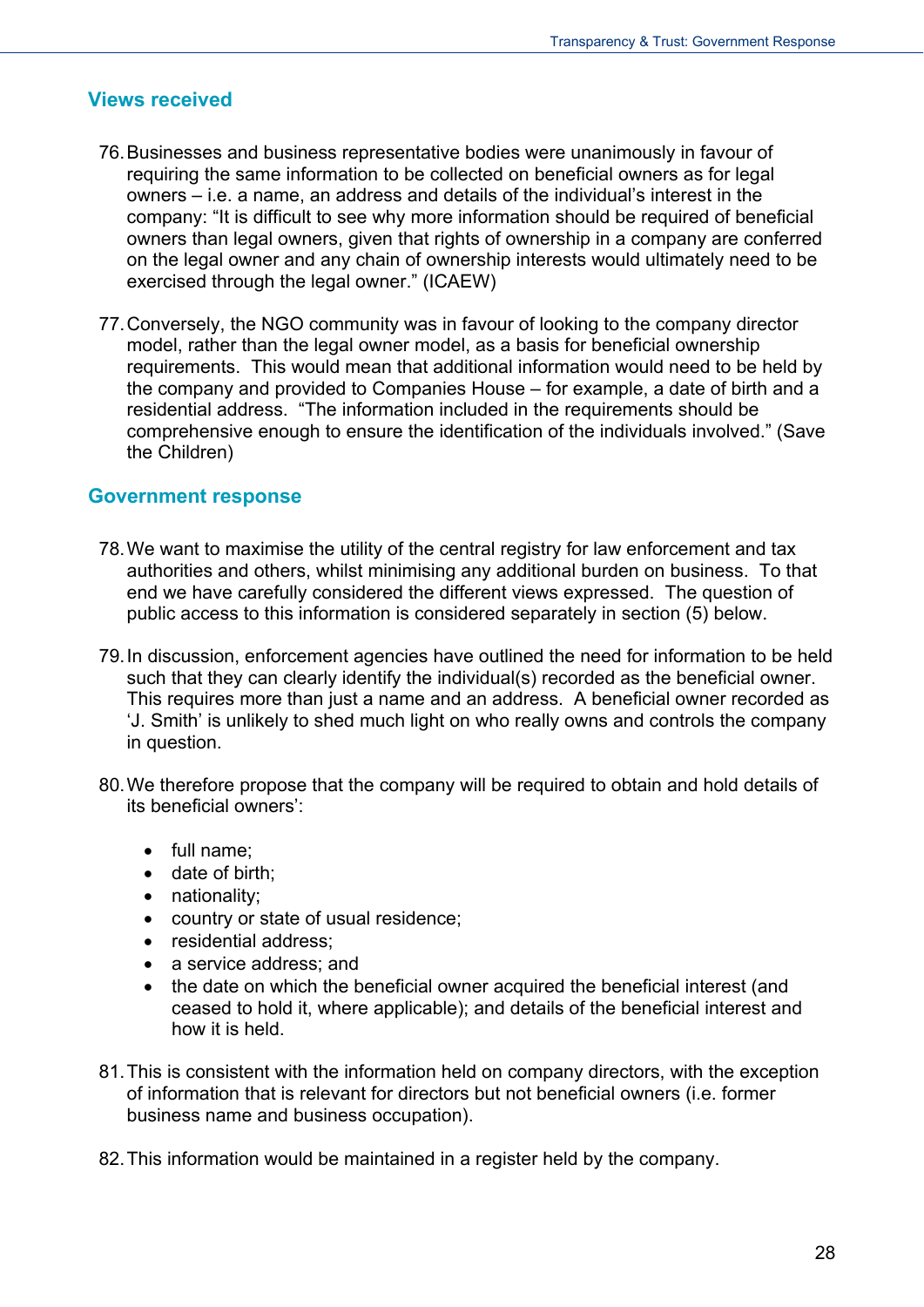- 83. We are continuing to develop how details of the beneficial interest are to be recorded on the company's register and at Companies House. It will be important that this information enables users of the register to build a meaningful picture of the company's ownership and control structure. However, we must carefully consider the impact of this, for example, in respect of potentially disclosing information that would normally be kept confidential (for commercial or other legitimate reasons). This might be of particular importance in the context of trust arrangements, LLP partnership agreements or shareholder agreements. We **welcome views** on this issue.
- 84. Given the concerns raised about inconsistency between the information to be obtained on beneficial owners and legal owners, we considered whether we should also increase the amount of information to be provided by legal owners. We think it important that enforcement agencies and others are able to identify beneficial owners. But we do not consider that there is an equivalent need in respect of legal owners that are not beneficial owners. We are also concerned about the potential cost implications of increasing data requirements for all legal owners. We will however give further consideration as to how we may – from an operational perspective – minimise duplication and maximise ease of understanding in terms of the information that companies are required to provide.
- 85. Like other registers required to be held by the company, the register of beneficial owners would be maintained at the company's registered office or other specified location and, with the exception of residential addresses, kept available for public inspection (i.e. accessible on request).
- 86. The Company Filing Requirements consultation sought views on proposals to reduce the burdens on companies by enabling them to opt out of holding their company registers provided all the information is available on the public register at Companies House (instead of at their registered office or other specified location). Government's proposals are outlined fully in the separate Response document, but we intend to take forward these proposals and apply them also to the beneficial ownership register held by the company.
- 87. The company would then be required to provide all of the information held to Companies House. We **welcome views** on this proposal, and specifically the proposed data fields required to be held.
- 88. With the same aim of minimising duplicative reporting and burdens on business, we also intend to provide that where a company (A) is owned by a company (B), and B is exempted from the requirements as set out above, or is a UK company and already maintains a register of beneficial ownership information, company A need only provide relevant details about company B, rather than about B's beneficial owners. This will still allow the full ownership chain of A to be traced.
- 89. We **welcome views** on whether there are additional types of entities or arrangements where companies should only be required to provide details about that entity/arrangement in their register, rather than about the beneficial ownership of that entity/arrangement. For example, entities that are in scope of other regulatory supervision and provide sufficient disclosures about their beneficial ownership.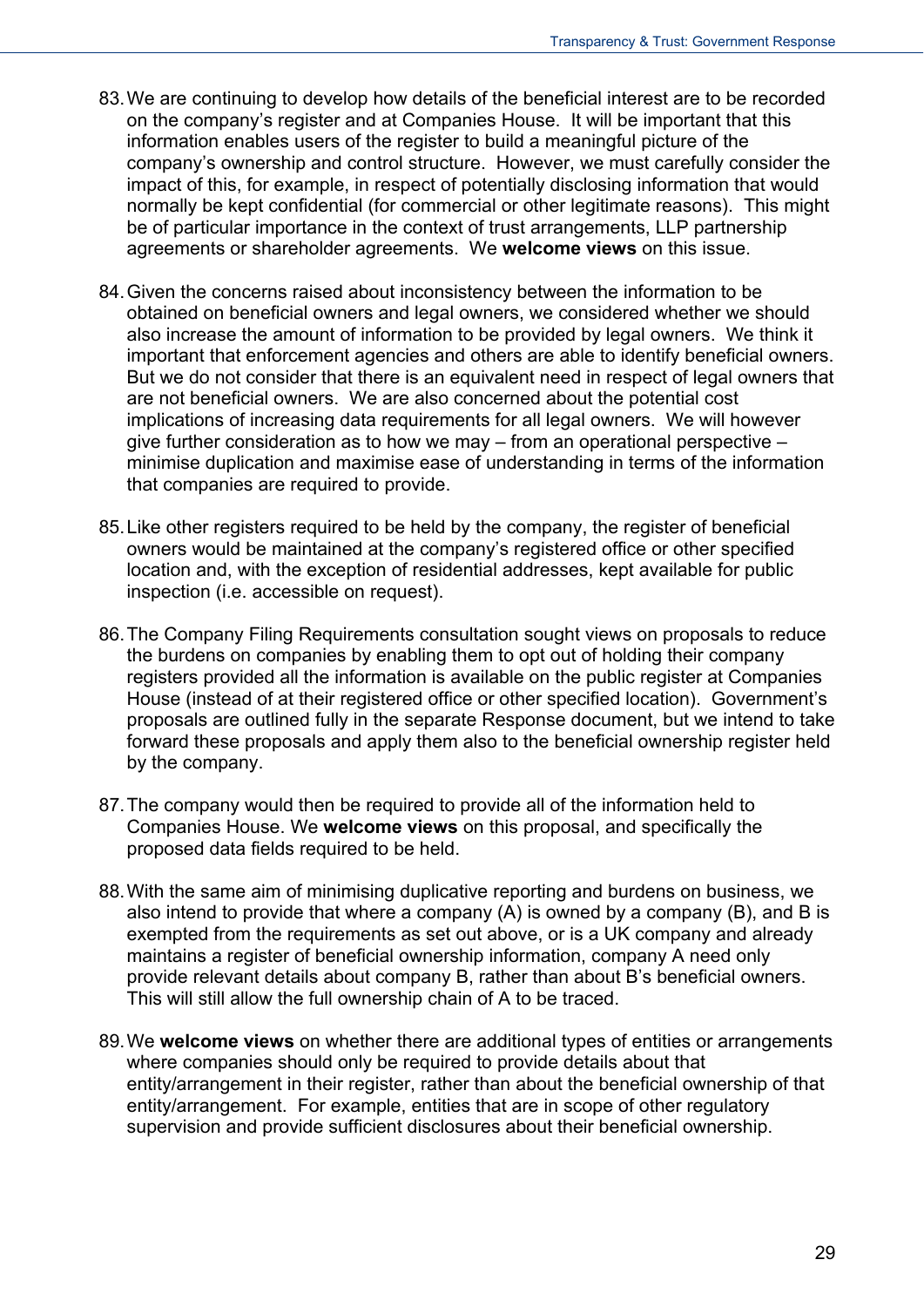#### **Summary way forward**

- **We intend to require companies to maintain a register of beneficial owners, containing information on the beneficial owners':**
	- **full name;**
	- **date of birth;**
	- **nationality;**
	- **country or state of usual residence;**
	- **residential address;**
	- **a service address; and**
	- **date on which they acquired the beneficial interest in the company and details of that interest and how it is held.**
- **This register will be kept available for public inspection at the company's registered office or specified location, with the exception of residential addresses[21](#page-24-1). All of the information held will be required to be provided to Companies House.**
- **Where a company (A) is owned by a company (B), where B is exempted from the beneficial ownership requirements or is a UK company and already maintains a register of beneficial ownership information, we intend to provide that A need only provide relevant information about B, rather than about B's beneficial ownership.**

#### **Updating the information**

90. We asked whether legal ownership update requirements should be used as the basis for beneficial ownership requirements. This would mean that companies would be required to provide beneficial ownership information to Companies House at incorporation, to update this information annually with any changes, and provide a full list of beneficial owners every three years.

#### **Views received**

 $\overline{a}$ 

91. Industry was divided as to how often information should be updated at Companies House. Some favoured replicating the model in force for updating legal ownership information, in other words, annual updates of any changes (with a full list being provided every third year). They felt it would be inconsistent to require more frequent changes to beneficial ownership information compared to legal ownership, that consistency would aid familiarisation and compliance, and that event-driven filing would impose a significant regulatory burden: "[…] the requirement to update […] should be no more than an annual reporting requirement […] If more frequent checking and reporting was required this could be considerably costly without necessarily providing benefits to offset these costs." (BBA)

<span id="page-29-0"></span> $21$ As outlined in the separate Response to the Company Filing Requirements consultation private companies will have the ability to opt out of holding their register provided all the information is available on the public register.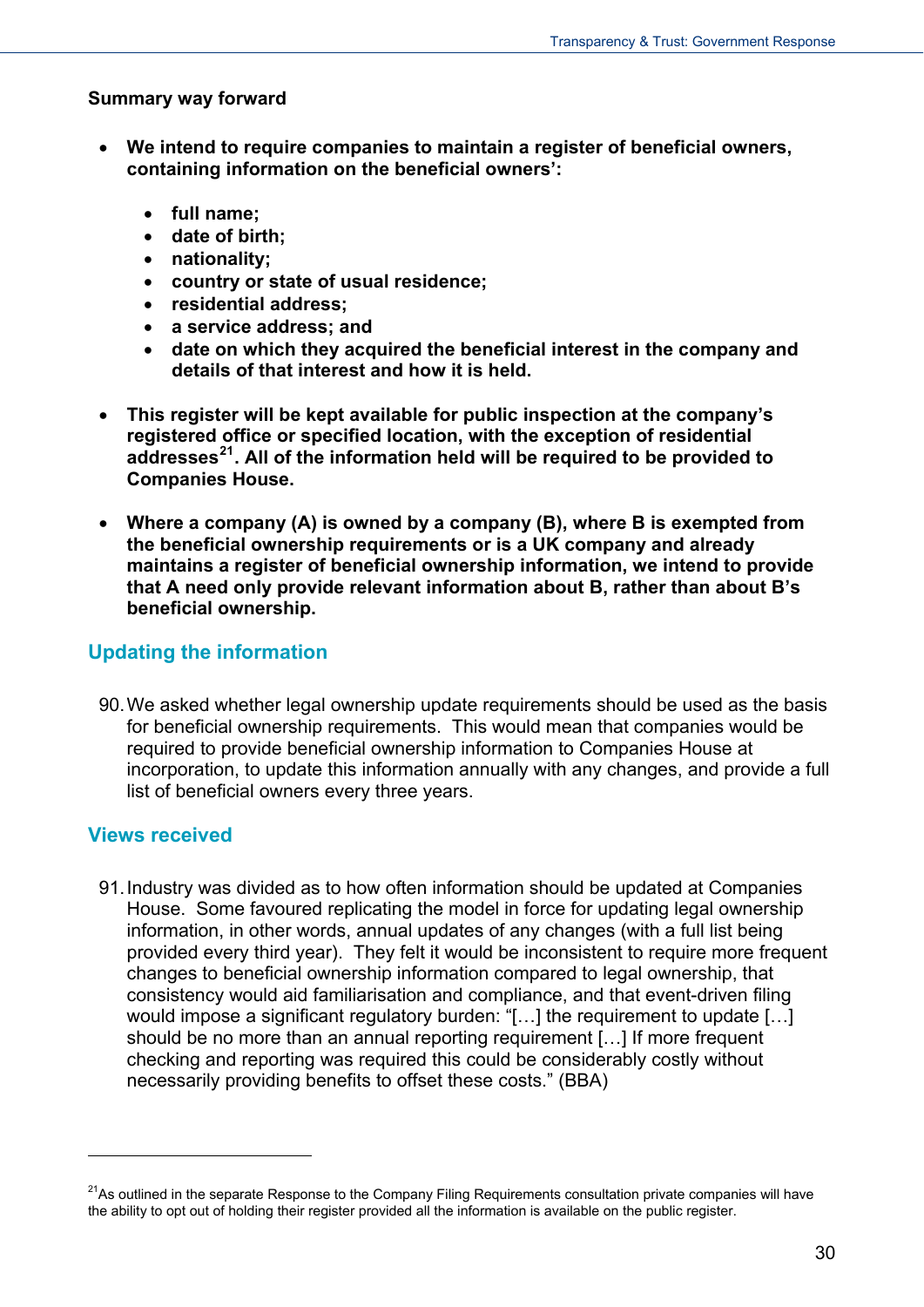- 92. ICSA noted the arguments for and against annual updates: "[…] it is possible that the information at the time of the annual return could be manipulated by those persons intent on avoiding detection". On balance they thought this was nevertheless preferable to event-driven filing. The CBI felt that this question needed to be considered in light of how often beneficial ownership information changed, and cautioned against using an arbitrary fixed point.
- 93. Other industry members were however in favour of changes being updated as they occurred. This was on the basis that information held by Companies House would otherwise quickly become out of date: "[…] companies should be required to update beneficial ownership information as the information changes […]" (Association for Financial Markets in Europe (AFME)). It was felt that annual updating would provide scope for evasion – for example, that companies acting illegally might change their beneficial ownership just before information was filed, and then change it back again after the return had been made. This view was shared by NGOs.
- 94. Almost without exception, respondents felt that beneficial owners should be required to proactively disclose changes to the company (although some questioned how effectively this could be implemented or enforced). Several respondents pointed out that the company would not necessarily know when beneficial ownership information changed.

#### **Government response**

- 95. We intend to require the company to update information held in its register of beneficial owners if it knew or might reasonably be expected to have known that a change to its beneficial ownership had occurred. For example, if 25% of a company's share capital was acquired by a single member of the company, the company should identify whether the beneficial ownership of those shares had also changed because it might reasonably expect this to be the case.
- 96. In parallel, we would require beneficial owners to inform the company of any changes to the information held by the company, for example, if they changed their address.
- 97. In considering when and how beneficial ownership information should be provided to Companies House, we have taken into account proposals in the Company Filing Requirements consultation to amend the annual return process. Government's intentions are outlined fully in the separate Response document, but would require a company to update, check and confirm information held by Companies House at least once in a 12 month period. We intend that beneficial ownership information should form part of this 'check and confirm' system.
- 98. We think beneficial ownership information should be provided to Companies House in the company's first year. We are therefore considering what information might be required on incorporation, recognising that this could only be a statement of intended or proposed beneficial ownership (given that the company would not at that point exist). The provision of this information would become part of a company's registration requirements.
- 99. We will also require the company to check, update as necessary and confirm that information held by Companies House accurately shows the full list of its beneficial owners at least once in a 12 month period, in the same way that information on legal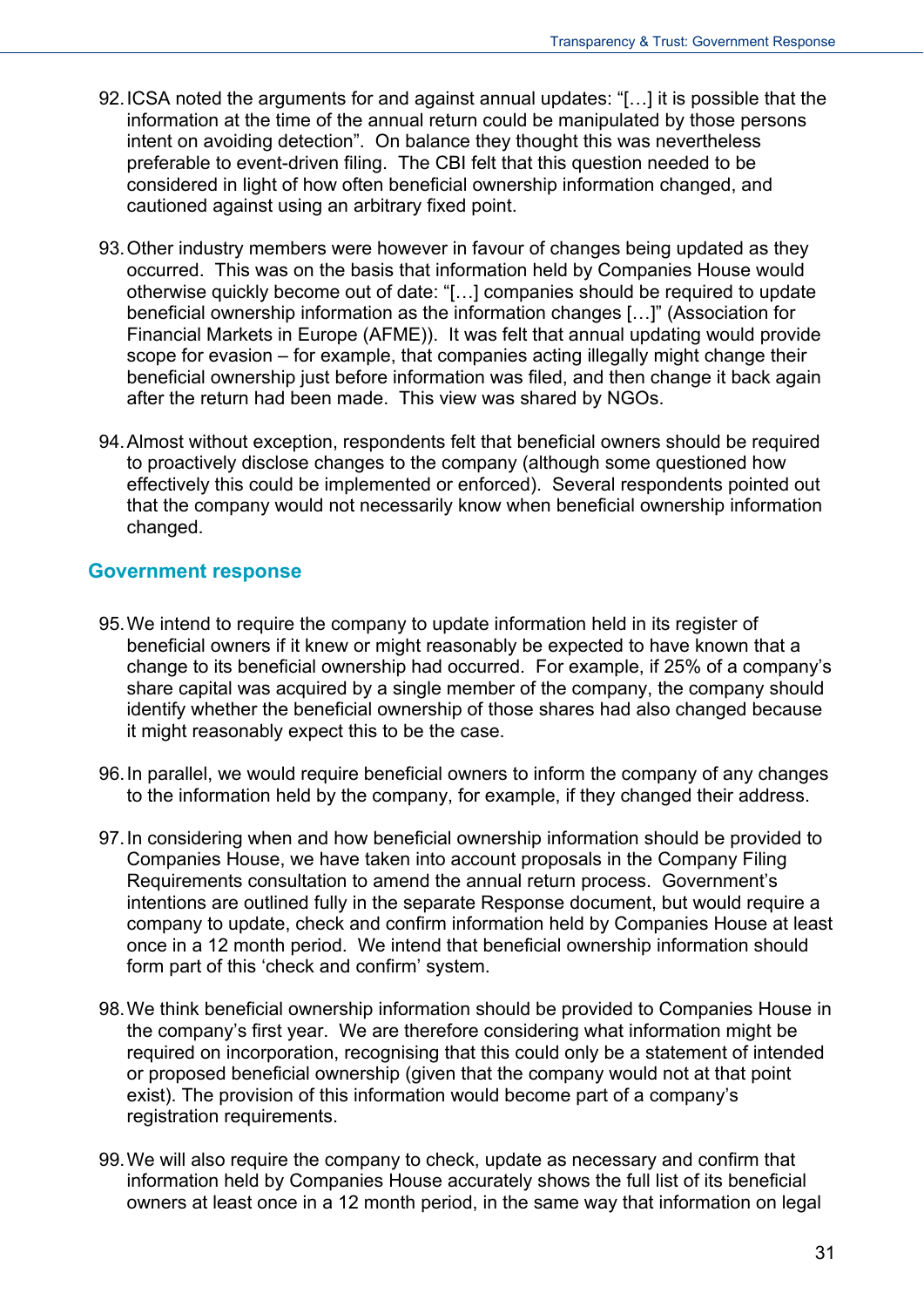owners will be checked under the new check and confirm requirement. As part of this the company will be required to list **all** changes that have occurred to its beneficial information in-year. For example, if the beneficial ownership of a certain block of shares changed three times in the 12 month period, each change should be recorded as part of the check and confirm process.

- 100. We want all companies to be as transparent as possible and keep their information as up to date as possible. The measures we are proposing in the Company Filing Requirements package of reform will give them the flexibility to do this in the way that best suits the size and nature of their business. For example, companies will be able to update the information held at Companies House more frequently should they wish to do so. In addition, private companies will have the option to maintain their beneficial ownership register at Companies House<sup>[22](#page-29-0)</sup>. Should they choose to exercise this option they would need to update the information held at Companies House as they become aware of changes (in the same way that they would otherwise be required to update their own beneficial ownership register).
- 101. We think maintaining consistency with the frequency of legal ownership updates is important – not least so that those searching the register get a full picture of the company's ownership and control. Requiring all changes to be shown on the public register should prevent companies from deliberately changing their beneficial ownership before or after a return. However, this is a key element of the policy that we would want to keep under review to ensure that the right balance between effectiveness and proportionality has been struck. We would therefore seek to take a power to amend, via secondary legislation, the frequency with which beneficial and legal ownership information is updated at Companies House. The need for the use of this power might be considered, for example, following the statutory review of the central registry (and see below).

#### **Summary way forward**

- **We will require companies to update the information held in their register of beneficial owners if they knew or might reasonably be expected to have known that a change to their beneficial ownership had occurred. We will also require beneficial owners to inform the company of any changes to the information recorded in the register of beneficial owners.**
- **We will require companies to provide an initial statement of beneficial ownership on incorporation. We will also require companies to update their beneficial ownership information at least once in a 12 month period. We intend to take this forward in the context of the new 'check and confirm' system, requiring all changes to beneficial ownership that have occurred in-year to be listed.**
- **We want all companies to be as transparent as possible and keep their information as up to date as possible. That is why companies will be able to update the information held at Companies House more frequently should they wish to do so. In addition, private companies will have the option to maintain and update their beneficial ownership register at Companies House directly –**

<span id="page-31-0"></span><sup>&</sup>lt;sup>22</sup> See the Government response to the Company Filing Requirements consultation for further detail on these proposals.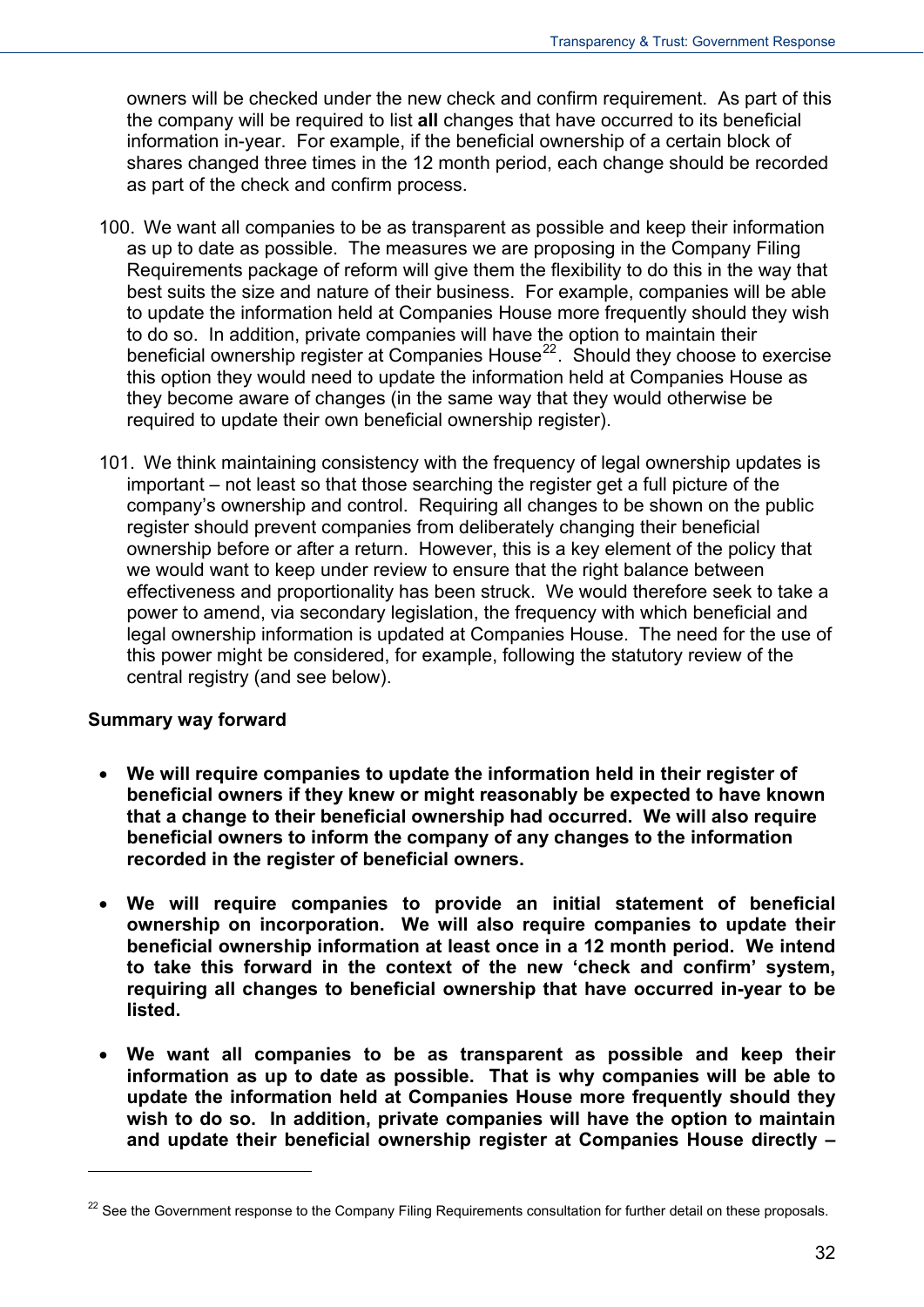**meaning that changes would be updated at Companies House as the company becomes aware of them.** 

### <span id="page-32-0"></span>**(5) Making information publicly accessible**

This section covers the way forward in relation to the content of questions 19 to 21 and 23 to 24 in the Transparency and Trust discussion paper.

102. A key question in the paper was whether information held in the central registry should be publicly accessible, only accessible to enforcement agencies and regulated entities such as banks and accountants, or only accessible to enforcement agencies. The discussion paper noted the potential for concern around public access but outlined the Government's initial view that public access would help derive maximum benefit from the information.

#### **Views received**

- 103. Respondents to the paper were divided on this question. Whilst there was no objection to enforcement agencies having access to beneficial ownership information, some respondents were unsure of the benefits of public access.
- 104. A significant minority in industry were opposed to a public register, including representative bodies such as ICSA, the Law Society and the ICAEW. They argued that there was no clear reason why this information should be made public. Nor did they think that the perceived benefits of public access outweighed the general right to privacy in the matter of property ownership or potential risks to individuals' welfare and safety: "[…] this could over expose the financial position of potentially vulnerable individuals such as children […]" (Deloitte). They also raised various commercial concerns, including the potential negative impact on UK competitiveness and inward investment as a result of public access – particularly if the UK were to be a 'first mover' in this space: "We support the possibility of making a register publically available, provided that several factors are taken into account […] a multilateral but private register would be preferable to a UK-only public register." (CBI)
- 105. A few respondents, including EY and Allen & Overy, were opposed to public access but agreed that banks and other regulated professional bodies should have access to beneficial ownership information. They felt this information would help professional bodies fulfil their due diligence requirements whilst maintaining a degree of confidentiality in terms of who would see and handle the data. The Law Society did not however agree that regulated entities should have access, on the basis that the company would have the information and could provide it as required.
- 106. By contrast, civil society organisations were all in favour of public access. They argued that the benefits of a central registry would be substantially reduced if the information was not made public: "If it were the case that a proposal on transparency gave rise to a register that was itself secret the entire purpose of this proposal would be undermined […]" (Tax Research LLP). They felt that a public register would help create a level playing field, with businesses, consumers and citizens - including those in developing countries - able to identify who really owns the companies with whom they are dealing. They also felt that allowing public access to the register would increase its integrity, as there would be a greater chance of errors and anomalies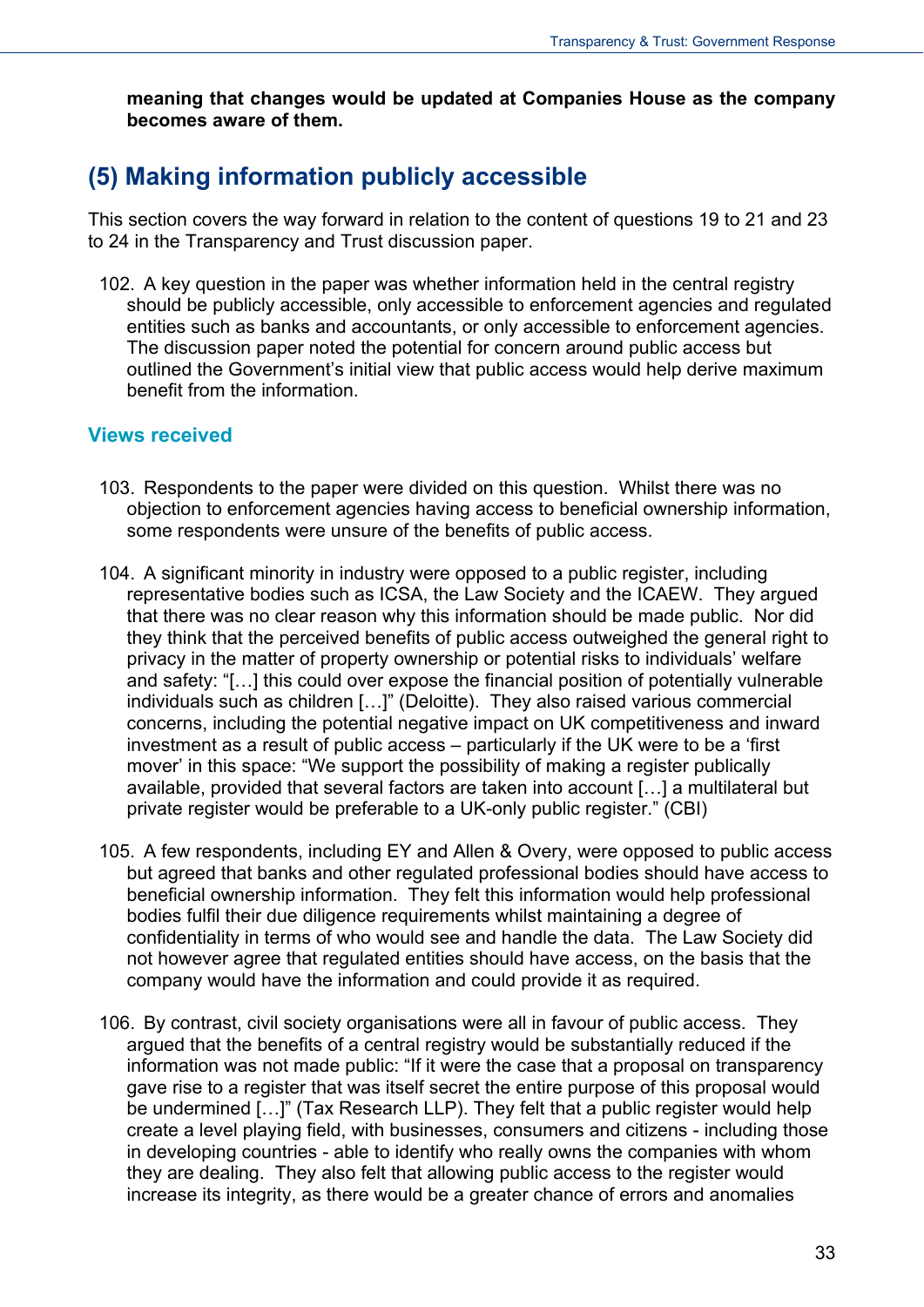being detected. Finally, they argued that a public register would enhance the UK's reputation and desirability as a clean and trusted place to do business and invest. This view was almost unanimously shared by the significant number of private individuals who responded to this question, many in response to organised campaigns calling for a public registry.

- 107. Some businesses and business representative bodies were similarly supportive of public access, particularly those representing specific industry sectors. This group included the IoD, the Association of Investment Companies and the GC100: "[Public access] would support wider objectives relating to transparency and good corporate governance by allowing investors, the market and other companies to understand better with whom they are doing business." (IoD)
- 108. Most respondents felt that any information held by the company (as opposed to by Companies House) should be made available in the same way as information held in the central registry – i.e. publicly or not depending on their general point of view.

#### **Government response**

- 109. Having carefully considered the responses received to the discussion paper, the Prime Minister announced at the Open Government Partnership in October 2013 that beneficial ownership information would be publicly accessible. This was on the basis that placing information on individuals with significant interests in UK companies (i.e. beneficial owners) in the public domain has the potential better to achieve our objectives for the registry. These are primarily to promote good corporate behaviour and to support enforcement agencies tackling the misuse of companies. In particular, the Prime Minister noted that enabling public access would be; "[…] better for businesses here, who'll be better able to identify who really owns the companies they're trading with. It's better for developing countries, who'll have easy access to all this data without having to submit endless requests for each line of inquiry. And it's better for us all to have an open system which everyone has access to, because the more eves that look at this information the more accurate it will be<sup>[23](#page-31-0)</sup>."
- 110. Allowing public access is also consistent with the UK's commitment to openness and transparency, and builds on established principles of making information on UK companies and shareholders available on the public record. We will continue to push other jurisdictions to follow our lead, to ensure collective, global action.
- 111. However, at the same time we must ensure that information made available publicly does not expose individuals to the risk of identity theft or fraud. We have therefore carefully considered the balance between ensuring that information on the public register at Companies House is of real, practical use to developing countries, businesses, NGOs and others whilst ensuring that it does not become a tool for abuse.
- 112. There was strong consensus from all categories of respondent that residential addresses should not be made available publicly. This is consistent with the position for company directors, and we fully agree with this.

<span id="page-33-0"></span><sup>&</sup>lt;sup>23</sup> PM Speech, Open Government Partnership, October 2013: [https://www.gov.uk/government/speeches/pm-speech-at](https://www.gov.uk/government/speeches/pm-speech-at-open-government-partnership-2013)[open-government-partnership-2013](https://www.gov.uk/government/speeches/pm-speech-at-open-government-partnership-2013)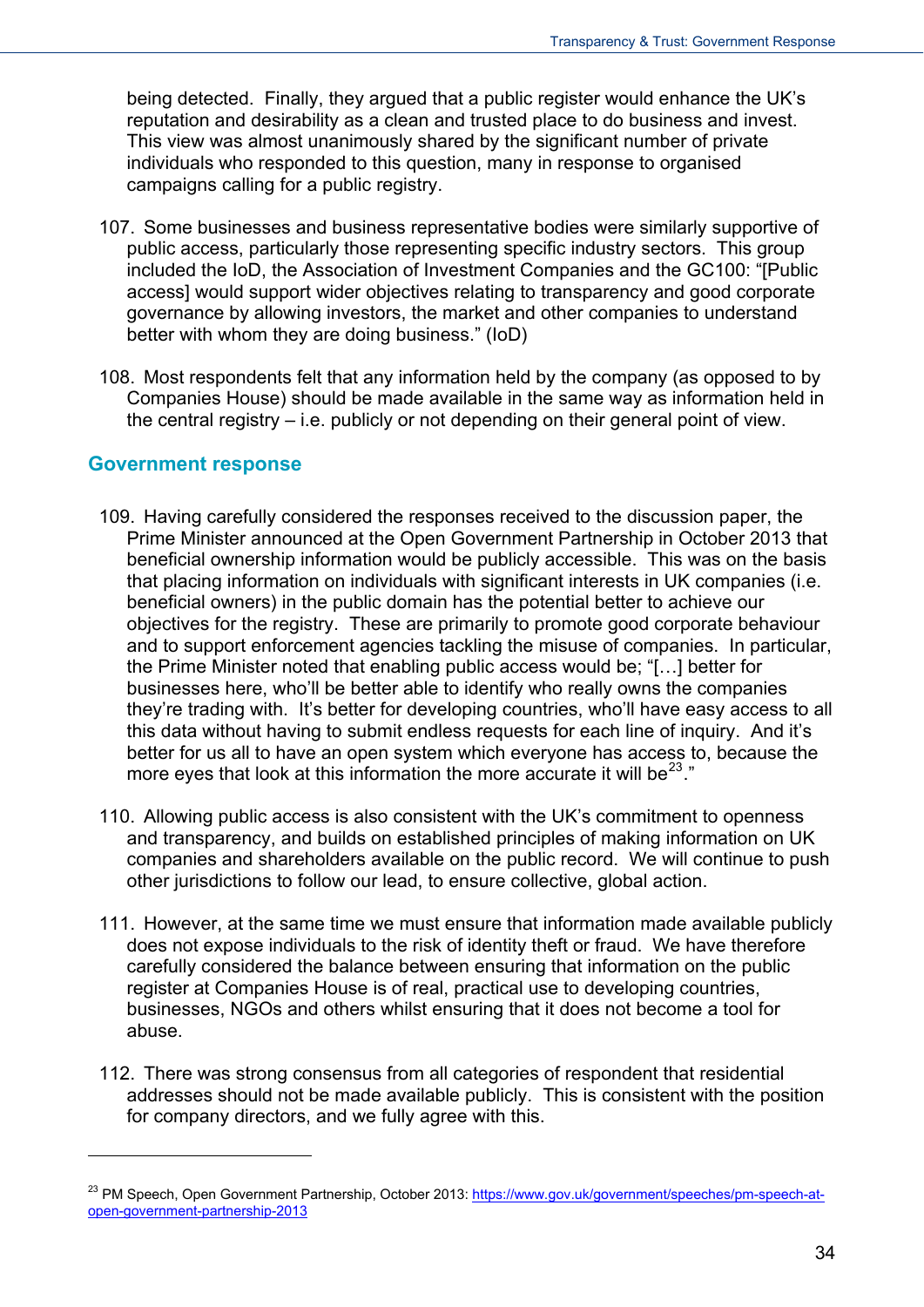- 113. Law enforcement agencies have also confirmed the risk of fraud in placing full dates of birth, in combination with other information, readily into the public domain. The Company Filing Requirements consultation sought views on, and has concluded that, the 'day' of the date of birth should therefore be suppressed on the public record at Companies House, leaving the month and year available. We intend to follow this model in respect of beneficial owners.
- 114. The public register at Companies House will therefore contain information on the beneficial owners':
	- full name;
	- month and year of birth<sup>[24](#page-33-0)</sup>;
	- nationality;

- country or state of usual residence;
- a service address; and
- date on which they acquired the beneficial interest in the company and details of that interest and how it is held.
- 115. Companies House will also hold a residential address and a full date of birth for the beneficial owner. This information will however only be accessible to specified authorities.
- 116. As is proposed for company directors, the full date of birth will still be available via the company's own register of beneficial owners. This means that, with the exception of residential addresses, all beneficial ownership information held by the company will be publicly accessible from the company itself on request.
- 117. We are carefully considering which authorities should have access to this protected information, and how. UK authorities will need to be able to make full use of the data. In addition, we also want overseas enforcement agencies to be able to access this information easily and cheaply – provided we can be satisfied that data shared in this way will be used and stored appropriately. We are currently working through a number of options as to how the UK might achieve this objective, including looking closely at whether it would be appropriate to follow existing models for information exchange.
- 118. We will also give careful consideration to whether credit reference agencies would require access to protected information (as they have currently in respect of company directors). We **welcome views** on this.
- 119. Beneficial ownership information held by Companies House will be made available digitally and Companies House is committed to providing information which allows free and open re-use. Whilst Companies House is statutorily required to recover any costs incurred in providing information, beneficial ownership information will form part of their ongoing strategy to make information on the public record freely available. We are also considering how to ensure that the cost of access to beneficial ownership information held on the protected register does not become a barrier to its use.

<span id="page-34-0"></span><sup>&</sup>lt;sup>24</sup> Unless the company has opted not to maintain its own register of beneficial owners, in which case the date of birth will be available on the public record at Companies House (see the Company Filing Requirements response document for more information).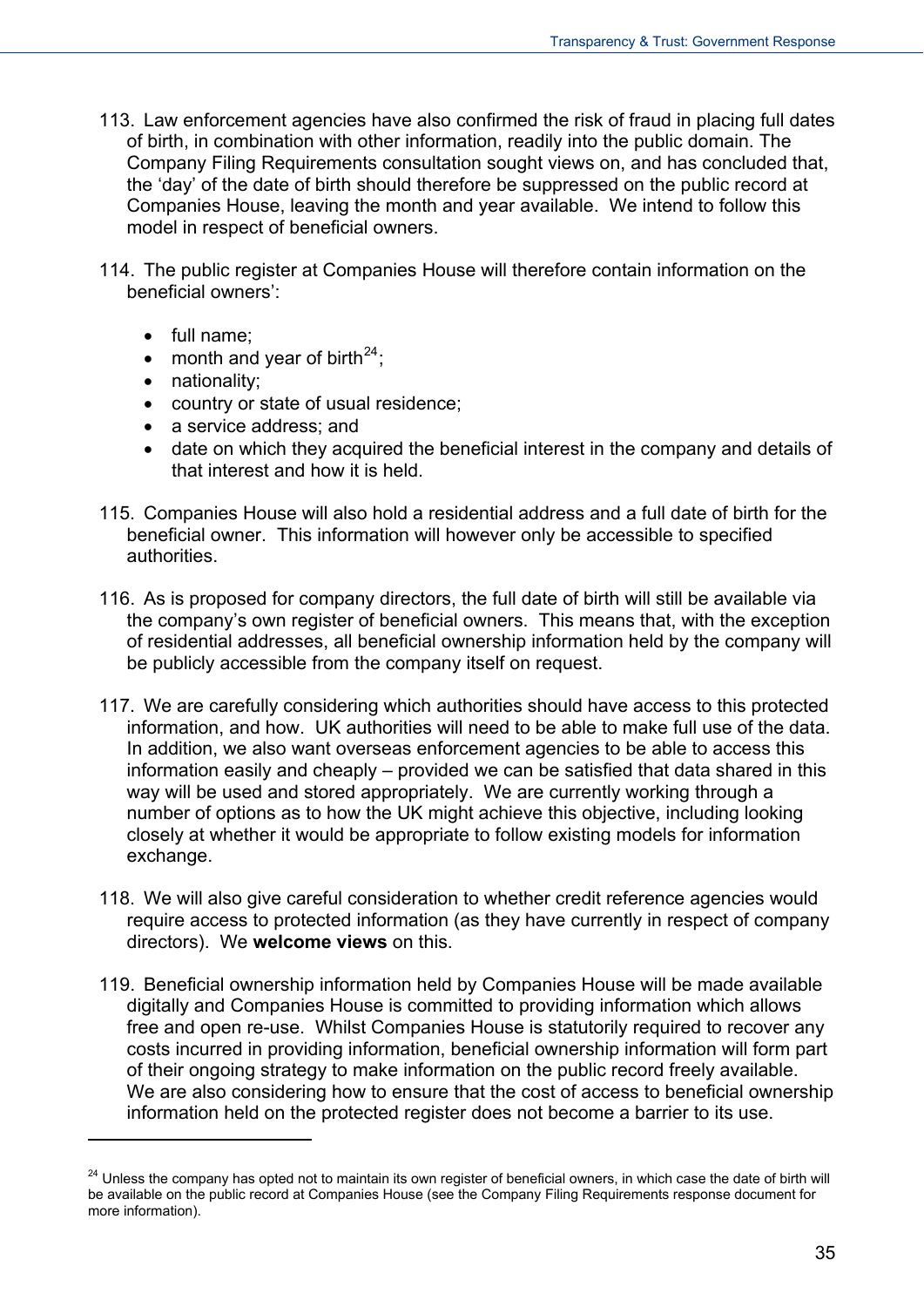#### **Summary way forward**

- **The public register at Companies House will contain information on the beneficial owners':** 
	- **full name;**
	- **month and year of birth[25](#page-34-0);**
	- **nationality;**
	- **country or state of usual residence;**
	- **a service address; and**
	- **date on which they acquired the beneficial interest in the company and details of that interest and how it is held.**
- **Companies House will also hold a residential address and a full date of birth for the beneficial owner. This information will however only be accessible to specified authorities.**
- **We are considering which UK and overseas authorities should have access to protected information held at Companies House, and how to ensure that this is as easy and cheap as possible whilst also ensuring that data is appropriately stored and held. And we are considering how to ensure that access to company beneficial ownership information on the public register is also as easy and cheap as possible.**

#### **Exemptions from public disclosure**

120. We sought views in the paper on whether, if beneficial ownership information were to be made publicly accessible, there should be exemptions for individuals at risk of harm.

#### **Views received**

- 121. NGO views on this question were divided. Around half felt that allowing any exemptions would open up the system to abuse. They argued that they could not see why the position for beneficial owners' personal data would be any different to that of directors or shareholders (for whom there are no exemptions). The remainder did however see the need for a tightly defined set of exemptions. This was provided that a high bar for obtaining an exemption was set, and that the exemption and the reason for it was recorded on the public register.
- 122. Business and business representative bodies were also divided. Around half were again in favour of a carefully designed and limited exemptions framework, including the IoD, ICAEW, GC100 and Law Society: "[…] There may be a case to allow companies to apply for exemption from public disclosure on the basis of safety, along

<sup>&</sup>lt;sup>25</sup> Unless the company has opted not to maintain its own register of beneficial owners, in which case the date of birth will be available on the public record at Companies House (see the Company Filing Requirements response document for more information).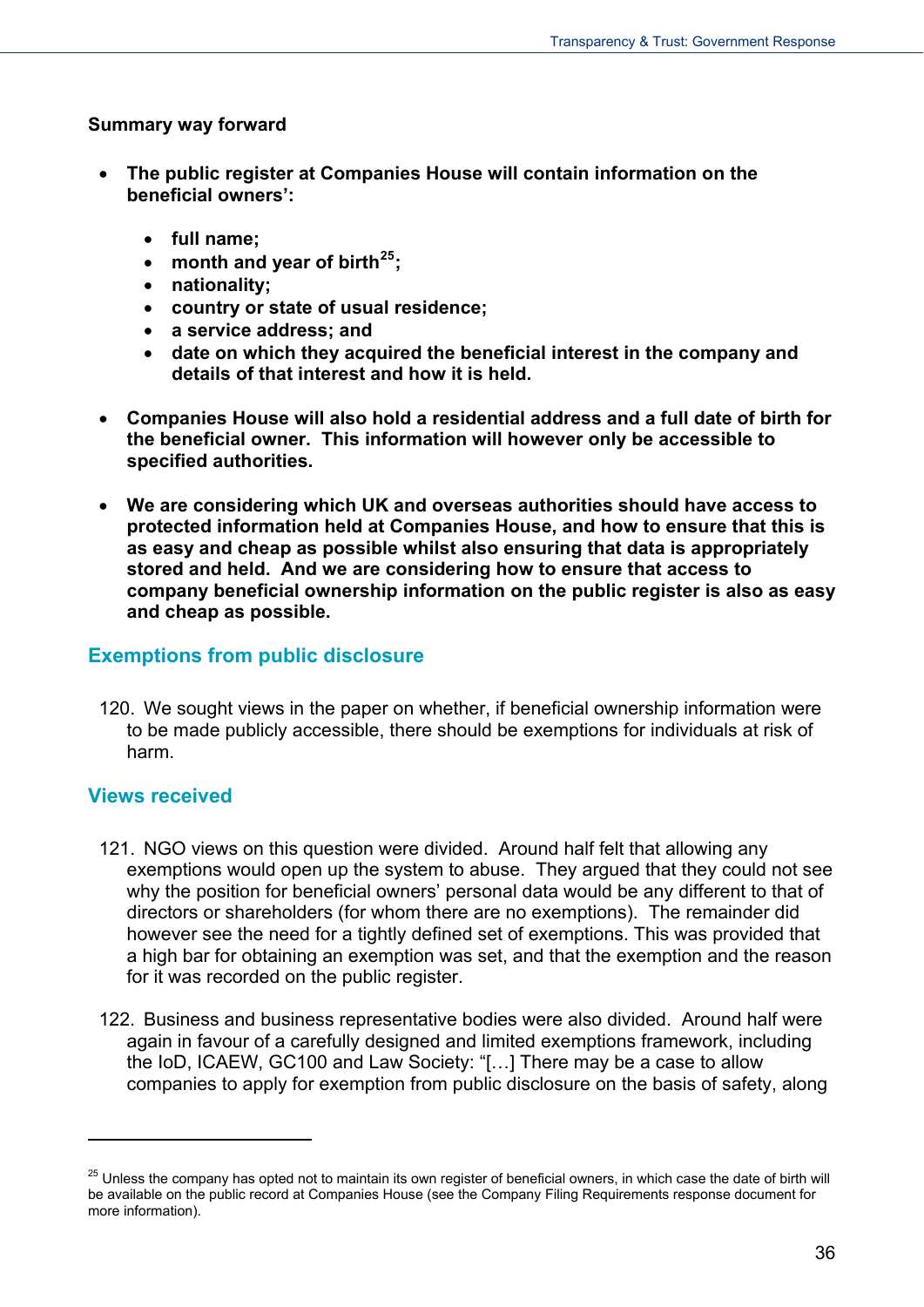the lines of confidentiality orders for directors where harassment or identity fraud may be an issue." (GC100)

123. Respondents in favour of an exemptions framework generally agreed that any exemptions framework applied in respect of information made available via the registry should be similarly applied to information made available via the company.

#### **Government response**

- 124. We intend to allow some exemptions from public disclosure. We consider that certain beneficial owners may be put at risk either because of the nature of the company in which they invest or due to their own personal circumstances. Such beneficial owners may have deliberately sought to maintain a degree of anonymity by choosing to hold a beneficial rather than legal interest in the company's shares. We consider that in stripping this anonymity away, there is a need to ensure that some other form of protection exists.
- 125. Provision is already made in company law for addresses not to be made available for public inspection, on application to the Registrar of companies (Companies House), where there is a serious risk of violence or intimidation. The Registrar considers the facts of the application, seeking views from other relevant bodies, and makes a decision accordingly. Specified authorities may however still access this information (and see above). We think this would be an appropriate basis on which to develop an exemptions framework in the context of beneficial ownership.
- 126. In terms of the information to be shown on the public record where an exemption has been granted, we are minded to propose that the record should state that an exemption has been granted under the relevant statutory provision. Otherwise those looking at the register will see an incomplete picture of the company's ownership and control, without realising that this is the case. Enforcement agencies might not know that there is further information that they can obtain on request.
- 127. We also think that such protected information should not be available for public inspection via the company's own register. We will give further consideration to how this might be applied. We **welcome views** on the proposed model for limited exemptions from public disclosure of beneficial ownership information.

#### **Summary way forward**

 **We intend to allow applications to the Registrar of companies to protect beneficial ownership information from public disclosure in exceptional circumstances. The Registrar will review the grounds for the application, seeking additional information as required, and grant or refuse the application accordingly. Where the application is granted, we are minded to require that fact to be stated on the public record and that the company should also protect this information on its own register. Specified authorities will remain able to access this protected information.**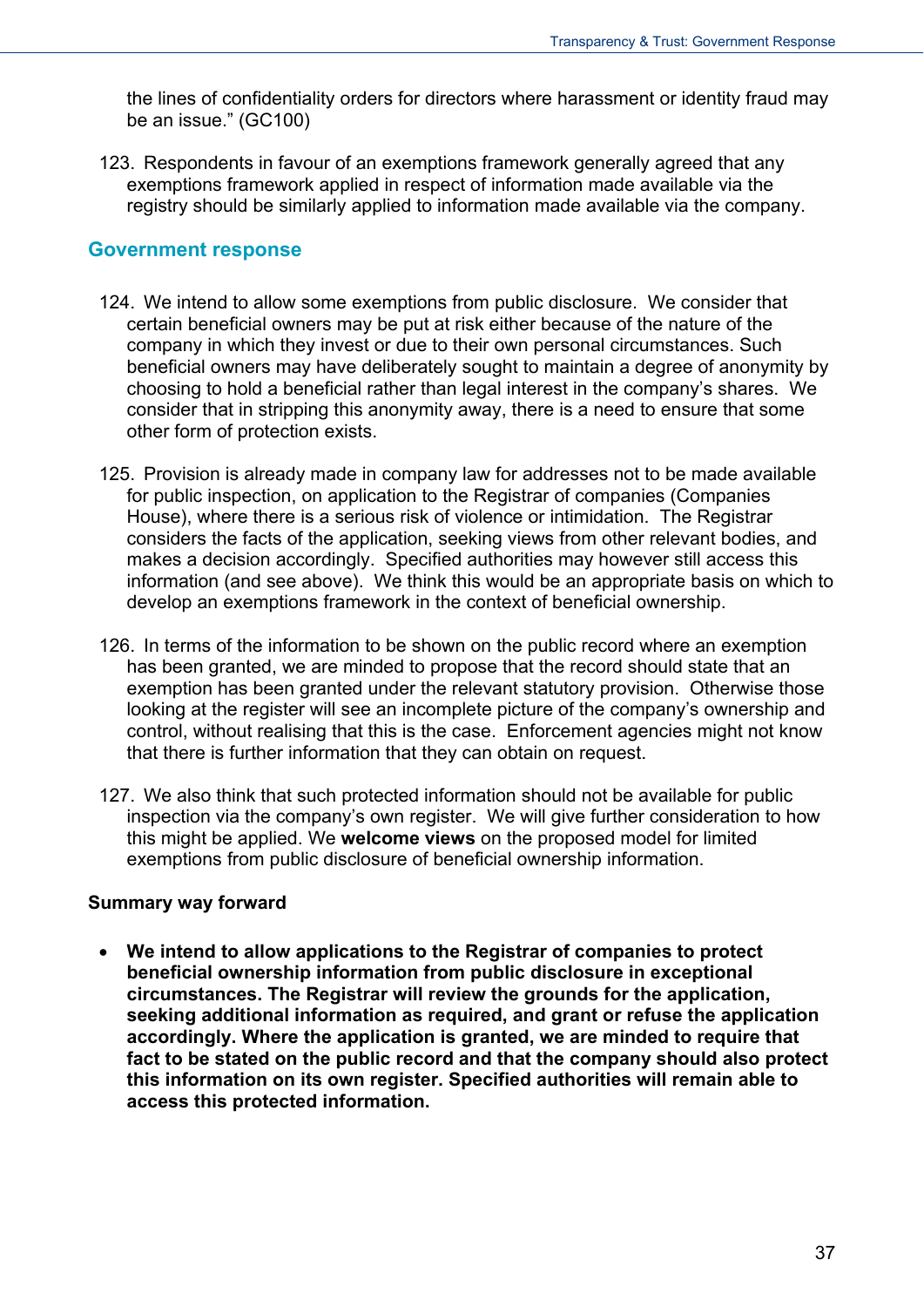## **(6) Enforcing the new requirements**

This section covers the way forward in relation to the content of question 10 in the Transparency and Trust discussion paper.

128. The paper did not explicitly seek views on the offences that would apply where individuals or companies failed to provide beneficial ownership information, or deliberately provided false information. We did however seek views on whether investigative powers in the Companies Act 1985 – which allow the Secretary of State to investigate company ownership – should be extended to specified law enforcement and tax authorities.

#### **Views received**

- 129. Respondents were, with one exception, broadly in favour of existing powers of company investigation being extended to law enforcement and tax authorities. Some did however note that there would need to be appropriate checks and balances in place and a clear understanding of how these powers would be used, and by whom. Global Witness and CAFOD felt the extension of these powers was less important that making information in the registry accessible publicly.
- 130. In further discussions law enforcement agencies thought that their current powers of investigation are sufficient for the purpose of company investigation.

#### **Government response**

- 131. We consider that criminal offences will be necessary where individuals or companies fail to provide beneficial ownership information, or deliberately provide false information. We intend to use current criminal offences for breaches of company law as the precedent.
- 132. The insertion of offence provisions will be beneficial from the perspective of consistency with the existing company law framework and should help incentivise compliance. In addition, and perhaps more importantly, criminal offences should help enforcement agencies tackle the misuse of companies. Company law offence provisions, and their robust enforcement, might deter some individuals or companies from misusing the corporate form, or from incorporating a company in the UK. They may also assist enforcement agencies in the investigation, prosecution and disruption of more serious offences such as money laundering, terrorist financing, tax evasion or fraud.
- 133. We do not intend to extend the Secretary of State's powers of company investigation to additional law enforcement and tax authorities. Those agencies will instead continue to rely on their existing wide-ranging powers of investigation and enforcement.

#### **Summary way forward**

 **We intend to extend or replicate existing company law criminal offences to tackle situations where companies or individuals break the rules.**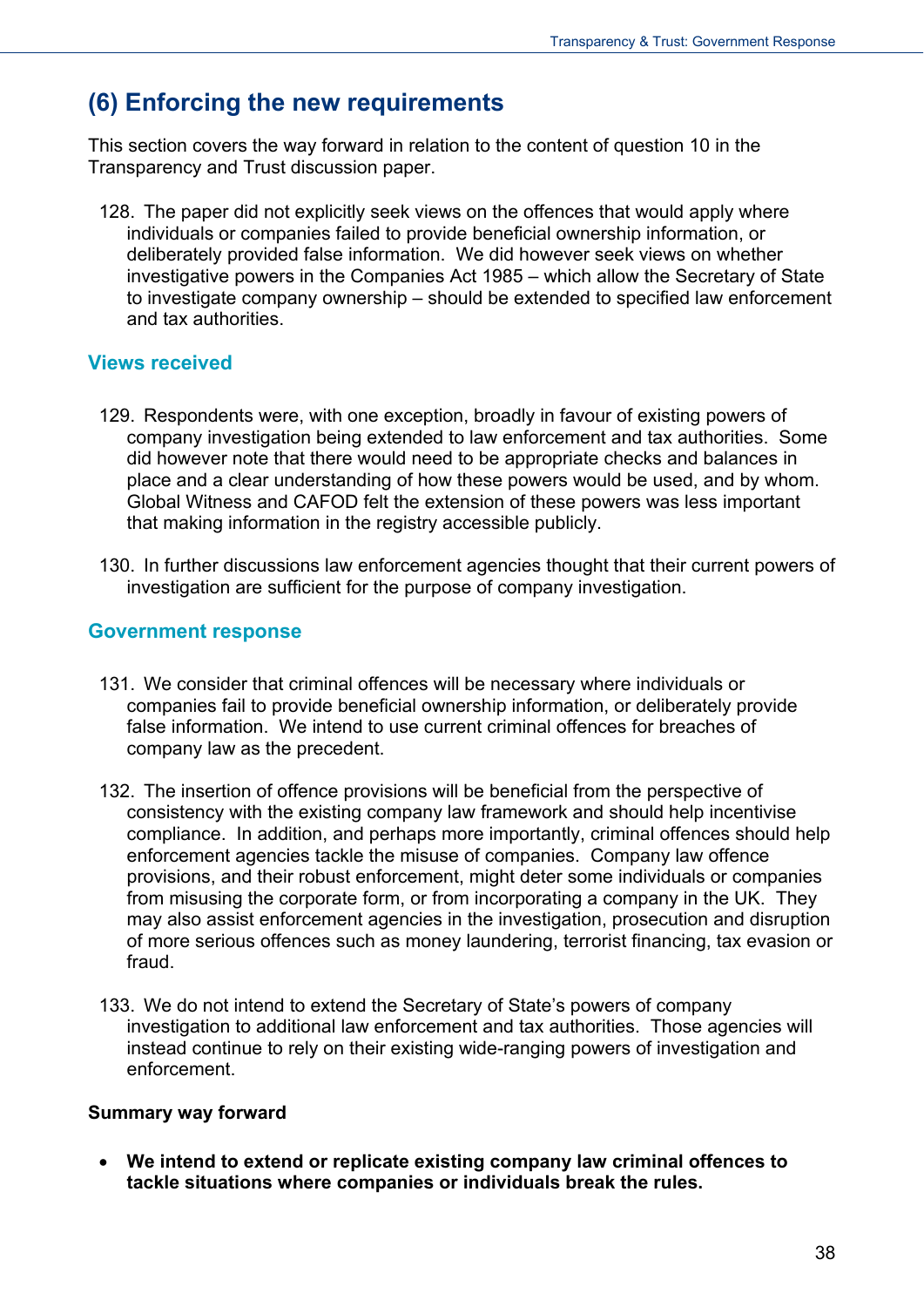#### **We do not propose to extend the Secretary of State's investigative powers under the Companies Act 1985 to law enforcement and tax authorities.**

- 134. Implementing a central registry of company beneficial ownership information is a significant and complex reform. This document sets out the broad parameters of our proposed framework for change. Over the coming months we will continue to refine this framework and develop the detail. As we do so, we will continue to engage with interested parties and relevant experts.
- 135. Reform will require primary amendments to the CA06 and we will seek to legislate for this as soon as Parliamentary time allows. We will carefully consider the transitional arrangements that will be required for existing companies.
- 136. As is usual in company law, we will look to implement the policy detail through secondary legislation. We will look to do this as soon as practicable after the primary legislation has received Royal Assent. This will also provide us with the necessary flexibility to refine the policy over time. For example, to adapt to changing circumstances and in the light of ongoing monitoring and review of the policy. As part of this we intend to place a statutory duty on the Secretary of State to publish a review of the efficacy and proportionality of the registry within three years of implementation. This should include consultation and would provide an opportunity to consider the need for use of, for example, the power to increase the frequency with which beneficial ownership information is updated at Companies House.
- 137. The question as to when we will make the central registry of beneficial ownership information operational is important. We are currently considering this in the context of the need for clear and widespread guidance and communications for companies, simultaneous implementation of wider changes to company filing requirements (as referenced above) and the parallel system changes that will be required at Companies House. We will look to implement the registry as soon as practicable after the necessary primary and secondary legislation is in place.
- 138. In parallel to our domestic reform, the UK will continue to lobby other jurisdictions to take similarly ambitious steps with regard to transparency of company ownership and control, through the EU, G8, G20 and the FATF:
	- Building on the progress made through the UK Presidency of the G8, G20 Finance Ministers have been tasked with reporting back to Leaders on the steps they will take to implement the FATF standards on beneficial ownership by leading by example. The UK will continue to work with the Australian Presidency to encourage ambitious outcomes on this issue through the G20.
	- We will continue to encourage the FATF's focus on 'effectiveness' through the next round of evaluations of its Members, in particular to assess whether countries have effective regimes that ensure legal persons and arrangements are prevented from misuse (e.g. money laundering and terrorist financing) and that information on their beneficial ownership is available to competent authorities without impediment.
	- We will continue to press our EU counterparts to support UK proposals for mandatory, publicly accessible central registries of company beneficial ownership information through the Fourth Money Laundering Directive.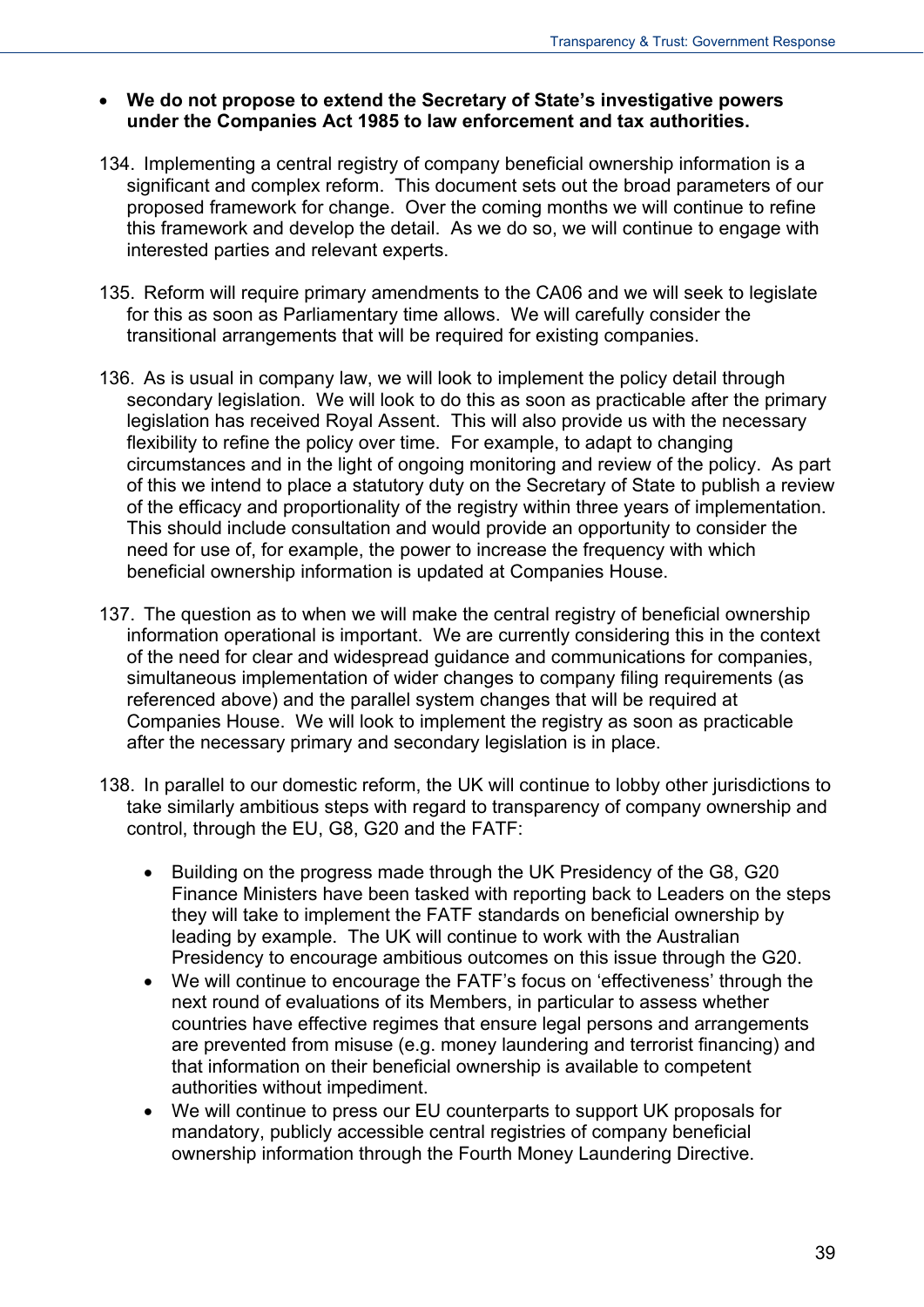## **2. Bearer shares and the opacity of company ownership**

This section covers the way forward in relation to the content of questions 27 to 30 in the Transparency and Trust discussion paper.

- 139. Bearer shares permit a level of opacity incompatible with our ambitions for corporate transparency. Although they can be used for legitimate purposes, the Global Forum on Transparency and Exchange of Information for Tax Purposes (Global Forum) and FATF have both identified bearer shares as high risk and as useful for criminals, facilitating tax evasion and money laundering. This is why a number of other jurisdictions have now banned them. It is important for the reputation of the UK that we take action on bearer shares and achieve compliance with these international standards, and our G8 Action Plan.
- 140. Bearer shares<sup>[26](#page-35-0)</sup> certify the bearer of the warrant is entitled to the shares represented by it. This means the legal ownership of the share can be transferred simply by passing the physical share warrant from one person to another - there is no record of ownership, or change of ownership, on the company's register of members. These shares are therefore a means for individuals to avoid any record of their ownership of a stake in a company, so allowing them to conceal or transfer control.
- 141. The latest data from Companies House show that around 1200 UK companies have issued bearer shares $^{27}$  $^{27}$  $^{27}$ . Around three quarters of these are small private companies. By the very nature of bearer shares we cannot know how many shareholders own these, but we estimate there might be around 3000 bearer shareholders of UK companies.
- 142. In the discussion paper we invited views on the proposal to abolish bearer shares. In particular we asked respondents whether there should be a set period for converting existing bearer shares and whether there were additional measures that we might take.

#### **Views Received**

- 143. The proposal to abolish bearer shares resonated with a range of stakeholders, garnering almost universal support from NGOs, law enforcement agencies and business representative bodies. Responses highlighted the inherent potential for misuse, and the potential for the opacity to undermine good corporate governance practice in the UK. The NGO Open Corporates explained that "bearer shares completely undermine the concept of understanding who or what is behind a company, not to mention enabling corruption, fraud, and criminal behaviour… we see no public benefit for their existence."
- 144. Overall we received sixty-one responses covering bearer shares and, of these, only two respondents were opposed to their abolition. Concerns were raised by both - a

<sup>&</sup>lt;sup>26</sup> Bearer shares are also known as 'share warrants to bearer'. They are defined in Section 122 and Section 779 of the Companies Act 2006.

<span id="page-39-1"></span><span id="page-39-0"></span>There are 1233 UK bearer share issuing companies, of which around 787 are still trading, the remainder being dormant. This figure represents 0.04% of companies. If we take account of dissolved companies 2400 UK companies have issued bearer shares.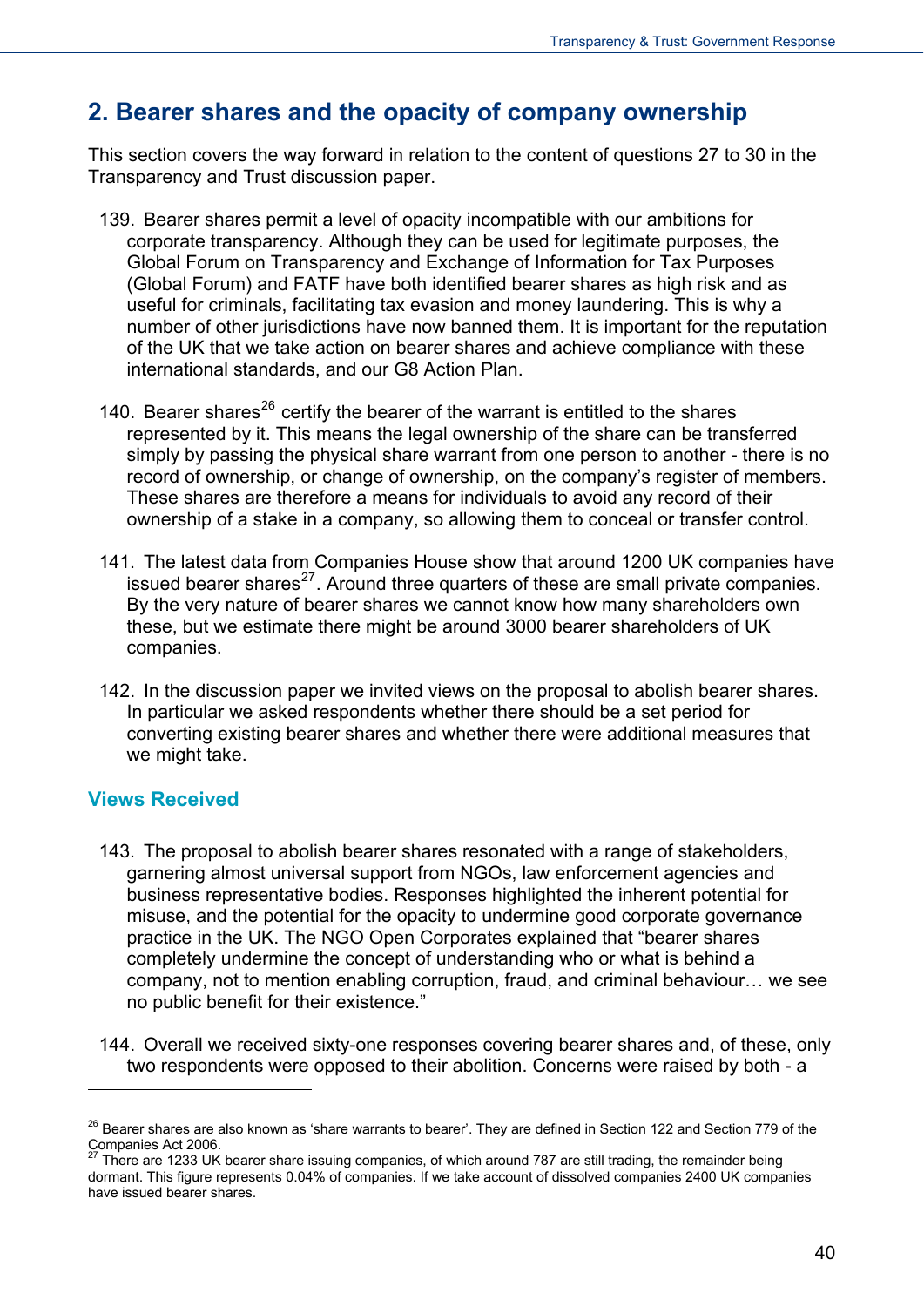bearer share issuer and the GC100 - about the ability of a full prohibition to achieve our stated aims. There were fears those holding them for legitimate use might be penalised while criminals would find other ways to hide their activities.

- 145. Of the responses supporting abolition, around one in ten drew specific attention to the importance of having transitional arrangements in place for the surrender of the existing bearer shares for conversion into registered shares. Two respondents, while in favour of prohibiting the issuance of new bearer shares, were not convinced of the need to act on existing bearer shares, reasoning that they are sufficiently uncommon.
- 146. The suggested length for a period for surrender ranged from six months to fourteen years, with the most common response being two years. Those respondents in favour of a longer period for surrender, such as the Bar Council and the IoD, were concerned about non-UK bearer shareholders and the complications arising from not being able to communicate the changes to bearer shareholders, including the vulnerable. Those opting for a shorter transitional period felt it should happen as quickly as is mechanically feasible to ensure transparency.
- 147. The responses paint a clear picture in support of abolishing bearer shares. The most commonly cited benefits included "closing a loophole" and "improved business transparency", while the Fraud Advisory Panel, for instance, highlighted "significant benefits for law enforcement and anti-fraud agencies and investigations". Most respondents were clear these benefits would outweigh the "minimal" costs.

#### **Government Response**

- 148. Having considered the full range of responses we are confident that a full abolition of bearer shares is desirable to support corporate transparency. As demonstrated above, this proposal resonated with the majority of respondents, with the proviso only that we allow sufficient time for existing bearer shareholders to surrender their shares.
- 149. We are giving careful consideration to the process and timings to achieve this goal, and set out our thinking below. **We welcome views on this process and its appropriate duration.** It is important that we get the detail right and can put a robust process in place, while protecting the rights of shareholders and minimising the impact on companies.
- 150. Royal Assent: We propose that companies will have **two months** following Royal Assent before the policy comes into force. In the lead in to and during this period we will encourage companies to begin communicating with their bearer shareholders to inform them about the impending changes and to encourage them to surrender their warrants ahead of the changes (where the company's articles permit this).
- 151. Prohibiting the issue of new bearer shares: Once the policy comes into force the issue of new bearer shares will be banned.
- 152. Surrender of existing bearer shares: There will be a period during which bearer shareholders can surrender their existing bearer share warrants and convert these to the registered shares specified in the warrant, notwithstanding any prohibition in the company's articles to the contrary. We propose that **nine months** is an appropriate duration. This is shorter than some of the time periods proposed, but we judge it is important to act expeditiously to secure UK compliance with international obligations.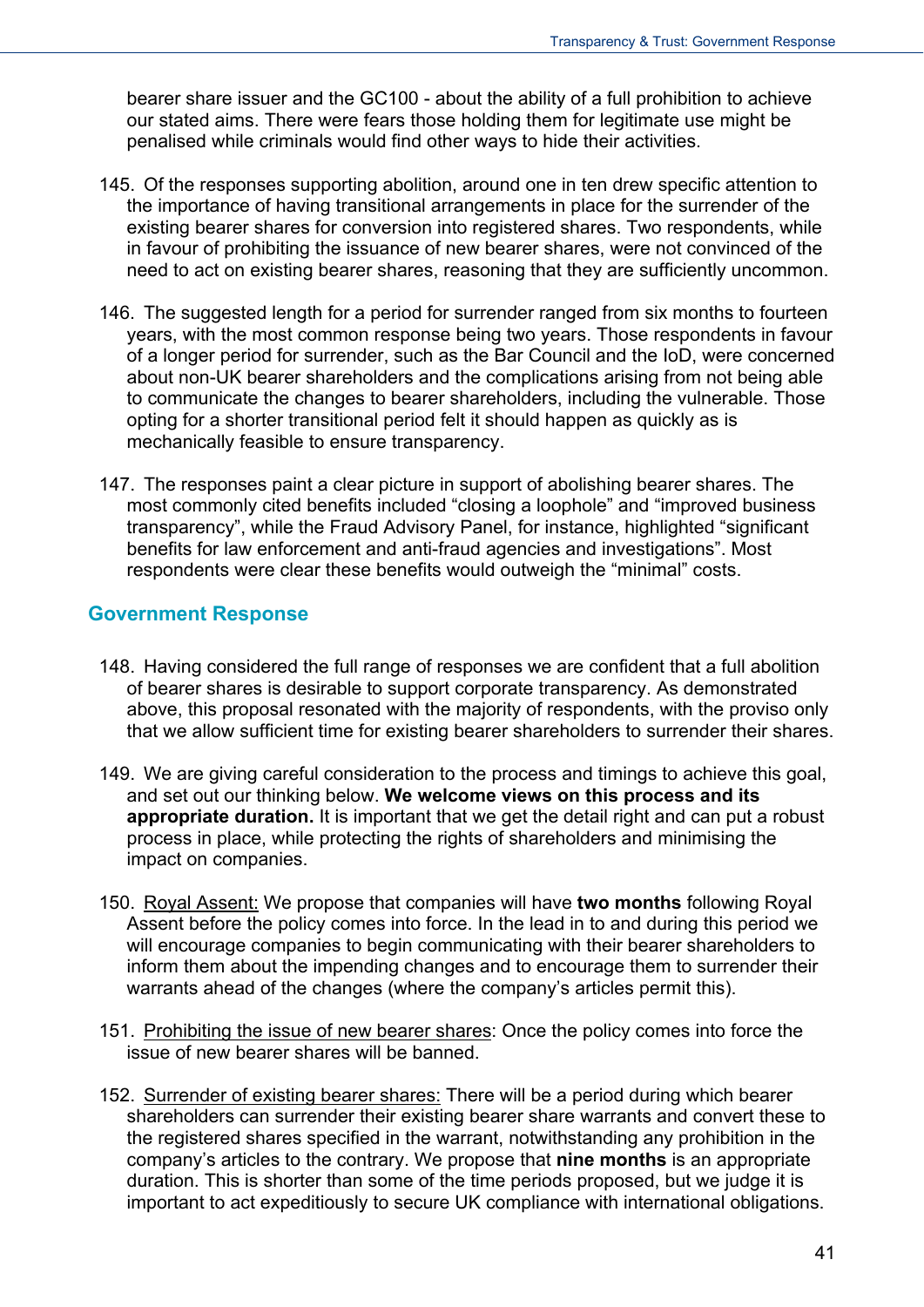The Global Forum will consider whether our process for abolishing bearer shares represents an appropriate mechanism for identifying the owners of bearer shares. We will be assessed on whether we are effectively meeting the standards according to our timeline for eliminating the shares and the point at which (former) shareholders are no longer able to access the value of their shares. For this reason operating a slower system or an alternative mechanism during this period (such as a trust arrangement model) is not considered sufficiently robust; bearer shareholders could wait until the latest possible date before coming forward to claim the value of their shares, and so their ownership of the shares could remain hidden for years.

- 153. We propose to set out steps that companies must take within the **first of the nine months** to communicate with their bearer shareholders and tell them about the changes. This formal requirement for communication will follow the 'lead-in' period set out above. This will legally ensure reasonable action is taken to make bearer shareholders aware of the changes, in order for them to take swift action to surrender their warrants.
- 154. From **month two of the nine months,** bearer shareholders will not be able to vote, receive dividends or transfer the share warrant. We consider bearer shareholders will not be disenfranchised of their rights as these are available to them on the surrender of their bearer share warrants for conversion to registered shares.
- 155. Companies would be required to communicate with their bearer shareholders again at **month eight** if there are bearer shares remaining. The proposed timescale is intended to encourage reputable companies to communicate with and encourage bearer shareholders to surrender their warrants to avoid unnecessary costs of making an application to court.
- 156. Cancelling remaining bearer shares: Companies with bearer shares remaining **at the end of month nine** will have a further **three months** to apply to court to cancel the remaining shares. Bearer shareholders will no longer be able to surrender their share warrants at this stage. This provides an incentive for bearer shareholders to take action during the period for surrender preceding this. On cancellation the company will be required to pay the value of the bearer shares into court, which will be held on trust in case of exceptional circumstances.
- 157. Exceptional circumstances: Bearer shareholders will be entitled to apply to the court for the value held on trust where they can show exceptional circumstances as to why they could not surrender the shares. We propose that **three years** is an appropriate duration.

#### **Summary way forward**

- **We intend to prohibit the creation of new bearer shares and we will provide a set period of time for existing bearer shareholders to surrender their bearer share warrants for conversion to the registered shares specified in the warrant.**
- **After the set period for surrender companies with bearer shares remaining would be required to make applications to court for the cancellation of those shares.**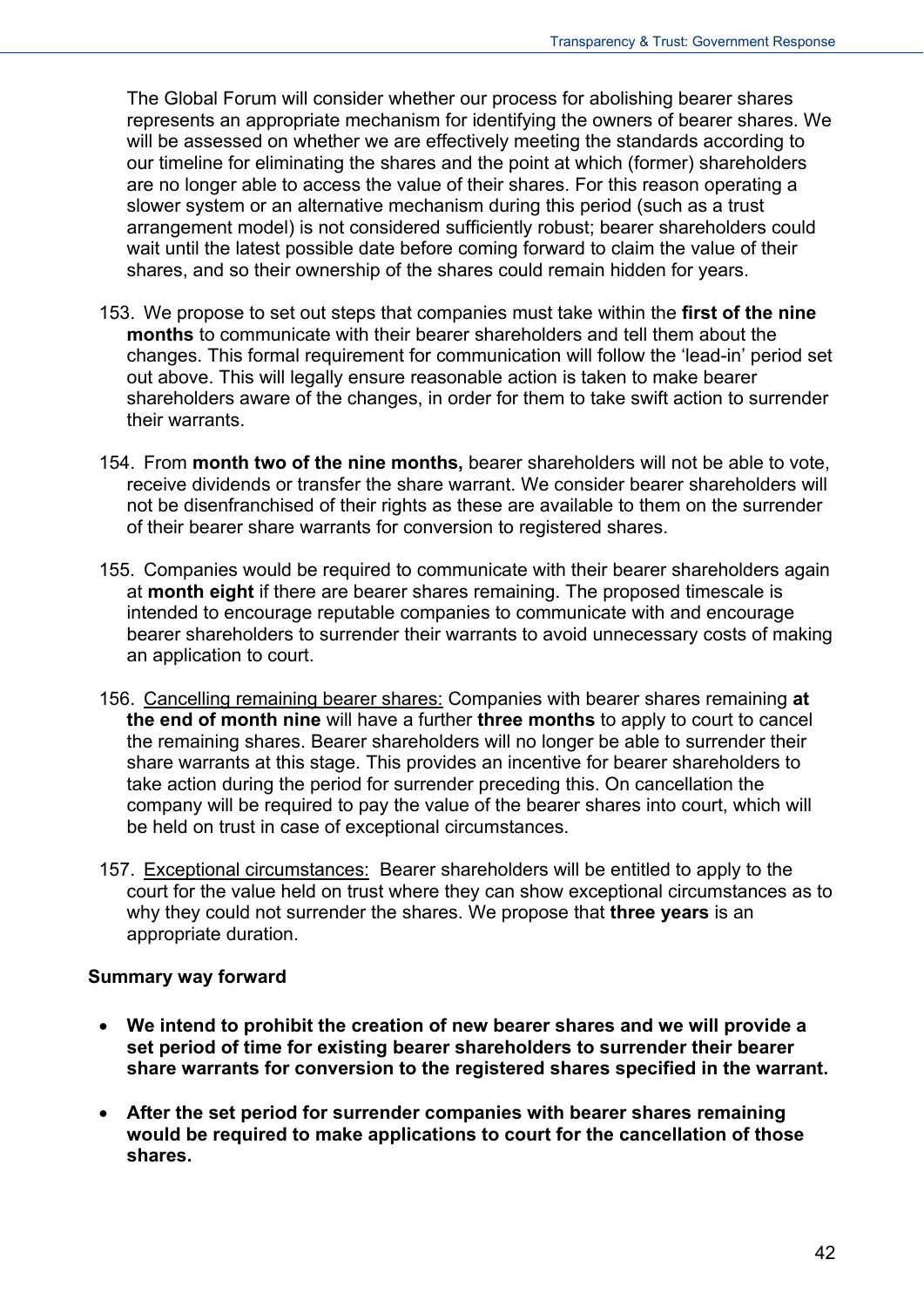**We are continuing to develop the precise detail of our proposed approach and testing this with stakeholders. As part of the process of reform, information about the detail of the change and how to comply will be disseminated through Government channels of communication and through Companies House communications.**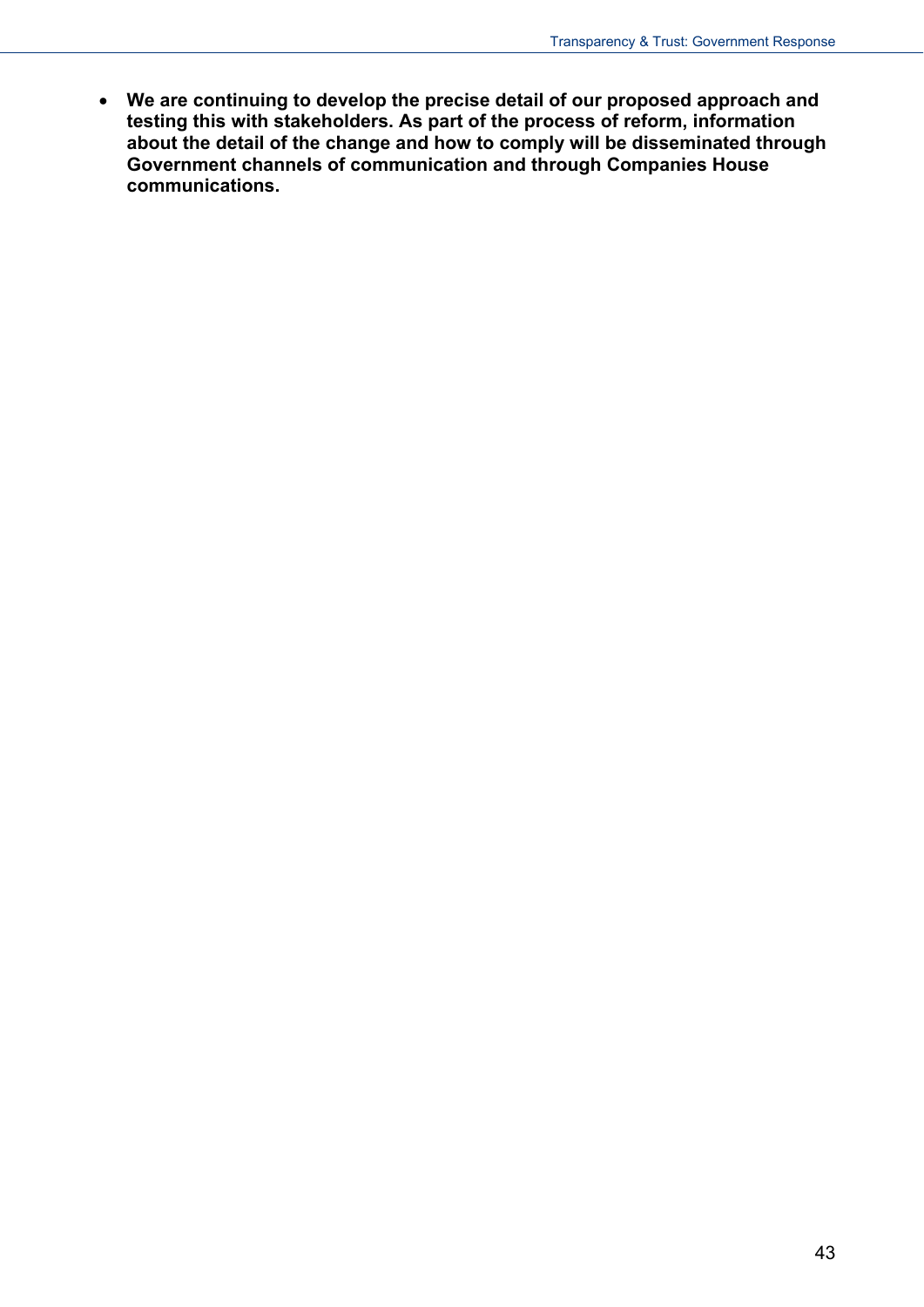# **3. Opaque corporate control through corporate directors**

This section covers the way forward in relation to the content of questions 35 to 38 in the Transparency and Trust discussion paper.

- 158. Directors influence and are responsible for actions taken in a company's name, whether normal functions, steps precipitated by financial difficulties or using the company as a vehicle for illicit activities. In the current UK framework, there is potential for a lack of transparency and accountability of directors. This can arise when the director registered at Companies House is a front obscuring those who really exercise control, which we cover in the next section. It can also occur through the use of corporate directors – where a company director is not a natural person (an individual) but a **legal person** (another company).
- 159. Corporate directors can bring about a lack of transparency and accountability with respect to the individuals influencing the company. A person's details and relationship to the company can be challenging to identify, which, among other consequences, can hinder law enforcement investigations. Even when they are identifiable, there may be no legal route to holding these individuals to account<sup>[28](#page-39-1)</sup>. More broadly, a company acting as a director, instead of an accountable individual, could suggest the potential for a deficit in corporate governance and oversight.
- 160. Under the Companies Act 2006, companies are permitted to appoint corporate directors on the basis that at least one of their directors is an individual. Limited Liability Partnerships (LLPs) are not companies but are subject to many of the provisions in the Companies Act 2006; they can appoint corporate 'members' without restriction. Across the UK, 67,000 (2 per cent of) companies and LLPs have a corporate director or member. In some other countries, such as Germany and Australia, only individuals can be company directors.
- 161. In the discussion paper, we sought views on the proposal that company directors should be individuals. We wanted to consider if UK companies should be prohibited from appointing corporate directors, on the basis this would increase the transparency and accountability of those who really control UK companies.

## **Views Received**

 $\overline{a}$ 

162. Support for change to the law, which currently allows a company director to be a legal person (another company), was clear. Nearly half the responses were supportive of a complete prohibition of the use of corporate directors in the UK. This support came from NGOs in favour of a range of robust measures to improve corporate transparency. Law enforcement agencies were also supportive, since the opacity afforded by corporate directors can hinder their investigations. Support also came from business representative organisations - the IoD considered a director's role to be an accountable 'human face' of a company. Some individual professional services businesses, including Grant Thornton, submitted that on balance action was warranted because there was always an individual decision-maker behind a corporate director.

<span id="page-43-0"></span><sup>&</sup>lt;sup>28</sup> See for example HMRC v Holland (2010) UKSC51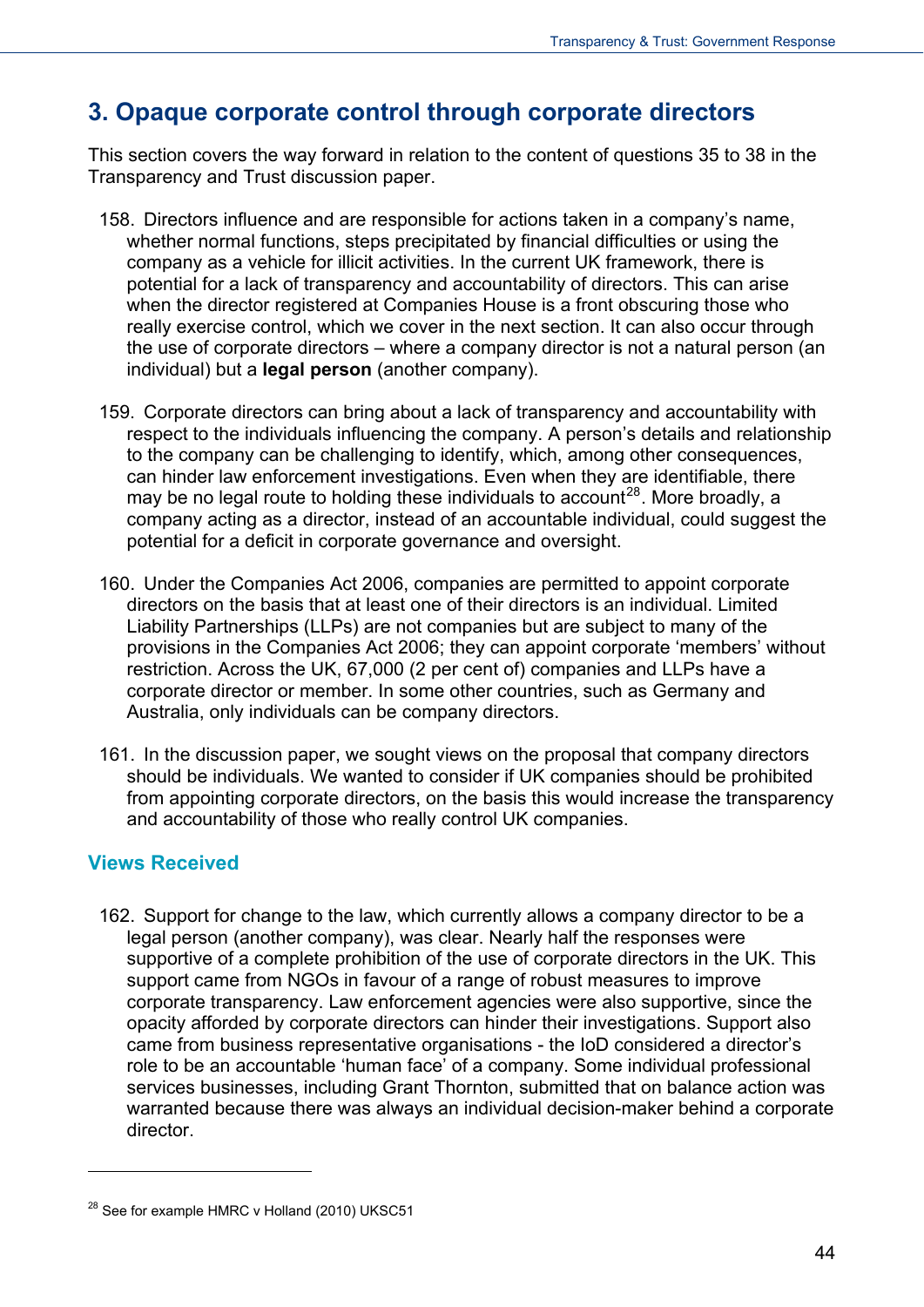- 163. Several respondents felt there were situations where the use of corporate directors was valuable. They consequently had concerns about a **complete** prohibition. These respondents demonstrated the importance of preserving efficient business practice where corporate directors might be used for particular purposes, and where there might be a lower risk of financial crime and high standards of corporate governance or regulatory oversight. Such situations were reported to include: group structures involving large (and listed) companies, pension funds, charities, and Open-Ended Investment Companies (OEICs). Such responses came from some business representative organisations and from some large multinational groups.
- 164. If we were to account for these concerns in some way, for instance through exemptions to a wider prohibition, then around three quarters of respondents were supportive of steps to limit the use of corporate directors.
- 165. Very few reasons were presented for not limiting the use of corporate directors, beyond those points relating to specific circumstances as described. A small number of respondents offered alternative approaches (including licensing corporate directors).
- 166. We also asked about suitable timeframes for transition to a new regime. Responses ranged from 6 months to 5 years. Overall, one year was the most widely quoted figure.

#### **Government Response**

- 167. On balance, we want to ensure and send a signal that for the majority of UK companies appointing a company (or legal person) as a director is not an option. Directors should normally be individuals (natural persons). This is a clear change to the UK's approach to corporate transparency and corporate governance.
- 168. At the same time we believe we need a pragmatic approach. Corporate directors are considered useful in some parts of the UK economy, particularly areas where, given wider disclosure requirements and regulatory regimes, concerns about corporate transparency and corporate governance are less acute than elsewhere. Throughout these reforms, and in the complementary reforms to Companies House Filing Requirements, we are seeking to implement improvements to the business environment without increasing unnecessary burdens.
- 169. We have therefore decided to pursue a default prohibition of corporate directors, whilst additionally providing for limited exemptions to that prohibition. Most companies will not be able to appoint a corporate director. But a company will be able to continue to use or to appoint a new corporate director if it is within scope of the exemptions. We can see a case for consistency and the inclusion of LLPs in this system, alongside companies, and **welcome views** on this point.
- 170. The basis for the exemptions will relate to situations where the use of corporate directors provides particular business benefits, where that coincides with areas of low risk of financial crime, high standards of corporate governance or high levels of disclosure or regulatory oversight. Based on responses to the discussion paper, we are currently considering exemptions applying to: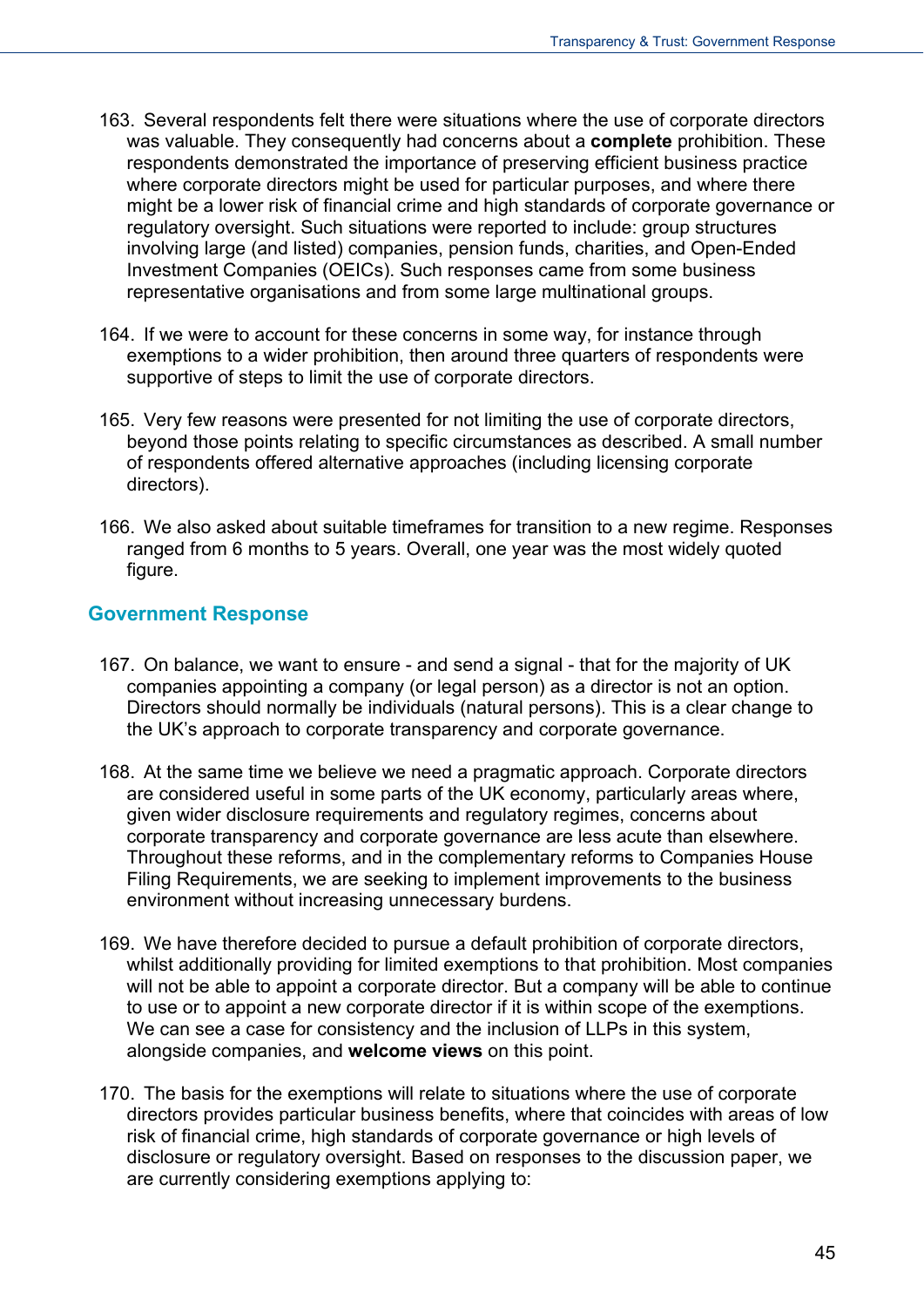- Group structures including large listed companies
- Group structures including large private companies
- Charities<sup>[29](#page-43-0)</sup>

We also intend that the use of corporate directors by OEICs (where they are licensed by the FCA), and the use of corporate trustees, should continue. We would be happy to consider scope further as we develop this package for full implementation.

- 171. The new position will apply to new director appointments, and to existing corporate directors. To reduce abuse of the UK company structure, it is important we take steps to remove existing corporate directors (outside the scope of the exemptions) from the system.
- 172. We will introduce a robust system of compliance to ensure the use of corporate directors is indeed limited. This will include updated requirements to notify Companies House and enforcement thereof, including criminal offences where necessary.
- 173. To implement these changes, we will bring forward primary legislation as soon as Parliamentary time allows. This will update the current specification that only one director of a company need be an individual (a natural person), and set out the default position of directors being individuals, not companies. We intend to define the exemptions under which an appointment of a corporate director could continue to be made in parallel in secondary legislation.
- 174. We propose a one year period for companies to become compliant with the new regime, which we consider should be sufficient given effective advance notice. We will provide more detail in guidance as to how compliance should be achieved, including details of enforcement.

#### **Summary Way Forward**

 $\overline{a}$ 

 **We intend to prohibit the use of one company as the director of another company - corporate directors - with limited and specific exemptions where the use of corporate directors is of higher value and lower risk.** 

<span id="page-45-0"></span><sup>&</sup>lt;sup>29</sup> We are considering the basis of exemptions for policy reasons alongside legal analysis of the scope of the change, in relation to different classes of legal entity.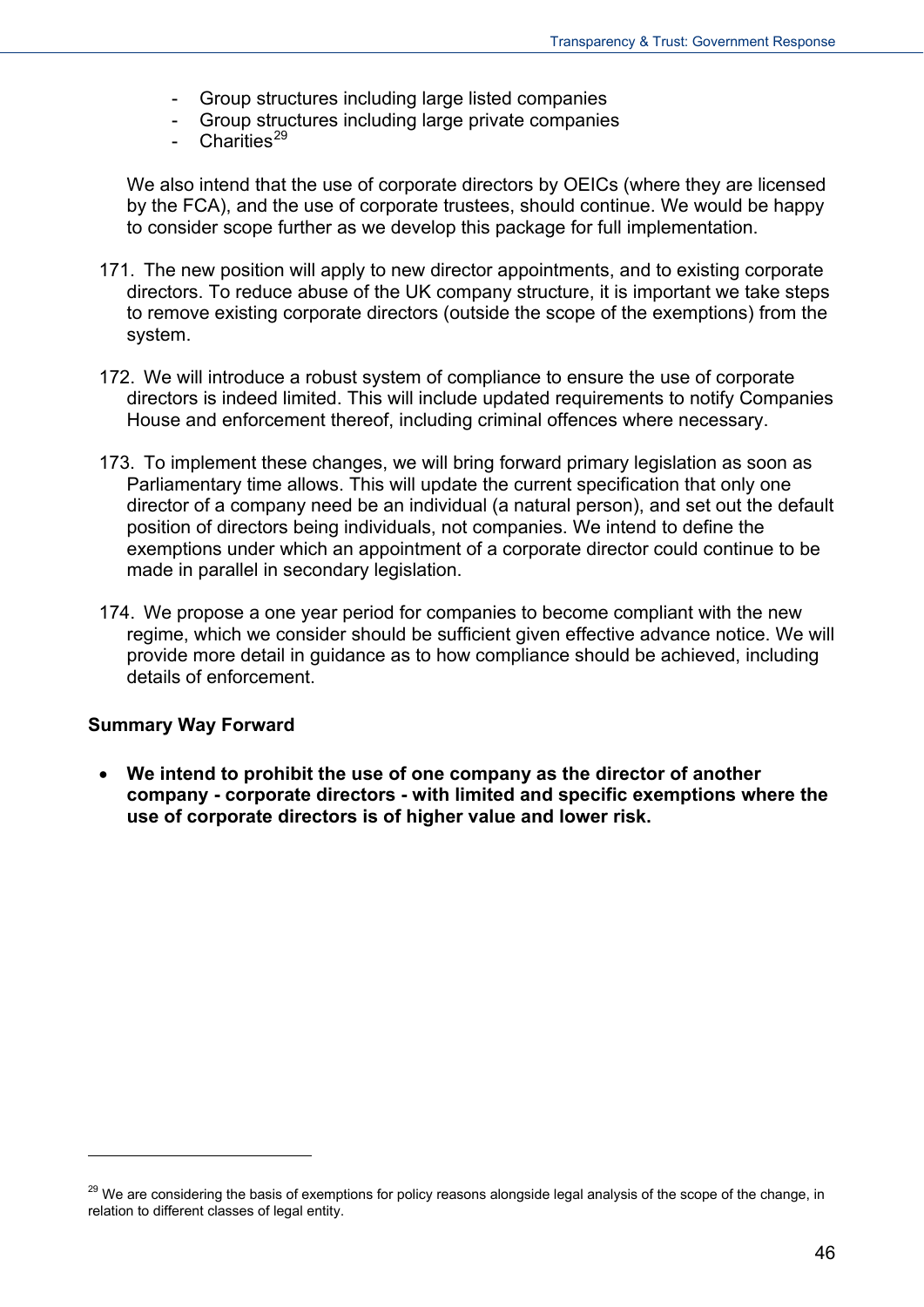## **4. Opaque corporate control through irresponsible 'front' directors**

This section covers the way forward in relation to the content of questions 31 to 34 in the Transparency and Trust discussion paper.

- 175. Directors of a company occupy a crucial role. This role will normally be transparent, and involve a director managing a company with a view to success, and in accordance with their statutory duties. There is, however, potential for a lack of transparency and accountability when the director registered at Companies House is an irresponsible front, obscuring those who really exercise control. These arrangements can facilitate criminal activity using the company as a vehicle, or allow someone who has been disqualified as a director to continue to have a key role in a company.
- 176. These arrangements are inherently difficult to detect. One observable symptom is multiple directorships - 2000 individuals in the UK currently hold more than 50 directorships and 6150 individuals hold more than 20. These instances need not directly relate to illicit activity and there are perfectly legitimate reasons for why an individual may hold multiple directorships. They do, however, demonstrate the potential for abuse in the current system, and moreover the potential for poor corporate governance in those companies.
- 177. In the discussion paper, we set out our intention to reduce opaque control over companies through what we described as 'nominee directors'. 'Nominee directors' is not a clear term. In the eyes of the law, all registered directors are the same (whether they are active or a front for other activity). At the same time, a director can be 'nominated' for their role by another party and from then on act entirely properly, which is not a situation we intend to alter. In this section we will use the term 'front' director to refer to those registered but irresponsible directors who engage in unacceptable behaviours and seek to obscure control and avoid clear lines of accountability to no good end.
- 178. In the discussion paper we proposed specific measures including the registration of front directors and those who control them, and making it a criminal offence for a director to take formal legal steps to divest their powers. We set out the challenges of defining undesirable behaviour and separating it from similar behaviour which, for the legitimate, is an inherent part of running a company.

#### **Views Received**

 $\overline{a}$ 

179. The need for a new approach to irresponsible front directors and those who control them was underscored by a range of parties, including business representative bodies, law enforcement and NGOs. The Asset Based Finance Association (ABFA) explained that "any measures to enhance transparency in these respects<sup>[30](#page-45-0)</sup> would be likely to bring positive benefits to the UK economy," adding that "ABFA members would not normally tend to deal with businesses that have such arrangements in

 $30$  Referring to 'nominee' directors, corporate directors and bearer shares.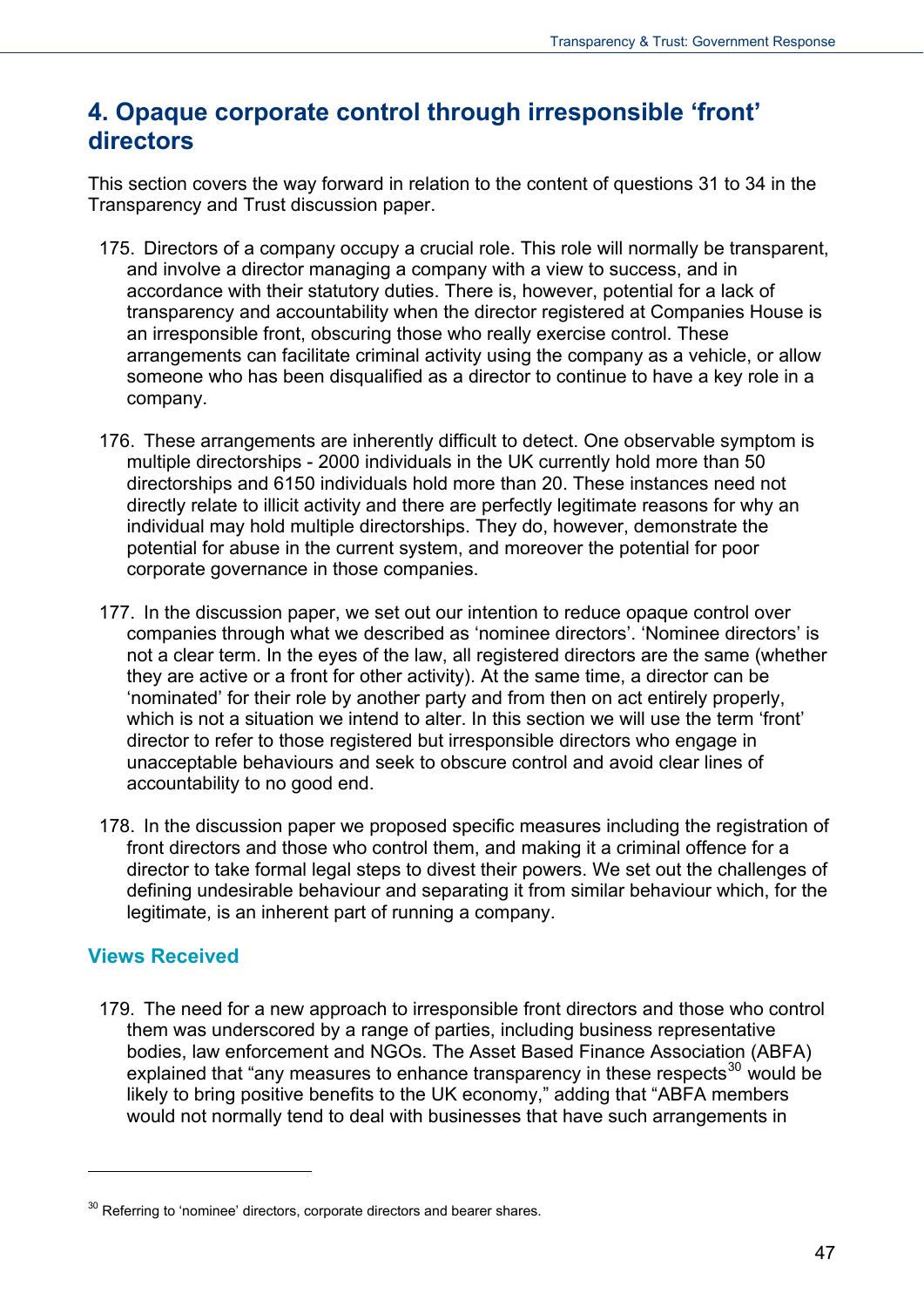place." The Serious Organised Crime Agency  $(SOCA)^{31}$  explained that "the use of nominees is a route used by criminals to distance themselves from the companies they control as a way of obscuring the ownership of assets," while Open Corporates were clear they had "yet to hear how either the public good or a respectable business sector are benefited by [the] existence [of irresponsible front directors]."

- 180. However, there was only limited support for the specific proposals in the discussion paper. There was concern that making it a criminal offence for directors to take formal legal steps to divest themselves of the power to run a company could be easily circumvented. There was also little support for a requirement for directors to register if they were operating as a 'nominee,' and on whose behalf.
- 181. Both these options were challenged by legal experts, business and its representative organisations as unworkable, with the level of delegation to be deemed illegitimate unlikely to be effectively defined or enforceable. This could, on the one hand, have an adverse effect on businesses seeking to act legitimately, and, at the same time, mean that those whose behaviour is more concerning could take steps to avoid liability. As the Institute of Chartered Accountants in England and Wales (ICAEW) put it, "given that there is no established meaning of the term 'nominee director', it does not seem appropriate that any attempt should be made to disclose by reference to it. The practices which are considered undesirable (and in some cases already unlawful) can be addressed by other means."
- 182. The consultation process provided new perspectives on other means of addressing undesirable practices relating to front directors.
- 183. A clear thread running through responses was the existing law, which already sets out what it means to be a director. A large number of respondents pointed out that directors acting as an irresponsible front for someone else were likely to be breaching their general duties set out in statute. There was a sense that, in practice, there is a widespread lack of understanding and compliance with the duties, responsibilities and liabilities of directors.
- 184. We asked related questions in the discussion paper about the value of better communicating directors' duties to them, and about the value of education for directors, particularly directors who have been disqualified.
- 185. The vast majority of those who responded were clear that government could do more to communicate directors' duties to them. Only two respondents thought communication was not required. A subset of respondents suggested there would be value in a confirmation from directors that they had indeed received and understood such communications, or that they understood their duties.
- 186. When discussing education for disqualified directors, over a quarter of respondents, (including several individual companies and the IoD) spontaneously pointed to the value of intervention *earlier*, to influence behaviour sooner and precede any potential misconduct.

<span id="page-47-0"></span> $31$  SOCA provided evidence at the time of consultation over the summer of 2013. The National Crime Agency which now includes many of the relevant functions was formed in October 2013.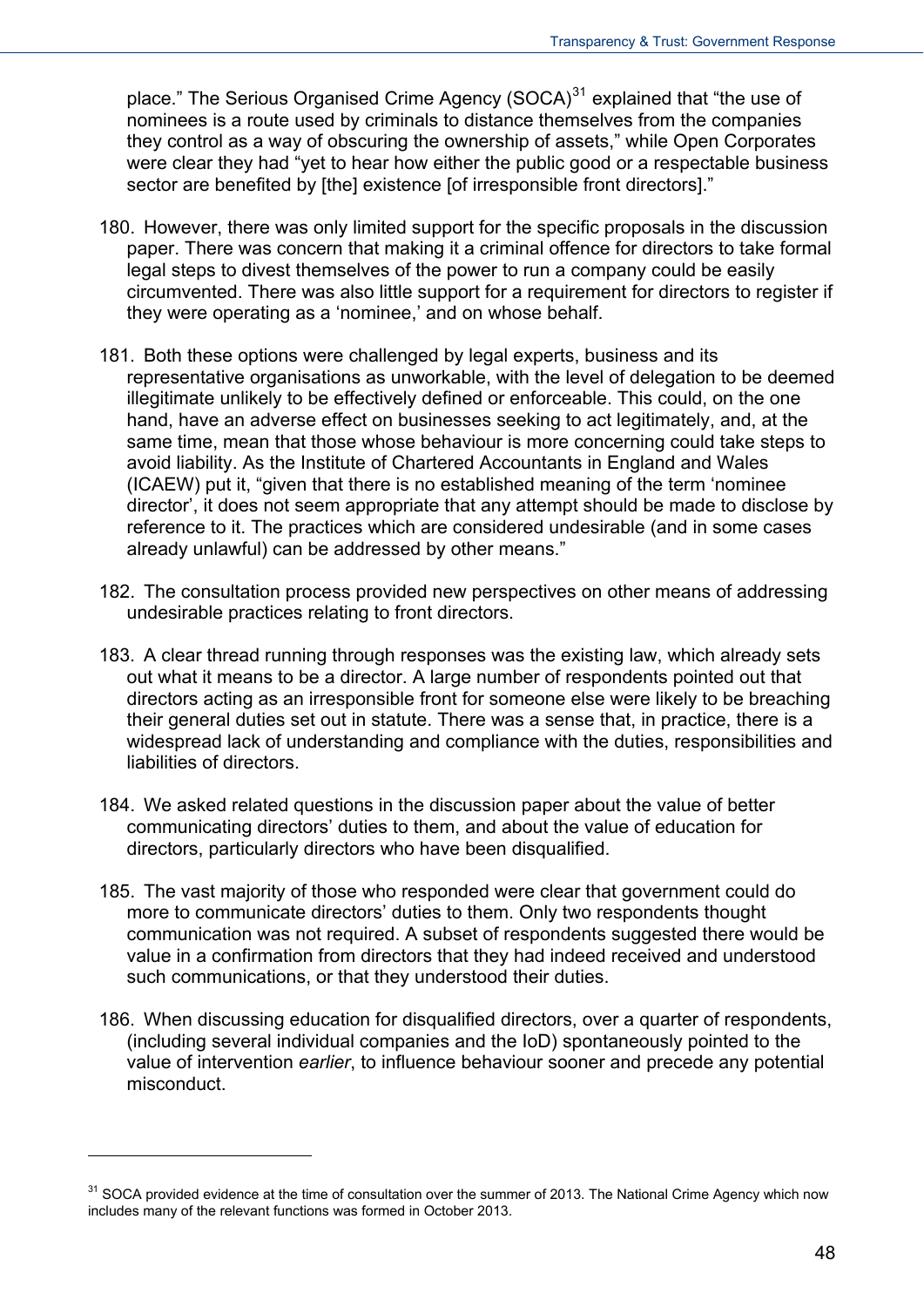- 187. There was little support in principle for training or qualifications for directors (at any stage). Several respondents highlighted the potential cost barrier and deterrence of entrepreneurship.
- 188. Overall, the views received showed a role for government in informing (rather than training) directors, and in promoting directors' understanding of their role from the point they embark on it (rather than after misconduct or disqualification).
- 189. At the same time, the responses to the discussion paper revealed an appetite for tightening the enforcement regime. Firstly it was clear that directors acting irresponsibly as a front should be accountable. The IoD explained that "anyone who takes on the role of director without the intention of fulfilling their duties should do so at their own risk, and should be subject to the full weight of legal liability." As previously mentioned, several respondents, including the Law Society, highlighted that irresponsible front directors will be in breach of their current statutory duties. Overall, there was a sense it was important to make sure not only that the duties were clear from the outset, but also that the enforcement regime was more effective in countering breaches of them.
- 190. Secondly it was clear that those who seek to control an appointed director those who stand behind their 'front' - should also be accountable for any wrongdoing. Several interested parties noted the relevance of the existing 'shadow director' construct to our discussion of those who might influence irresponsible front directors. In certain instances of wrongdoing, shadow directors, who exercise control without being registered as or acting as a director, are liable under current UK company law. Though noting the need for careful consideration, building on the concept of a shadow director was suggested by some as a way of taking forward our thinking about making those who seek to control a director accountable for wrongdoing.

#### **Government Response**

- 191. The overall response to the discussion paper showed the need to act to address front director arrangements, but also the limitations of the specific proposals in the discussion paper. We therefore intend to amend those proposals.
- 192. We do not currently plan to proceed with the proposal to require the registration of front directors and those who control them. Nor will we proceed with the proposal to make it a criminal offence for a director to take formal legal steps to divest their powers.
- 193. We now propose to develop a simple system, linked to a streamlined process of director registration<sup>[32](#page-47-0)</sup>, to increase awareness of directors' duties, and of directors' liabilities. This will entail the Registrar of Companies contacting newly appointed directors to inform them, amongst other things, of their responsibilities and legal obligations as a director, and that they might want to consider their position if they are unwilling or feel unable to meet them. Our intention is to support this system with more widespread improvements in the availability and content of information about directors' duties in the UK. This will promote a fundamental level of awareness of

<span id="page-48-0"></span><sup>&</sup>lt;sup>32</sup> In the Company Filing Requirements consultation we considered proposals to remove the director's Consent to Act. The government is setting out a streamlined process of registration of a director in the response to that consultation.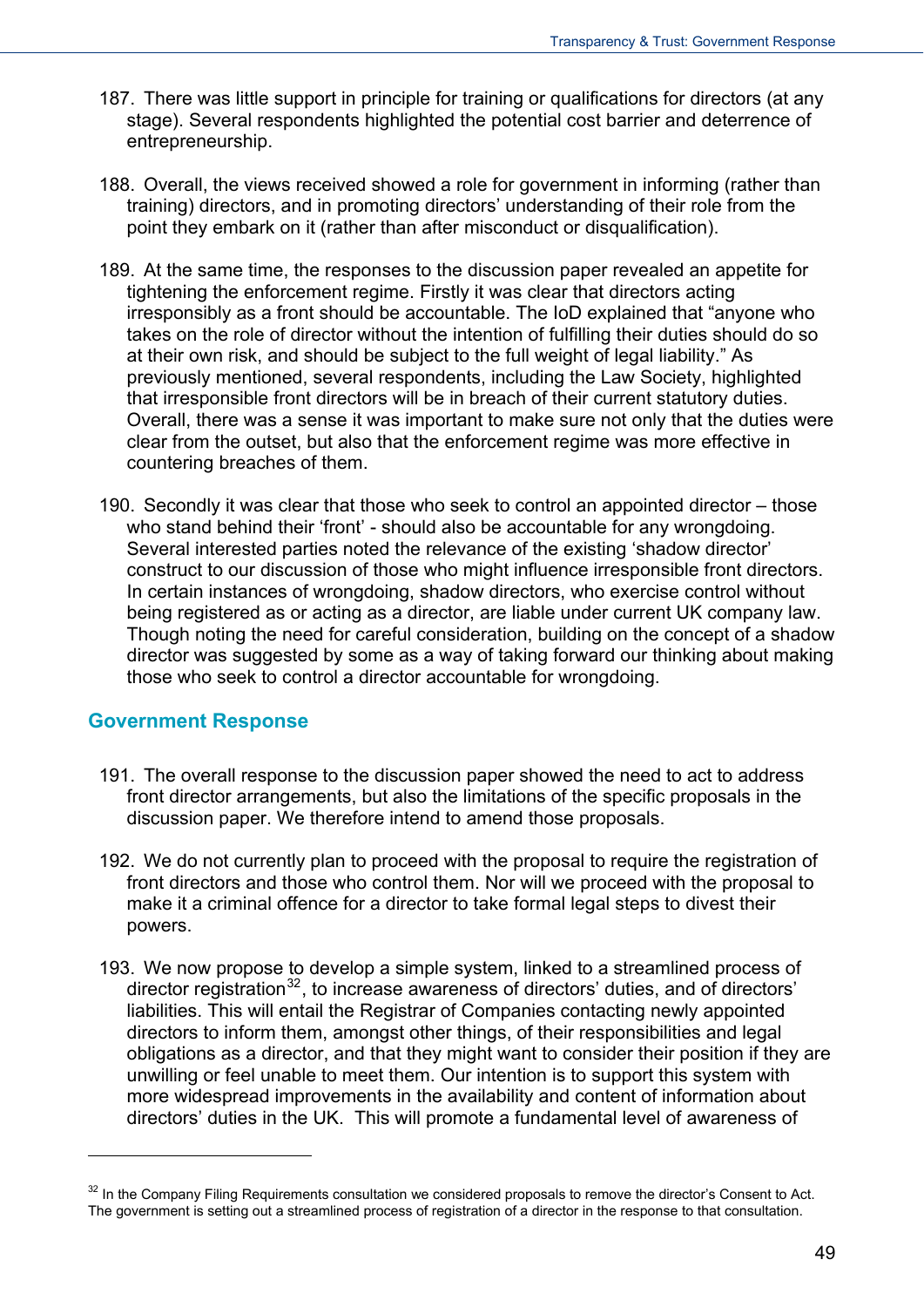directors' duties across the UK and increase the likelihood of future compliance. This should help deter those who act as irresponsible front directors, who might currently, and wrongly, believe they can do so without being accountable.

- 194. We do not, however, plan to pursue a more onerous requirement for compulsory director education, training or qualifications (either for new or disqualified directors). While there are potential benefits, this seems a disproportionate response because of the risk of burdening UK companies.
- 195. We also plan to tighten the legal system to hold to account both directors who front for others, and those who use front directors.
- 196. The civil law basis on which directors are disqualified will be strengthened to ensure a full range of unacceptable behaviours must be taken into account by the court when considering unfitness (see section 5). Of relevance to opaque arrangements involving company directors, the court will be required to consider any misfeasance or breaches of duty (including the director's general duties set out in the Companies Act 2006).
- 197. We also **welcome views** on new means of increasing the accountability of those who seek to control a front director to no good end. We have considered carefully the responses to the discussion paper which suggested we could build on the current concept of a shadow director to do this. The definition of a shadow director is restricted to those who control all or the majority of the directors on a company's board<sup>[33](#page-48-0)</sup>. The intention with a new proposal would be to make clear that having a single director act in your place is no longer a way of avoiding accountability. We are currently considering the best means of achieving this, and particularly what level of sanction is appropriate.
- 198. The issues discussed here also raise the question of whether the general statutory duties of directors should apply to those who control directors – perhaps including both shadow directors (as currently defined), and even those who control a single director. Currently, as set out in the Companies Act 2006 s170(5), the general duties have limited application to shadow directors ("where, and to the extent that, the corresponding common law rules or equitable principles apply"). Some considered that not applying the general statutory duties of directors to shadow directors in the Companies Act 2006 was an unhelpful omission, and case law has continued to consider shadow directors' fiduciary duties. We consider there are advantages to an explicit application of the general statutory duties of directors to shadow directors (and potentially even to those who control a single director), not least to remove any potential lack of accountability.
- 199. We **welcome views** on new means of increasing the accountability of those who control a director, particularly with respect to achieving accountability while avoiding undesirable or unintended consequences.
- 200. In implementing these measures we will take the important non-regulatory steps to improve the general level of information available concerning directors' general statutory duties.

<span id="page-49-0"></span><sup>&</sup>lt;sup>33</sup> S251 of the Companies Act 2006 defines a shadow director as a "person in accordance with whose directions or instructions the directors of the company are accustomed to act" and detail in sub-sections (1) to (3).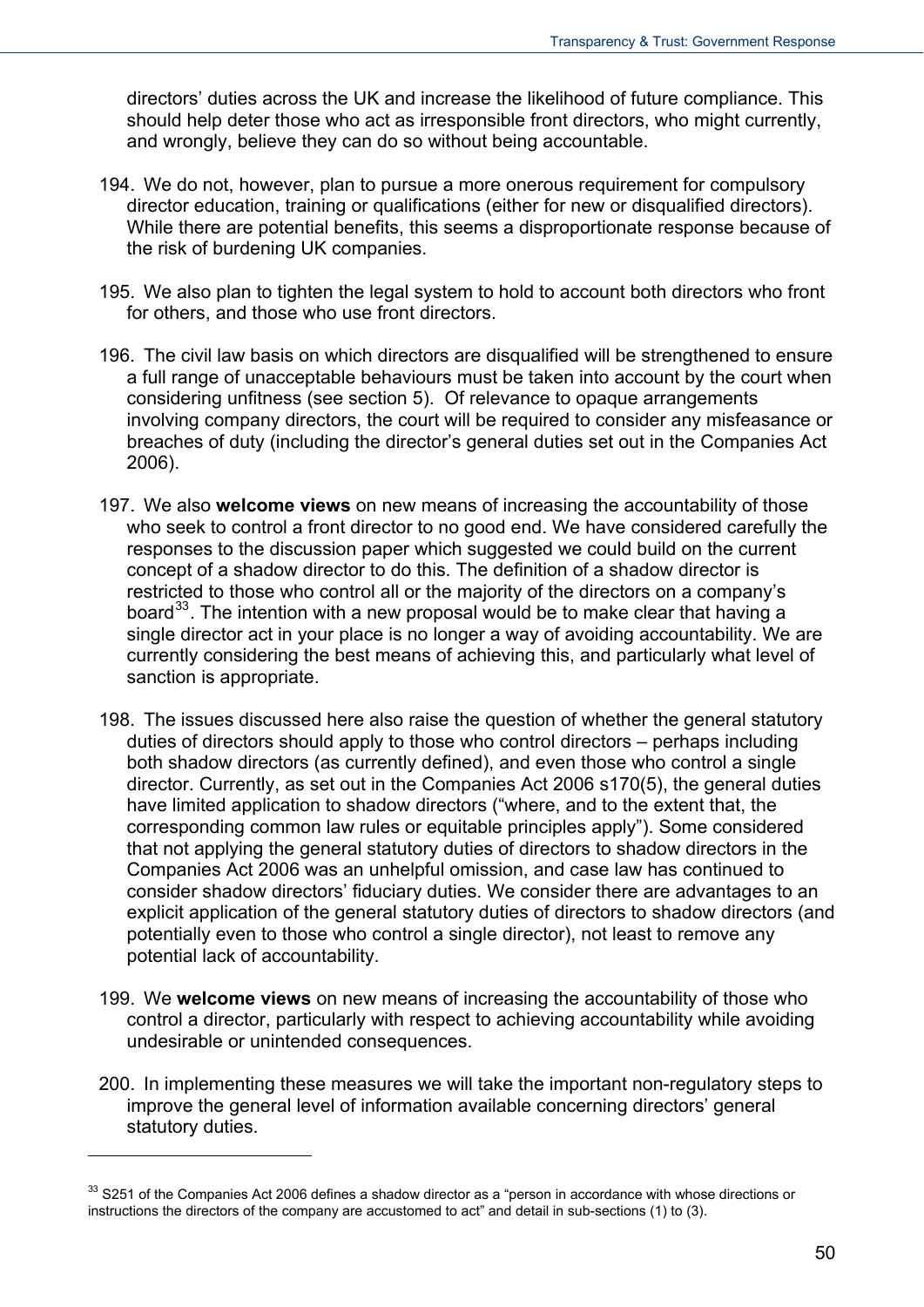- 201. We will also prepare the necessary legislation, bringing forward primary legislation as soon as the Parliamentary timetable permits. This will include amendments to tighten the directors' disqualification regime (as set out in section 5), and would be the means of making any necessary amendments to the primary legislation concerning increased accountability for those who control a director.
- 202. We will consider implementation of these proposals in their broader context. With respect to the new and specific means of ensuring directors have understood their duties, we will integrate this change into the wider processes around appointment and registration of directors.

#### **Summary Government Response**

- **We will improve the general standard of information available with respect to directors' general statutory duties, to increase awareness of the potential for breaching them by acting as an irresponsible front.**
- **We will legislate as necessary to underpin new and specific means of contacting individual directors to ensure they have understood their duties.**
- **We will make explicit that the court is required to take account of breaches of any legislation, which will include breach of directors' duties, when considering the disqualification of a director.**
- **We are considering increasing the reach of legal accountability to cover those who control a single director, and considering extending the directors' general statutory duties to those who control directors.**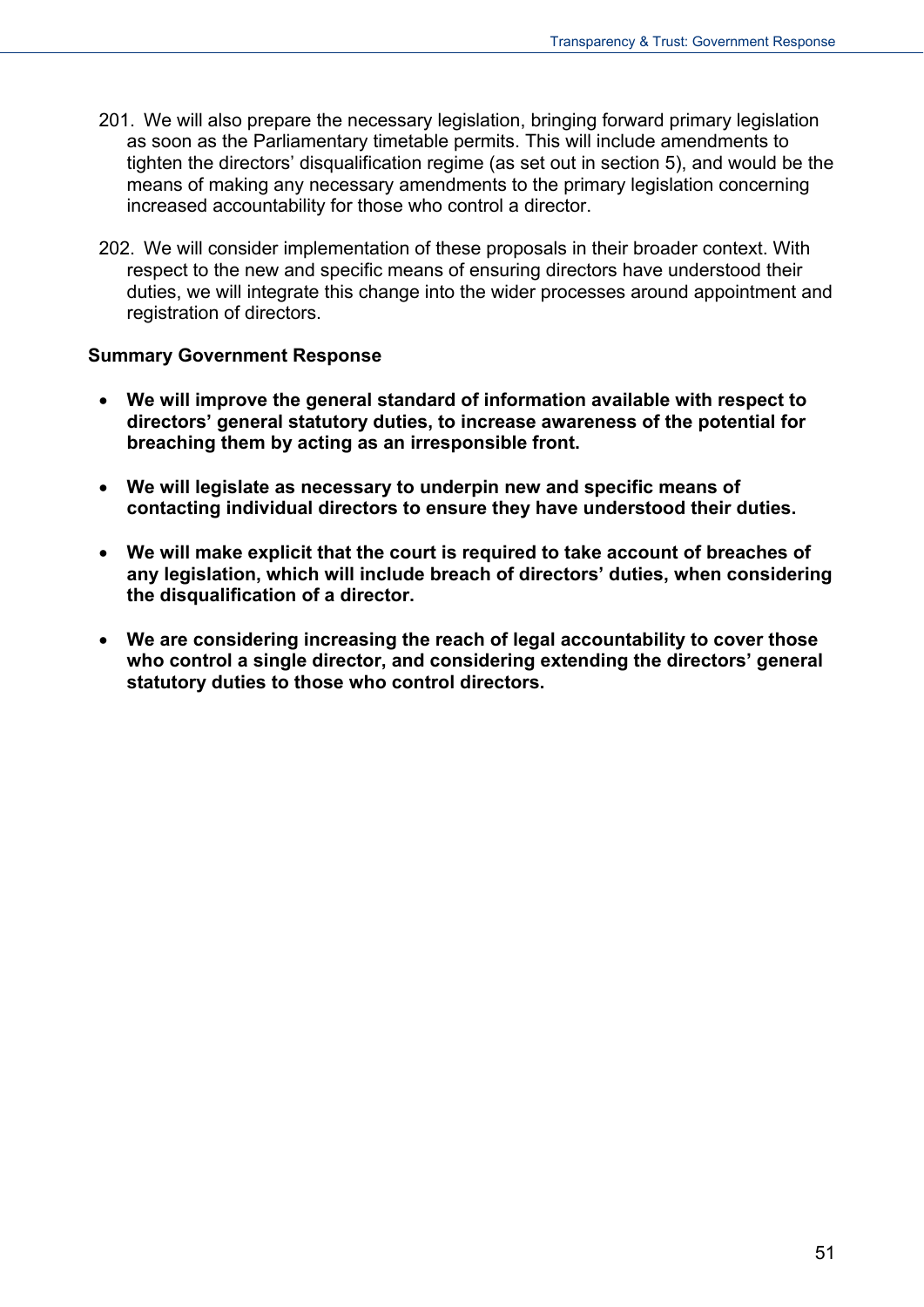# **5. Directors' accountability: Tackling misconduct**

This section covers the way forward in relation to the content of questions 43 to 49 in the Transparency and Trust discussion paper

- 203. The crucial role of the company directors warrants a robust system for removing the small number who are deemed to be unfit to act in that capacity. The UK has a longstanding and respected civil system which protects business and society from unfit directors and enhances wider confidence in the UK's business environment. On average, some 1,200 directors are disqualified each year out of approximately 30,000 directors of failed companies. Analysis suggests that for every director disqualified there is a potential saving to the market of about £100,000 of damage they might otherwise have caused.
- 204. The Company Directors Disqualification Act 1986 (CDDA) provides for the disqualification of directors, either by court order or by a director offering, and the Insolvency Service (acting on behalf of the Secretary of State) accepting, an undertaking not to act in the management of a company for a period. Disqualification can last for up to 15 years, depending upon the seriousness of the misconduct, while breach of a disqualification order or undertaking is a criminal offence.
- 205. Under the current system, the court must take account of matters set out in Schedule 1 to the CDDA when determining whether a director is unfit<sup>[34](#page-49-0)</sup> under the grounds for disqualification in sections 6 and 8 CDDA. While wider legislation and case law have developed, there have been no changes to Schedule 1 for nearly thirty years. The fact courts regularly take into account factors beyond those listed in the (non-exhaustive) Schedule suggests it has become inadequate, and the system is no longer clearly defined anywhere. More profoundly, there is a risk it does not capture the range of behaviours which should affect a determination of unfitness in accordance with the principles of transparency, accountability and fairness.
- 206. An effective disqualification regime in which behaviours considered to amount to unfitness are clearly defined is crucial for trust in the UK business environment, but also important for directors. The law should clearly set out for directors the breadth of misconduct that could result in sanction.
- 207. The discussion paper suggested that an updated list of matters to which the court or the Secretary of State should have regard could cover four additional areas:

a. **Material breaches of sectoral regulation:** Although the court and the Secretary of State currently take a proportionate approach, the law does not explicitly provide for consideration of material breaches of relevant sectoral regulation. The discussion paper sought views on changing this, noting also that there is a strong argument that material breaches of sectoral regulation are also incompatible with fulfilling directors' duties as set out under the Companies Act 2006. Section 7 covers wider actions to improve the interactions between the enforcement of sectoral regulation and company law.

<span id="page-51-0"></span><sup>&</sup>lt;sup>34</sup> The Secretary of State (or the Insolvency Service acting on his behalf) is required to have regard to the same matters when deciding whether to accept an offer of an undertaking from a person not to act in the management of any company.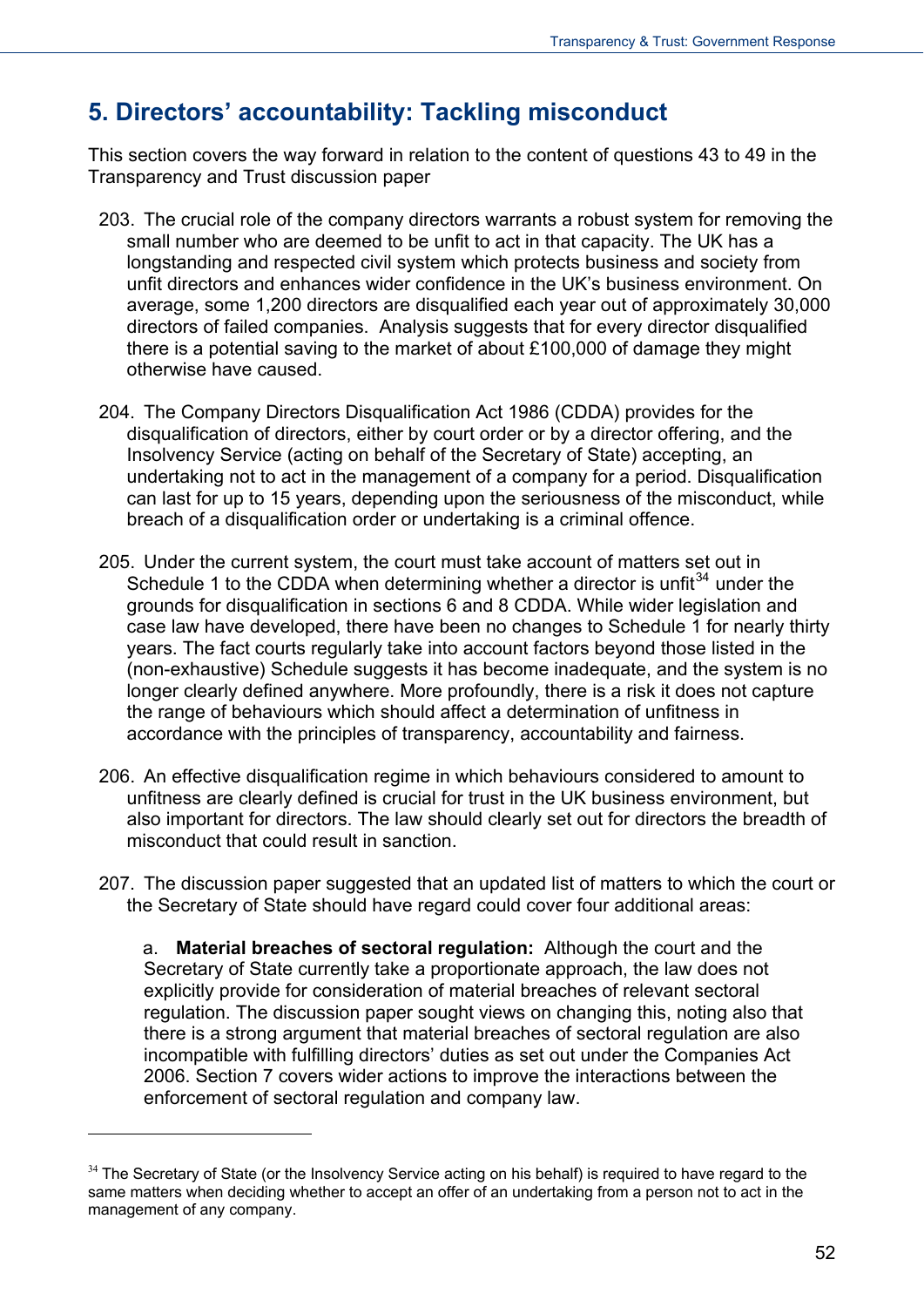b. **The wider social impacts of the failed company:** The law does not explicitly provide for taking into account the scale of loss suffered by creditors resulting from the misconduct and any wider economic or social impact when considering whether to disqualify a person and for how long. Given the catastrophic failure of some firms and the impact this has had on wider society over recent years, the discussion paper sought views on changing this, on how 'wider social impact' would be defined, and in particular whether some form of materiality test should be applied.

#### c. **The nature of creditors and the degree of loss they have suffered:**

Although Schedule 1 already requires regard to be had to conduct which has resulted in any failure by the company to supply goods or services which have been paid for (in whole or in part) and where a director has demonstrated prejudicial treatment to one creditor, or class of creditors, at the expense of others, the law does not provide for the courts to treat vulnerable creditors differently to other creditors, or to have regard for any others who may have suffered loss indirectly. The discussion paper sought views on whether there are circumstances - perhaps involving vulnerable consumers or a high volume of deposits or pre-payments – under which company directors ought to pay more regard to those creditors; their actions in doing so would be a relevant factor to be taken into account when considering disqualification.

d. **The director's previous failures:** The fact that a director has been involved in a company that has failed does not on its own suggest the director is unfit; companies can fail for reasons outside a director's control, and the director will only be disqualified if he or she bears some responsibility for the insolvency or misconduct. But in disqualification cases currently, the law does not require regard to be had to any previous behaviour or culpability. The discussion paper proposed that the CDDA should be amended to ensure that the court can take greater account of previous failures, in part to ensure the market can be protected from the 'honest incompetent' as well as the clearly culpable.

## **Views Received**

<span id="page-52-0"></span> $\overline{a}$ 

208. While many supported the principle of the court or Secretary of State giving regard to wider matters than currently expressed in Schedule 1, there was little support for simply taking the existing Schedule 1 and adding to it to explicitly include the above (or, indeed, other) matters. There was a view, voiced by senior counsel<sup>[35](#page-51-0)</sup> that Schedule 1 could never (and should not be) seen as an exhaustive list. This revealed the need for an overhaul not just of the matters contained in Schedule 1, but also of the shape of it.

#### **Regard for material breaches of sectoral regulation**

209. Just over half the respondents agreed that breaches of sectoral regulations should be matters which are taken into account by the Court or the Secretary of State in determining unfitness, though some said that materiality should be considered (including whether the breach was systemic or isolated).

<sup>&</sup>lt;sup>35</sup> Queen's Counsel and leading disqualification expert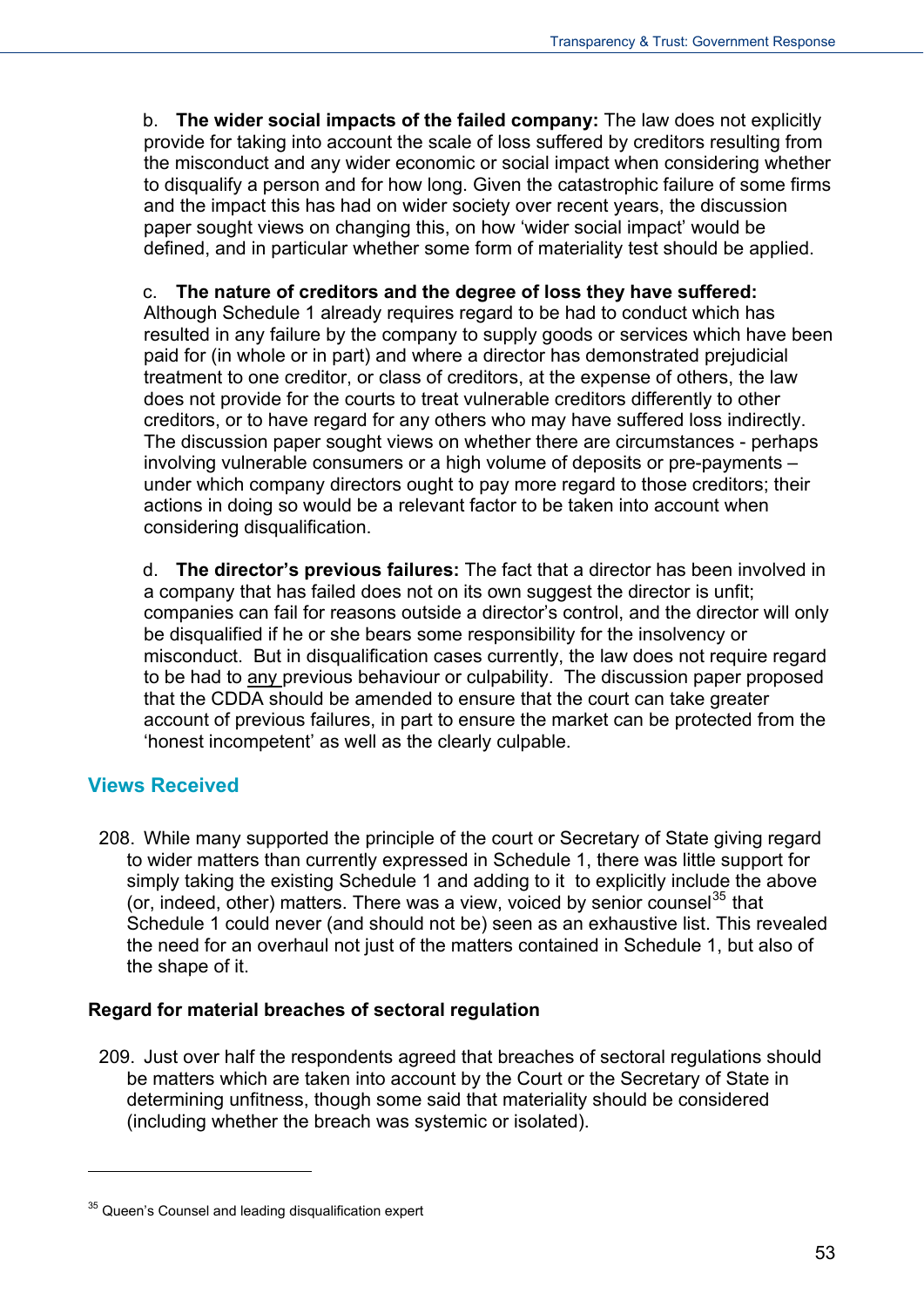- 210. Some argued that courts can and sometimes do take this matter into account under the current system because, as the Law Society and the Insolvency Lawyers' Association explained, Schedule 1 is not currently limiting. On the basis, however, that Schedule 1 could usefully be updated and additional matters included within it, there were few objections to the proposed change to explicitly include material breaches of sectoral regulation as a factor that must be considered.
- 211. There were some concerns about deterring directors. Akzo Nobel thought there was "a clear balance to be struck between maintaining effective controls and alienating senior managers from taking up sectoral directorships", while Isonomy, a restructuring specialist, were supportive but "only if such breaches are proven" and disqualification not "automatic".

#### **Taking into account wider social impacts**

- 212. The majority of respondents expressed the view that the wider social impact of a corporate failure was indeed a matter to be taken into consideration when determining unfitness of a director. BDO LLP, a restructuring specialist, said that "obvious examples" included "where a significant number of members of the public or the public purse face increased financial loss because of the actions of directors".
- 213. Most, however, emphasised that care would be needed with the drafting. There was acknowledgement of the importance of the principle, but significant concerns about the precise definition. The IoD described 'wider social impact' as an "imprecise and politically-loaded concept", while the International Corporate Governance Network said it introduced an "undesirable layer of subjectivity."

#### **The nature of creditors and the degree of loss they have suffered**

- 214. Again there was interest in the principle, but with fewer respondents supporting the specific proposal that Schedule 1 should be amended to provide that failure to pay particular regard to the protection of deposits, pre-payments or otherwise vulnerable creditors once a company has become insolvent should be a matter to be taken into account by the court.
- 215. The CBI thought "the nature of creditors and degree of loss they have suffered seem reasonable factors to take into account" and Aviva thought there was merit in longer periods of disqualification on this basis.
- 216. There was, however, concern that providing a precise definition of 'vulnerable creditors' would be problematic and it was mentioned that Schedule 1 already provides for misconduct in relation to goods and services paid for in whole or in part to be taken into account.

#### **The director's previous failures**

217. Views were mixed on whether the track record of the director (including the number of company failures he or she had been involved in) was a matter that should be taken into account when deciding whether or not to disqualify an individual and for how long.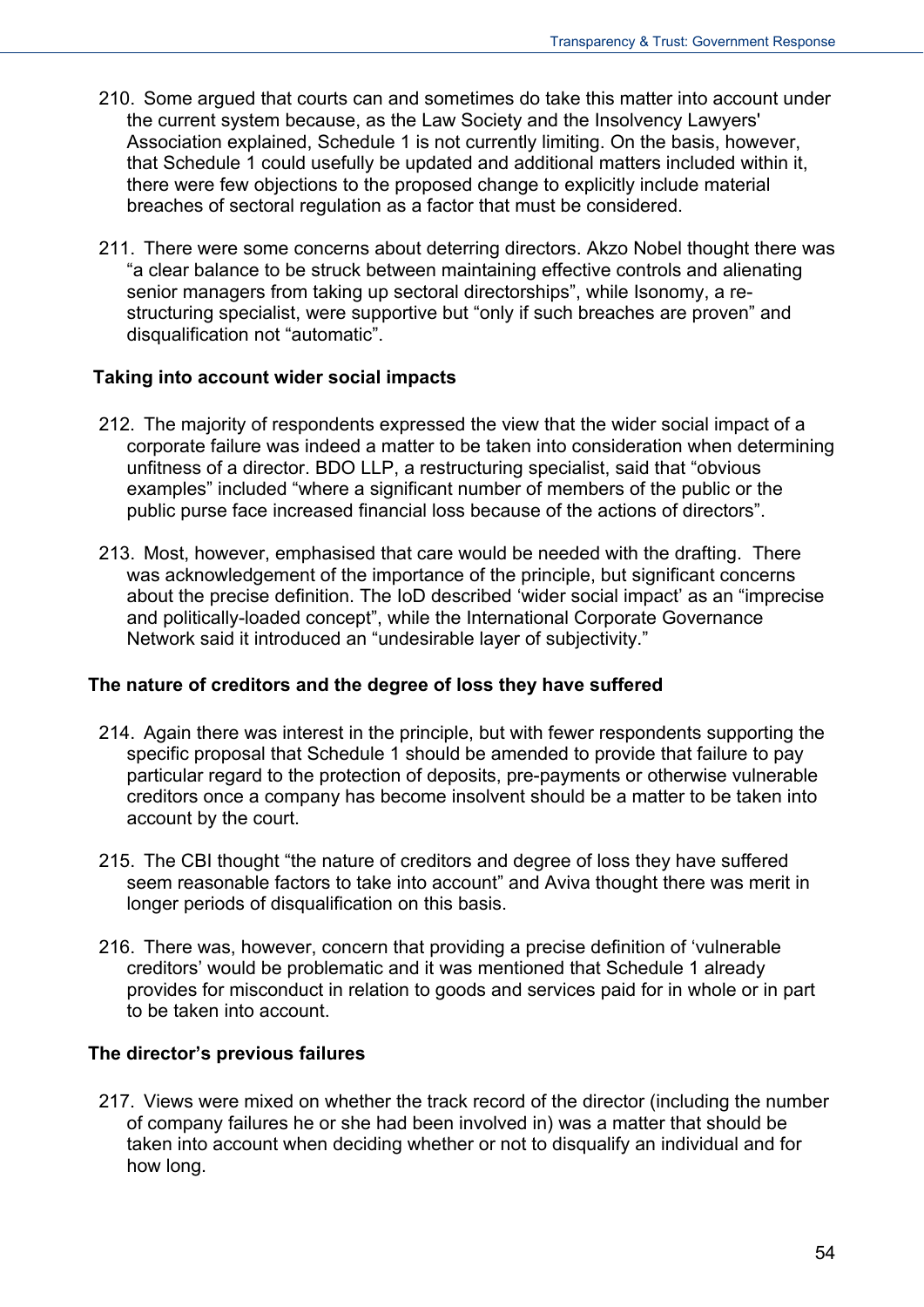- 218. Respondents tended to be in favour of past conduct being accounted for, but not by reference to specific numbers of failures; the GC100 said it was more appropriate to consider materiality and seriousness, the Law Society of Scotland said that "it is essential that any disqualification should be based on evidence of misconduct and not simply the number of failures<sup>"</sup> and Grant Thornton pointed out it should be "relevant conduct in relation to those other companies rather than the quantity of companies". Only one respondent, UK Individual Shareholders Society Ltd, supported, in principle, the proposition that there should be a certain number of failures beyond which the presumption should be that a director is unfit. It was further suggested by KMC Consulting, Debt and Insolvency Advisory Services, that directors must be allowed to make their case where previous failures did not result in an adverse conduct report.
- 219. The IoD explained the balance to be struck when considering this policy change, making clear their view that directors "should not be penalised due to the mere fact of being a director of previously-failed companies," and that such an approach risked being "anti-enterprise," while others had more specific concerns about those who particularly involve themselves with early stage companies, or companies in difficulties with a view to turning them around.

#### **Government Response**

- 220. We take from the responses to the discussion paper that the current Schedule 1 to the CDDA is outdated. It does not reflect the breadth of misconduct that could give rise to disqualification proceedings. *In extremis* this could result in matters not being considered when they should be. It also means there is a lack of transparency and a difference between what the law says and what the courts might consider in practice, and it risks a perception that not all relevant public interest factors are taken into account when considering whether a director should be disqualified for misconduct.
- 221. The Government is also receptive to the views of those who considered that addressing this issue simply by adding to the list was not appropriate – this might feed any unhelpful belief that if a matter is not explicitly listed, it will not be taken into account by the court or the Secretary of State. It seems that it is the list itself that is the problem.
- 222. Our intention is therefore to amend the statutory framing of the matters determining unfitness. We will make new provision for the matters to be taken into account, including the materiality of the conduct, culpability of the individual and the impact of the individual's behaviour. We will recast a more **generic set** of factors that the court **must** take into account. As set out in section 4, the new set will also support the system for disqualifying directors acting as a front for another, and shadow directors.
- 223. The new set of factors will cover misfeasance, breaches of duty, legislation or sector regulation by an individual as a director, applying both domestically or overseas. The court (or the Insolvency Service on behalf of the Secretary of State) would also have to take account of the extent of the director's responsibility for material breaches of domestic or overseas legislation or sectoral regulation by the company. The impact of the behaviour on those who have suffered from the director's misconduct, encompassing both a sense of the wider social impact and their effect on vulnerable creditors, will also be taken into account.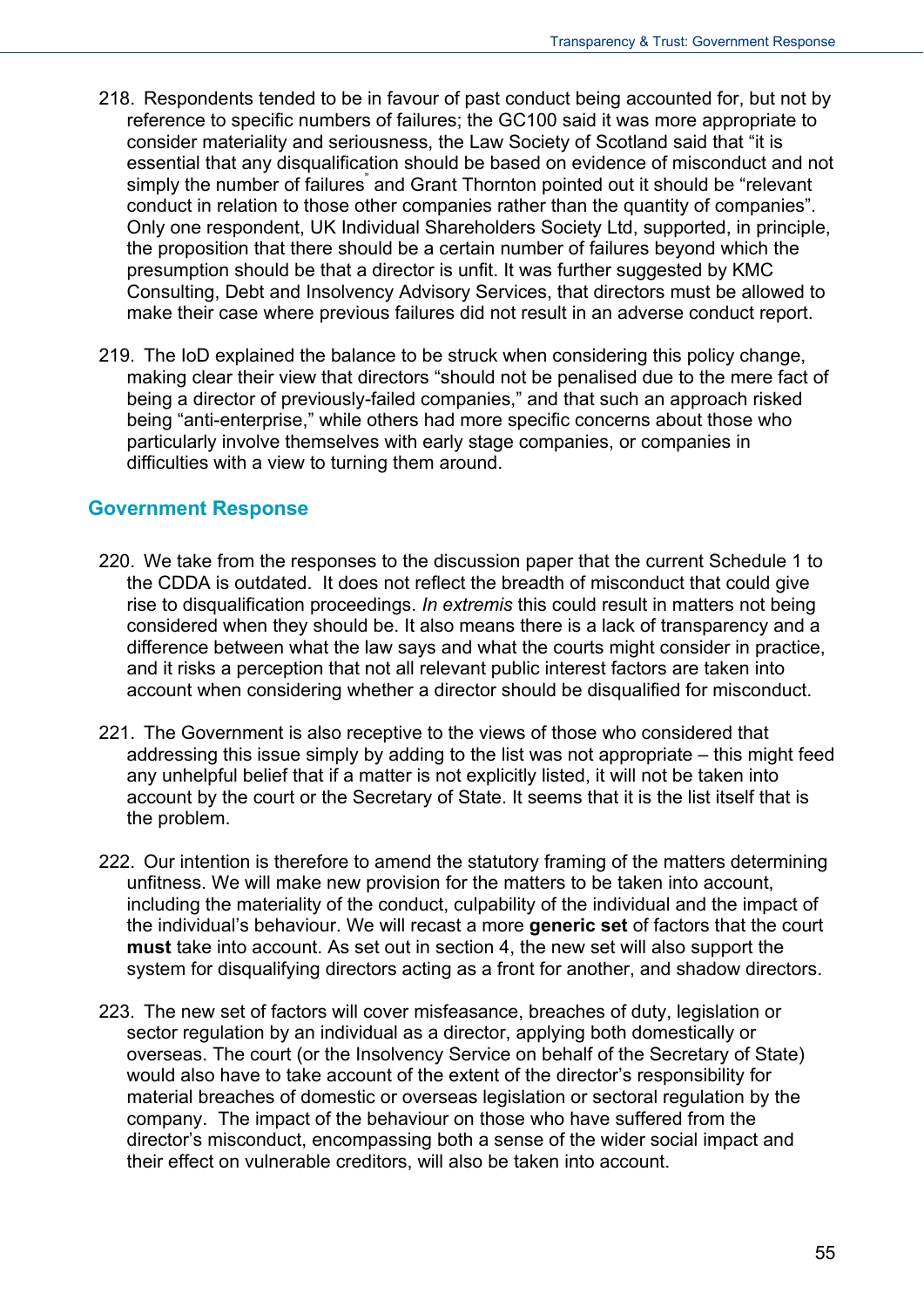- 224. However, since Schedule 1 currently only applies where a court must find unfitness, i.e. in disqualifications under sections 6 or 8, we are also intending to require the court to take into account any evidence concerning the factors in Schedule 1 in determining whether to make a disqualification order under any ground.
- 225. The court (or the Insolvency Service on behalf of the Secretary of State) will also need to take into account any previous positions as director of a company that has become insolvent and any relevant aspect of the director's track record in running these companies, including previous disqualifications. We are sympathetic to concerns we heard about the possible unwanted effect the inclusion of 'track record' could have on those involved with early stage companies, or in rescuing companies that are in difficulties. We are clear that a director will, of course, be able to present any argument he or she might have (for instance as a business rescue professional or that the insolvency was not due to any element of unfit conduct on the director's behalf).

#### **Summary way forward**

 **When Parliamentary time allows we will replace Schedule 1 of the CDDA (setting out the matters determining unfitness) with a new, broader and more generic, provision setting out the factors which will be considered and providing for consideration of the materiality of a director's conduct, culpability and track record, and the impact of their behaviour - all of which the court or the Insolvency Service (on behalf of the Secretary of State) will have to take into account in determining whether an individual should be disqualified and, if so, for how long.**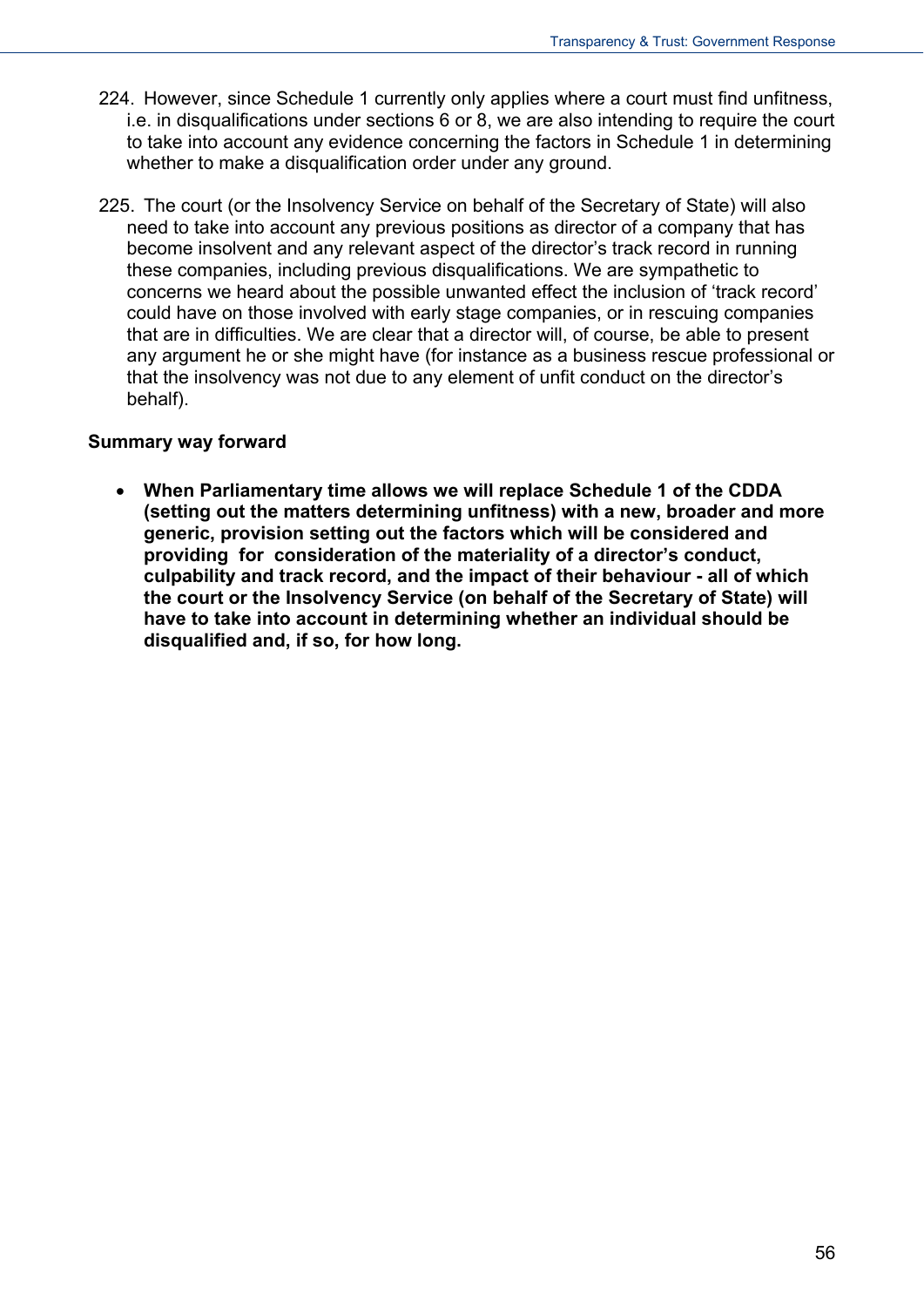## **6. Directors' accountability for misconduct overseas**

This section covers the way forward in relation to the content of questions 69 to 72 in the Transparency and Trust discussion paper.

- 226. The UK regime for protecting business and the public from miscreant directors aims to cover all those whose conduct means they are unfit to manage a company. In today's globalised economy and labour market, we are conscious that the current legal framework risks omitting from its scope some directors who would be unfit to run a UK company: a person who has been criminally convicted or disqualified overseas (or has, subject to different regimes, had their freedom to manage a company in some way restricted) is not currently prevented in law from acting as a director of a UK company.
- 227. Our legal framework does include, under section 2 of the CDDA, provision for disqualifying a director under the civil regime following a UK criminal conviction. It also contains the power, under Part 40 of the Companies Act 2006, for regulations to be made to prevent a person who is subject to foreign restrictions from being a director of a company in the UK.
- 228. To build international and domestic confidence in the UK business environment, we asked a range of questions in the discussion paper about how we could update the legal framework to reduce the risk posed by directors convicted or restricted overseas.

#### **Views Received**

- 229. An overwhelming majority of respondents were of the view that persons subject to overseas restrictions or convicted of criminal offences in connection with the management of a company overseas should not be free to act as directors in the UK.
- 230. Three quarters of those who responded to the relevant question agreed that the Secretary of State should be able to bring disqualification proceedings against a director convicted of a criminal offence overseas, as he can for those convicted of a criminal offence in the UK. This support came from a range of interested parties, including the IoD, The Association of Business Recovery Professionals (R3) and most of the representative bodies for accountants and lawyers, although the Insolvency Lawyers Association raised a concern about the workability of the proposal "not least in terms of becoming aware of any such proceedings."
- 231. Nearly nine in ten supported the exercising of current Companies Act 2006 powers to make regulations to prevent a person who is subject to foreign restrictions from being a director of a company in UK. However, several qualified their support, again considering workability and the specific *caveat* that such persons should not be disqualified automatically. Answers to the specific question about automaticity confirmed this view, and the majority favoured a process with an application to court as an important step. As the Institute of Chartered Accountants in Scotland, put it, "In principle we would support regulations being made using the powers in Part 40 of the Companies Act 2006. We do not believe that where foreign restrictions apply that they should apply automatically in the UK and consider that this should remain a matter for the courts to decide."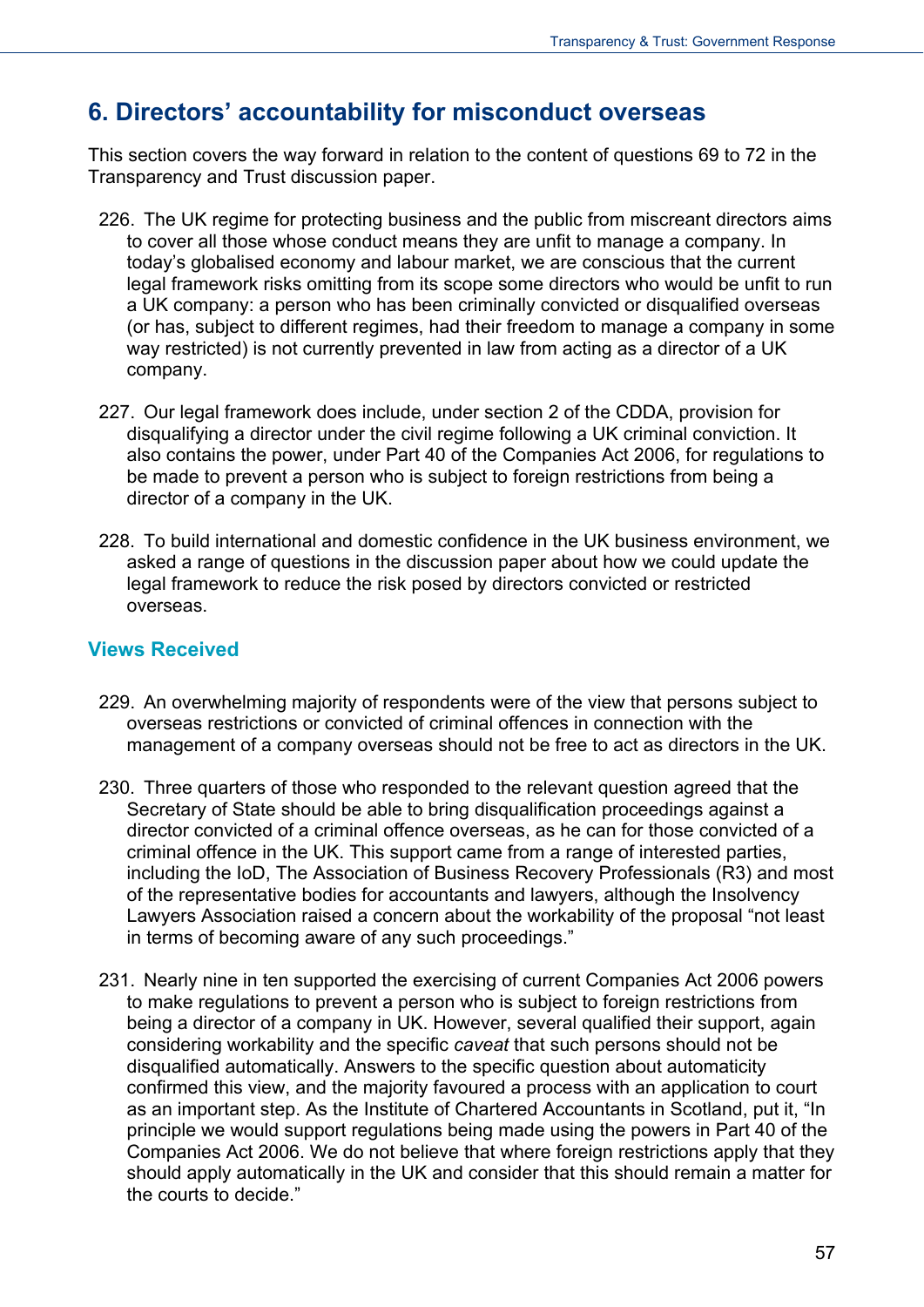232. Some respondents particularly felt that an automatic ban would be inappropriate in view of differences that exist between regimes. This was an important view – several respondents explained that it is not automatically the case that conduct in another jurisdiction would necessarily result in a finding of unfitness in the UK. The Bar Council stated "the criteria for disqualification in foreign countries may be on grounds very different to those in the UK so that it would be sensible to have an "approved list" of countries whose disqualification orders are recognised in the UK".

### **Government Response**

- 233. We intend to act to maintain the integrity of our regime for protecting business and the public from miscreant directors by ensuring it covers individuals who have been convicted of relevant criminal offences overseas, or who have had restrictions imposed upon their role with respect to a company overseas. We will adopt a different approach to each of these situations. We will also, as set out in section 6, legislate to ensure courts take into account overseas conduct, as a matter of course, when considering the fitness of a director.
- 234. We intend to enable the Secretary of State (in practice, the Insolvency Service acting on his behalf) to bring disqualification proceedings in the UK whenever an individual has been convicted of a serious criminal offence in connection with the promotion, formation or management of a company overseas. Action could be taken not only following misconduct in the UK, as is normally the case, but also before the individual started to act as a director in the UK, and gives the option of preventative action as appropriate to be taken against persons who may pose a risk in the future. This will mean overseas criminal convictions are brought into line with the treatment of UK criminal convictions leading to disqualification.
- 235. We understand the concerns raised about the important role of the court given the potentially significant divergence of UK and worldwide systems. We intend to require disqualification cases concerning overseas criminal convictions to be brought before a UK court so they can form a judgment on the fitness of the individual, having regard to the nature and circumstances of the conviction.
- 236. We have considered the wider concerns about the interaction between UK and worldwide systems, particularly with respect to the merits of making regulations under existing powers in the Companies Act to apply overseas restrictions. The UK system can more rapidly assimilate misconduct committed overseas into its framework than it can develop a full system of equivalence of penalties and responses under civil regimes or other restrictions imposed internationally on those involved with companies. We have therefore commissioned a detailed piece of independent analysis of systems (initially in a limited number of jurisdictions) for sanctioning directors to inform consideration of whether and how best to make regulations under existing powers in the Companies Act 2006. **We would be happy to continue to discuss this issue with partners as we develop our thinking.**

#### **Summary way forward**

**When Parliamentary time allows we will amend the law to:**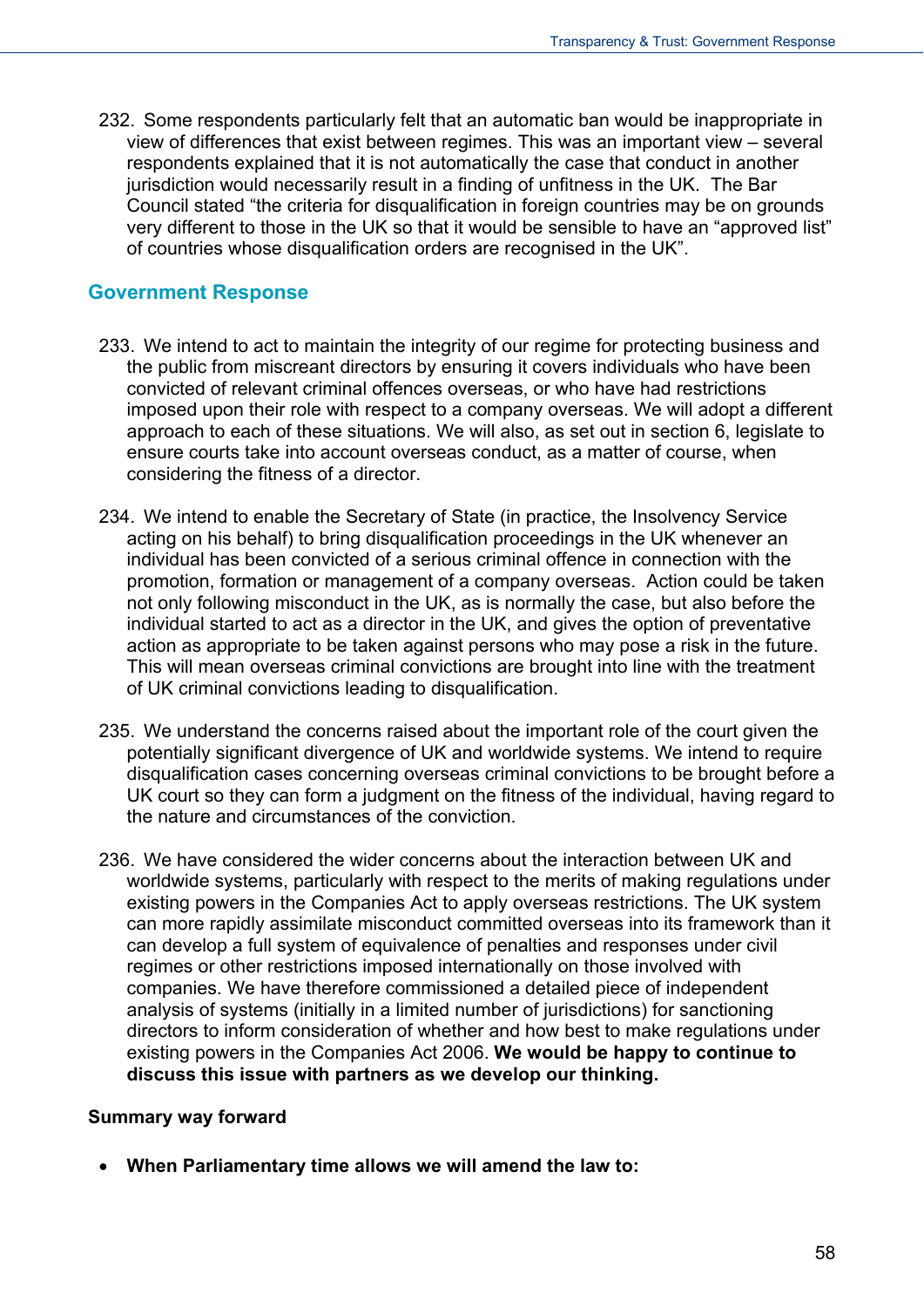- o **require courts to take any overseas misconduct into account when deciding whether or not to disqualify a director in the UK, as set out in section 6; and**
- o **provide the Secretary of State with the power to disqualify an individual from acting as a director in the UK when convicted of a criminal offence in connection with the promotion, formation or management of a company overseas.**
- **We have also commissioned research into director disqualification and sanction regimes in certain other jurisdictions to inform the decision as to whether to make regulations under Part 40 of the Companies Act, to prevent directors restricted overseas from acting as directors in the UK.**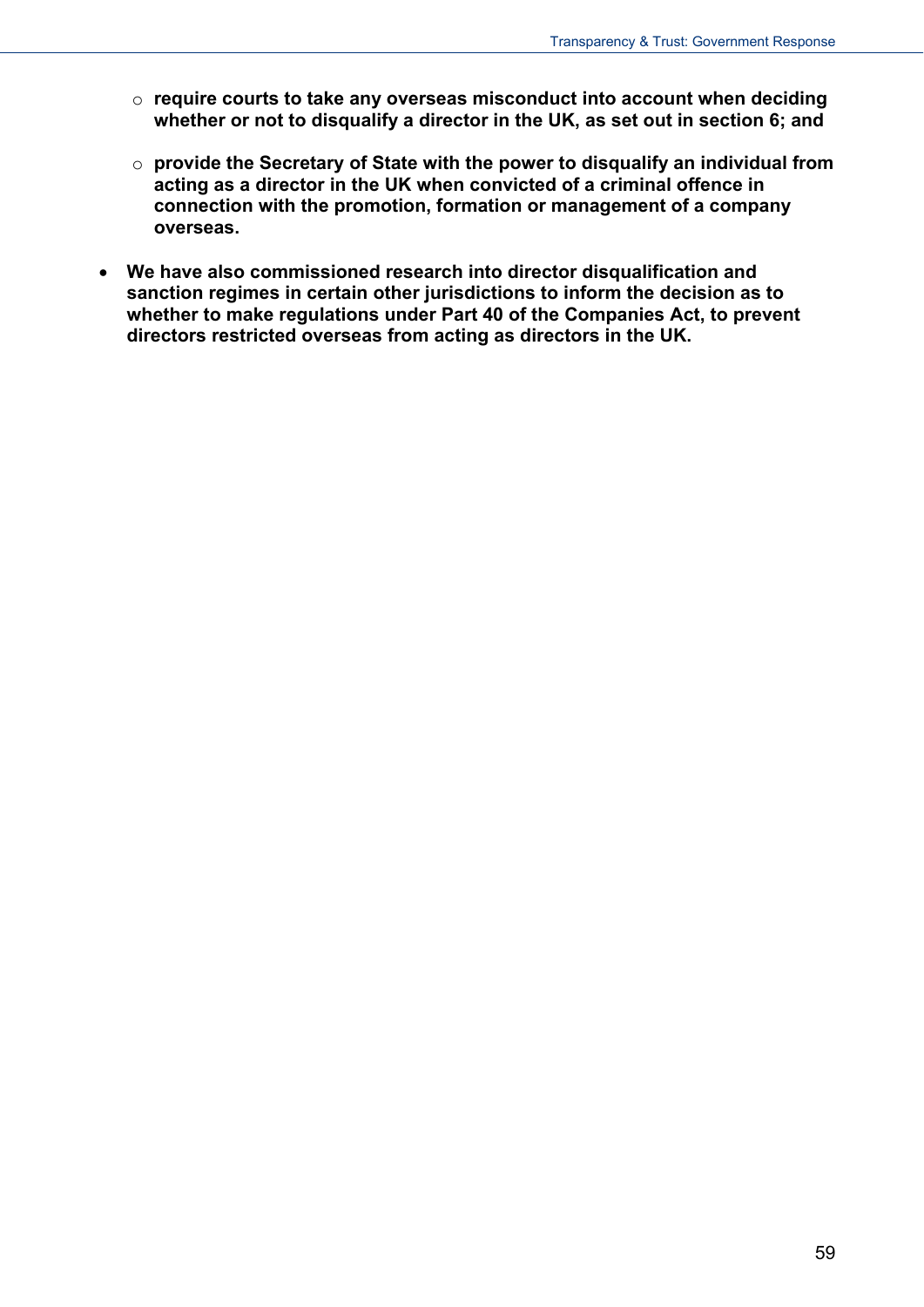# **7. Increasing the reach of the director disqualification regime**

This section covers the way forward in relation to the content of questions 40 to 42 in the Transparency and Trust discussion paper.

- 237. Individual accountability, particularly at senior levels, is an important part of corporate governance. Though confidence in the Insolvency Service's investigation and enforcement regime for company directors remains good<sup>[36](#page-52-0)</sup>, there is always a sense that more could be done to ensure accountability for directors' misconduct, particularly in key sectors or following major corporate failures. Individual accountability has been a central focus of the Parliamentary Commission on Banking Standards (PCBS).
- 238. Tackling unacceptable conduct by company directors often depends on effective interaction between different enforcement agencies. Some sectoral regulators can ban individuals from working in their sector, for instance the Financial Conduct Authority (FCA). Proceedings to disqualify miscreant directors from the UK economy can only be brought by the Insolvency Service<sup>[37](#page-59-0)</sup>, acting on behalf of the Secretary of State. In practice, a sectoral regulator might, after their own processes, make a referral to the Insolvency Service, which could pursue disqualification economy-wide under section 8 of the CDDA on the basis of 'investigative material.'
- 239. There are risks in this process. The protection afforded by an economy-wide disqualification can be delayed pending, and dependent on, sectoral investigation. Moreover, if the sectoral regulator's material does not meet the current legal definition of 'investigative material' then disqualification might require new (perhaps duplicate) enquiries. (Similarly, legislative restrictions also prevent the Insolvency Service from sharing investigative information for instance with Her Majesty's Revenue and Customs (HMRC).)
- 240. The discussion paper invited views on the integration of sectoral regulation and the director disqualification regime. This included whether, in certain circumstances, key sectoral regulators should be given additional powers to disqualify directors.

## **Views Received**

- 241. In section 5 of this document we set out our intention to amend the statutory framing of the matters determining unfitness which the court must consider in disqualifying a director. There was support for explicitly including material breaches of sectoral regulation in this process.
- 242. This support was indicative of the general view that more should be done to integrate sectoral regulatory regimes and the director disqualification regime. But views on one concrete proposal to achieve that were divided.
- 243. More than half the respondents thought that directors barred from senior positions in key sectors should be considered for disqualification from acting as directors of any

<span id="page-59-1"></span><sup>36 &#</sup>x27;Stakeholder Confidence Survey', Insolvency Service, 2012: [http://www.bis.gov.uk/insolvency/About-us/our](http://www.bis.gov.uk/insolvency/About-us/our-performance-statistics/StakeholderConfidence)performance-statistics/StakeholderConfidence<br>
<sup>37</sup> other than those relating to breaches of competition law

<span id="page-59-0"></span>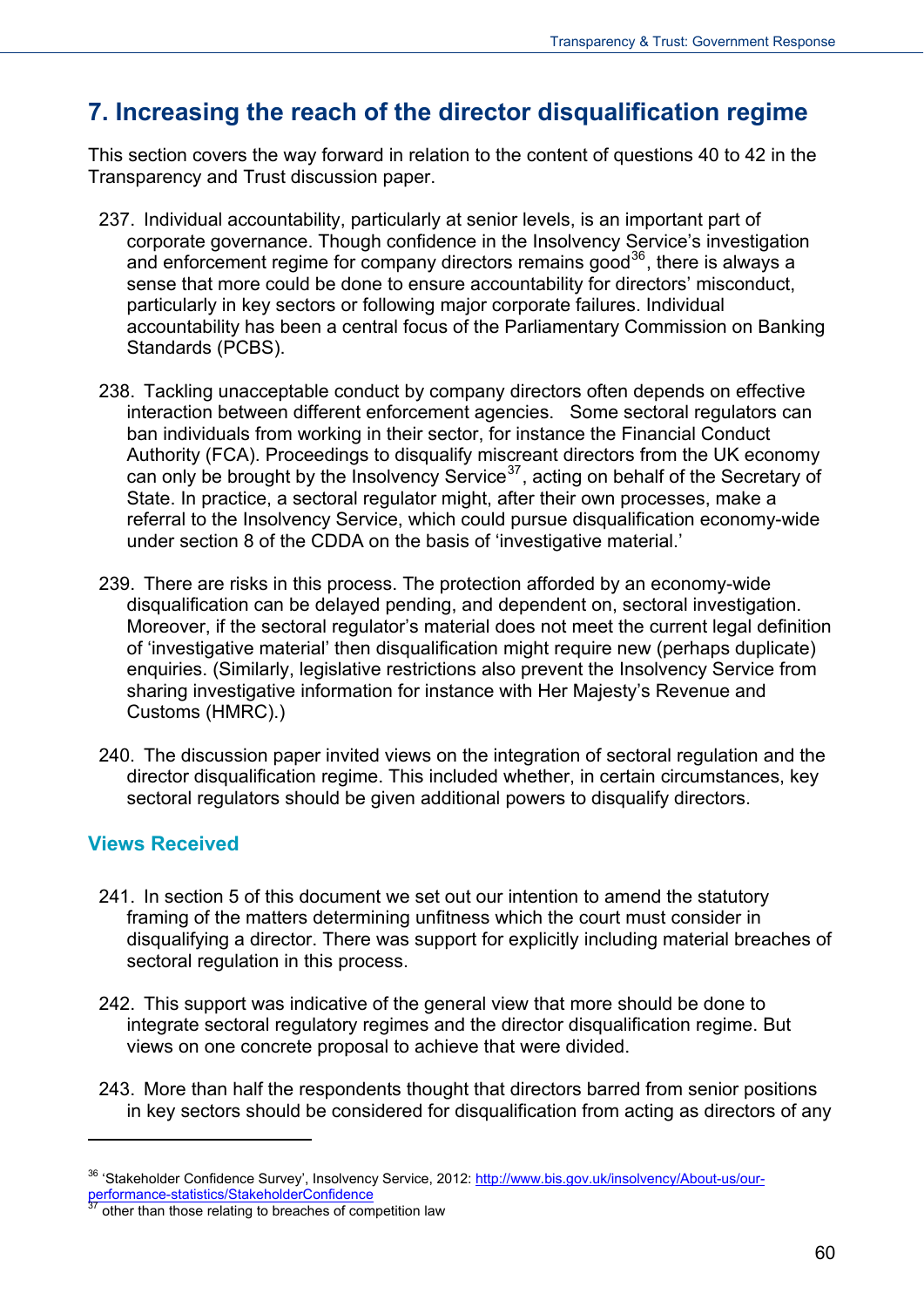Companies Act 2006 company. But we also heard a lot of concerns about sectoral regulators having additional powers to disqualify directors.

- 244. Many respondents agreed with the principle of misconduct anywhere requiring appropriate accountability. Professor Andrew Johnston explained that "a ban imposed by a sectoral regulator should extend to the management of all companies if the regulatory infringements show that the individual is not suitable to manage companies of any type." The Investment Management Association argued "that directors who breach the responsibilities of a regulated sector may also have breached the general directors' duties established in the Companies Act 2006 which questions whether they should continue to be allowed to act as such a director. We thus agree they should be considered for disqualification."
- 245. Of those who were positive about sectoral regulators having disqualification powers, about half thought that in such cases disqualification should be by application to the court. They were concerned about more automatic or discretionary powers for regulators. This is noteworthy because the Insolvency Service has the power to accept undertakings which do not go to court – and in fact about 80% of disqualification cases are resolved in this way. Deloitte said "the extreme step change from breach of sector regulatory action to overall disqualification requires due process to be followed through the court".
- 246. Those who were not supportive of regulators having powers to disqualify directors voiced concerns about the narrow focus and inexperience of sectoral regulators in this space. GlaxoSmithKline questioned the "necessary competence to make …wideranging disqualification orders." The International Corporate Governance Network had "reservations about giving [sectoral regulators] powers beyond their sectors."
- 247. Some also thought a proposed change might be ineffective. The Insolvency Lawyers Association did not "see any advantages in extending the power to bring disqualification proceedings to regulators." The British Bankers Association (BBA) explained that "a material breach of relevant sectoral regulation may be a relevant factor for the court to take into account but no more."
- 248. We also heard a number of suggestions which could improve the integration of the sectoral regulatory regimes and the director disqualification regime. For instance, the Institute of Chartered Accountants in Scotland suggested that regulators should be required to report cases involving director misconduct to the Insolvency Service. The CBI, meanwhile, pointed to the value of sharing information and expertise between the Insolvency Service and sectoral regulators.
- 249. We also asked in the discussion paper whether there was merit in changing the general statutory duties of directors set out in the Companies Act 2006 with respect to one key sector, namely banking. This would introduce a new primary duty on banking directors to promote the financial stability of their companies over the interests of shareholders. This followed the Government's acceptance of the PCBS recommendation that we consult on this issue. Consultation has now shown a strong consensus amongst most respondents that the statutory duties of directors should not be changed specifically for bank directors. The CBI, IoD, the British Bankers Association, ShareSoc and the Law Society, to name but a few, felt it would not be effective or appropriate as part of wider reforms to the regulation of the financial sector.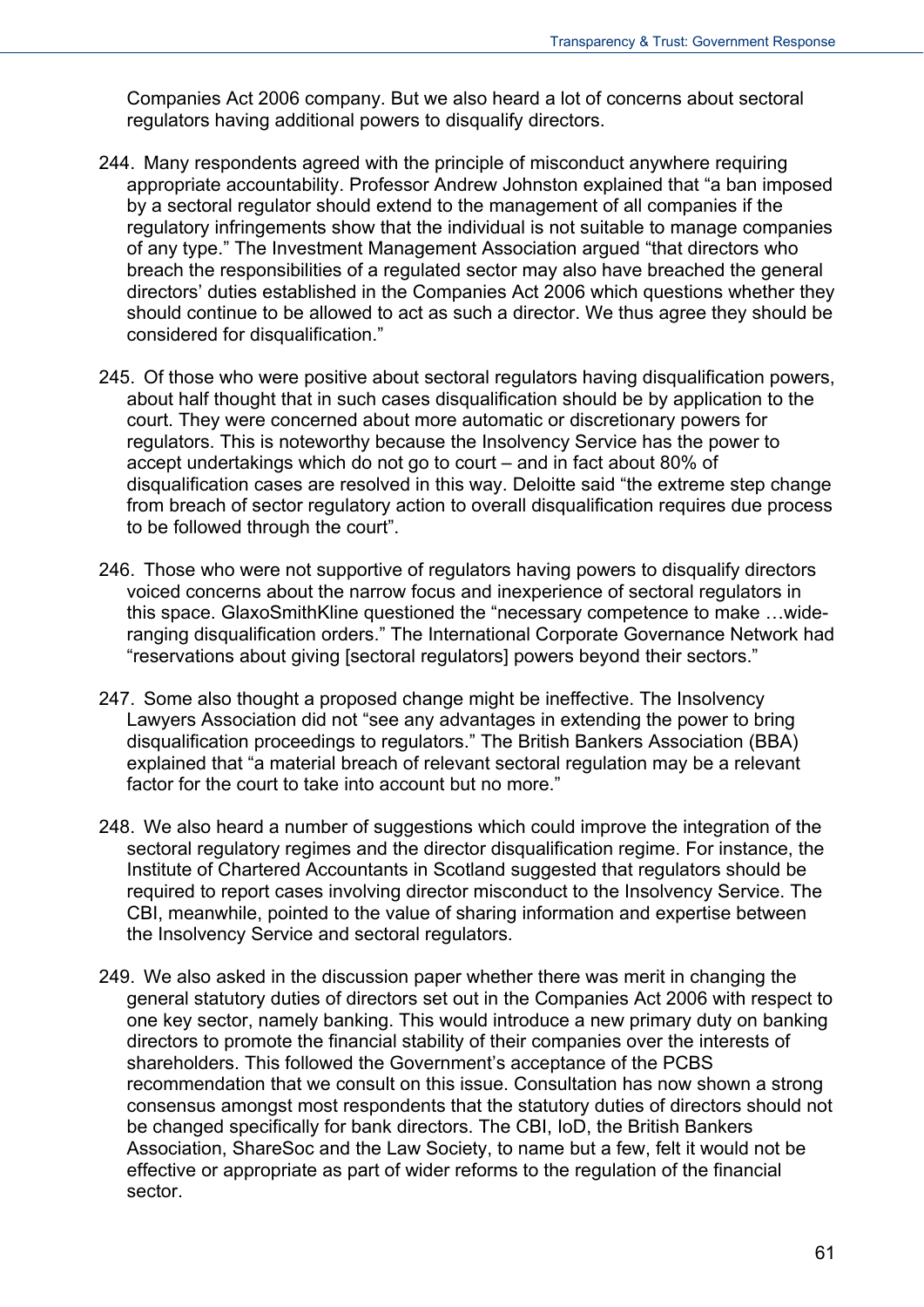250. Many commented that the Companies Act 2006 duties of all directors are already highly applicable to banking directors. This is because they are explicit about the need to have regard to the 'long term' and the need to take into account stakeholders other than shareholders. Many argued that company law should remain a universal framework and any additional responsibilities to be placed on individuals in the banking sector were best dealt with by sector-specific mechanisms. The IoD for instance were "not convinced that the sectoral duties of bank directors should be defined through changes to the Companies Act." Similarly, there was a feeling, expressed among others by the CBI, that "the issue [of individual accountability in the banking sector] is being dealt with through other channels," for example through replacing the Approved Persons regime with a new Senior Manager's regime for bank directors and other key staff.

#### **Government Response**

- 251. Given considerable support for the objectives behind the proposal, we will act to improve the integration of the sectoral regulatory regimes and the director disqualification regime.
- 252. As set out in section 5 we intend to legislate as soon as Parliamentary time allows to include breaches of sectoral regulation within the statutory framing of the matters determining unfitness which the courts must consider in disqualifying a director. This would apply equally to the Insolvency Service when accepting an undertaking. This clarity will ensure the full picture of directors' misconduct will be considered in all cases and lead to economy-wide bans where appropriate. Discretion will still apply to the nature of the breach, whether it is technical or concerns, for instance, dishonesty.
- 253. We also intend to legislate to remove barriers to information sharing between sectoral regulators and the Insolvency Service. As soon as Parliamentary time allows we will amend the CDDA to allow the Insolvency Service to make greater use of information provided by other regulators (and indeed other sources). Similarly, we intend to widen the information sharing gateways in a schedule to the Companies Act 1985 that enable the Insolvency Service to share information gathered as part of their own company investigations. This will improve the efficiency of investigations and expedite public protection where required.
- 254. The Government recognises that these two changes to legislation are necessary but not sufficient to deliver a better functioning system. We are committed to further improving co-operation between sectoral regulators, particularly in key sectors, and the Insolvency Service.
- 255. In practice, we will take clear steps to ensure that expertise is shared between the Insolvency Service and sectoral regulators. This will ensure understanding of circumstances when disqualification of a director might be appropriate and what might be required as part of that process. We will consider secondments between the Insolvency Service and regulators where appropriate, to ensure appropriate access to skills.
- 256. Operationally, key sectoral regulators, including the FCA and Prudential Regulation Authority (PRA) will work with the Insolvency Service to ensure all the relevant parties are engaged early on key cases. As part of a process to improve collaboration and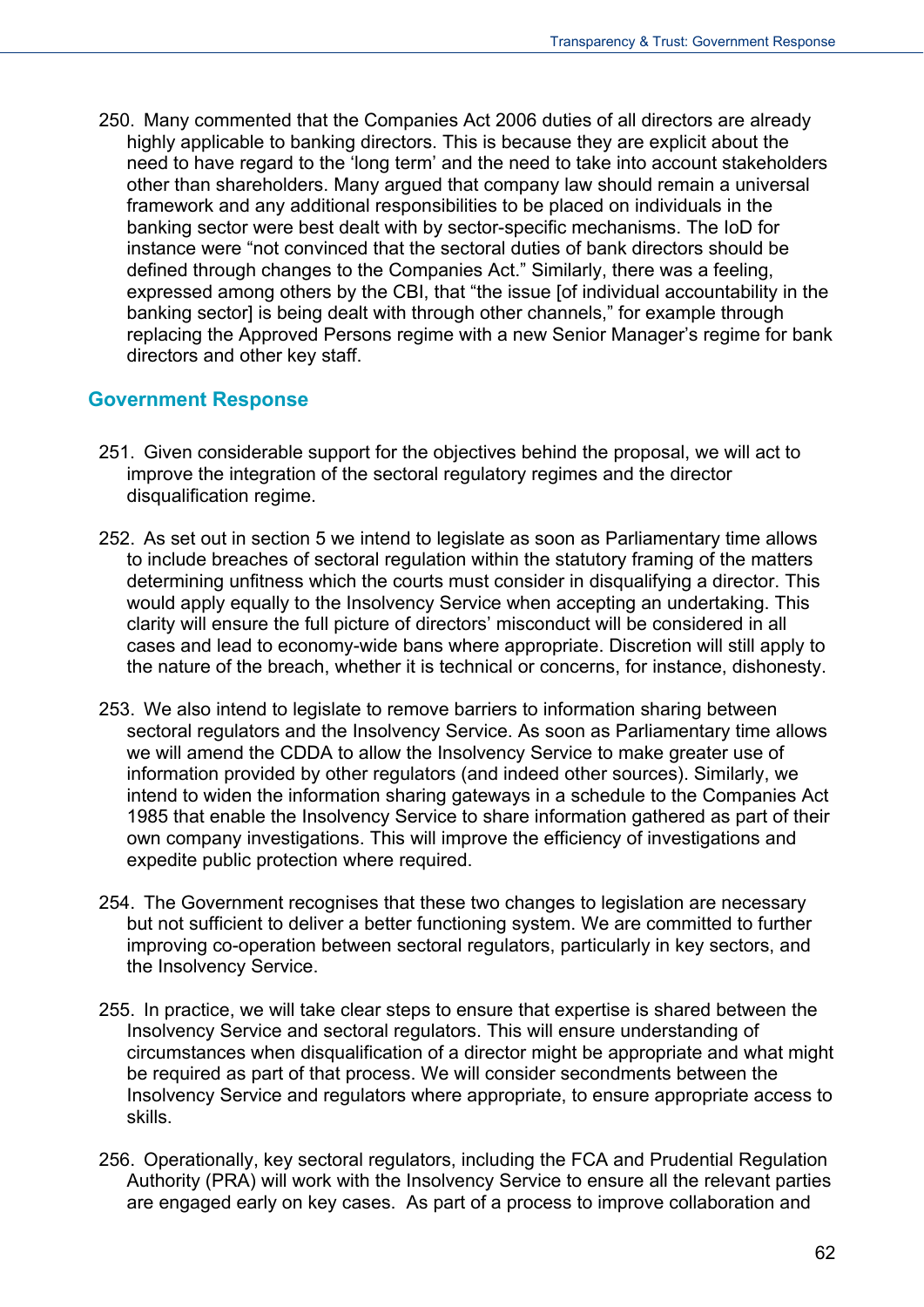the more effective use of information we will explore the use of joint investigations in appropriate cases. This will involve early engagement through intelligence systems to ensure there is joint planning and participation from the outset. We will also consider where use of Companies Act powers in sectoral investigations could increase their reach.

- 257. In light of the concerns we heard, and the alternative solutions set out here, we do not currently intend to give sectoral regulators the powers to disqualify directors through their own processes. These powers will remain with the Insolvency Service, acting on behalf of the Secretary of State. We consider that the improvements set out above will allow the sectoral regulatory regimes and director disqualification system to function better together, as part of an integrated whole.
- 258. We have considered carefully the PCBS' concerns that a director's duty to promote the success of the company under the Companies Act 2006 could conflict with the financial stability of banks. The directors' duties already explicitly require directors to have regard to a range of matters in the long term, and as the PRA have set out in their response to the  $PCBS^{38}$  $PCBS^{38}$  $PCBS^{38}$ , would not override any obligations to comply with sector-specific requirements. We have separately agreed to a number of the PCBS' recommendations focussed on the accountability of bank directors, including introducing a new Senior Managers regime for bank directors and other key staff, and we will pursue the measures in this section (and in section 5) to increase the effective interactions between the enforcement of sector regulation and company law. In this context and based on the views we heard, the Government believes that directors' general statutory duties should continue to apply economy-wide and remain unchanged.

#### **Summary way forward**

- **We will require the courts to consider breaches of sectoral regulation in disqualifying a company director (as in section 5).**
- **We will remove the legislative barriers to the types of investigative material that can be provided by sectoral regulators or others for use by the Insolvency Service to pursue the disqualification of a director.**
- **We will enhance the ability for the Insolvency Service to share investigative information with other regulatory or enforcement bodies.**
- **We commit to effective working between sectoral regulators, including those in key sectors such as the FCA and PRA, and the Insolvency Service. We will build on current best practice to develop a programme of ongoing collaboration and co-operation to ensure sector specific regulatory enforcement and economywide company law enforcement are fully integrated.**
- **We will not amend the directors' general statutory duties to introduce a primary duty for bank directors to promote financial stability over the interests of their shareholders.**

<sup>&</sup>lt;sup>38</sup> Bank of England response to the Final Report of the Parliamentary Commission on Banking Standards (October 2013) <http://www.bankofengland.co.uk/publications/Documents/news/2013/pcbsresponse.pdf>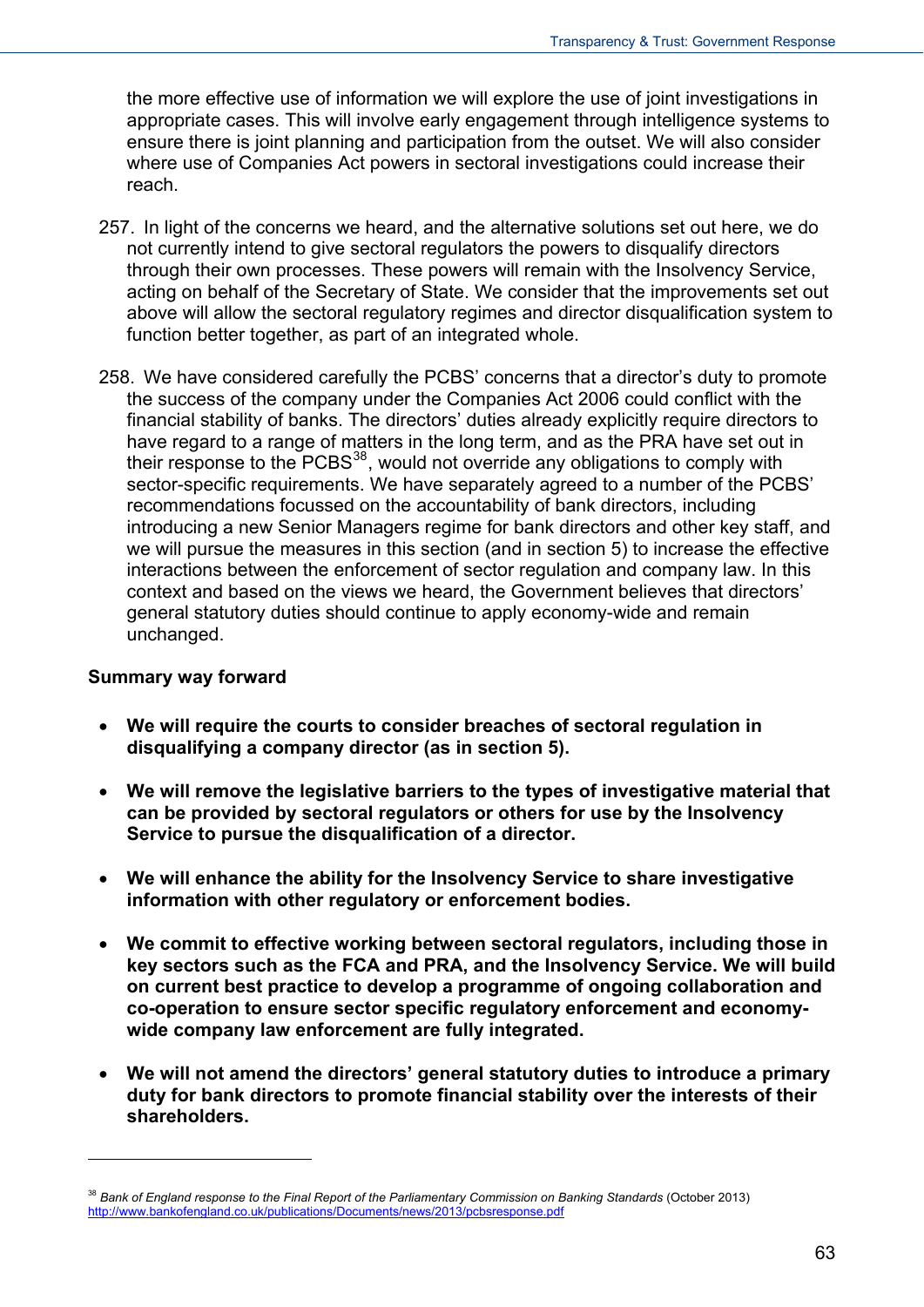# **8. Better compensating creditors for director misconduct**

This section covers the way forward in relation to the content of questions 50 to 60 in the Transparency and Trust discussion paper

- 259. As set out above, the main purpose of the disqualification regime is to protect the market and consumers from acts of directors whose conduct falls below expected standards. Currently, those who have suffered loss as a result of misconduct do not generally benefit, and might feel disqualification is not a sufficient deterrent or form of redress.
- 260. We are conscious that under the current disqualification regime, the measures that allow action against miscreant directors to secure financial redress for creditors are not heavily used. There are a number of actions that liquidators and/or administrators can take under the Insolvency Act 1986 to this end, including actions for wrongful and fraudulent trading, preferences and transactions at an undervalue. Since 1986 there have only been around 30 reported wrongful trading cases, about 50 preference claims and about 80 reported cases arising from undervalue transactions.
- 261. Moreover, the measures that exist are restricted in their application; only the liquidator of a company can bring an action for fraudulent trading and wrongful trading under sections 213 and 214 of the Insolvency Act 1986 respectively. If they do not or cannot, for whatever reason, the cause of action cannot be assigned for another party to pursue. Creditors are therefore unable to benefit from a remedy intended to provide compensation against directors who, through their fraudulent or negligent actions, have caused their company to enter insolvent liquidation.
- 262. Whilst these remedies are a useful 'lever' to include in the informal negotiations insolvency practitioners enter into with directors, we sought views in the discussion paper on the potential to improve confidence in the enforcement regime by strengthening redress mechanisms for creditors. We set out two proposals aimed at increasing the likelihood of culpable directors being pursued with a view to compensating creditors for their losses:

**a. Allowing liquidators to assign fraudulent and wrongful trading actions.**  We proposed that it should be possible to sell or assign these actions to any third party to pursue (as an alternative to the liquidator investigating and bringing the claim). We invited views on whether this would be an effective means of increasing actions taken, and whether the move would require safeguards to prevent certain parties (including the directors under scrutiny) acquiring such claims.

#### **b. Allowing courts to make compensation orders against directors they have disqualified.**

We asked whether giving the court a power to make a compensatory award against a director at the time it makes a disqualification order would improve confidence in the insolvency regime. We similarly asked if the Insolvency Service (acting on behalf of the Secretary of State) should to be able to request and agree a compensation award where it has accepted a disqualification undertaking from a director.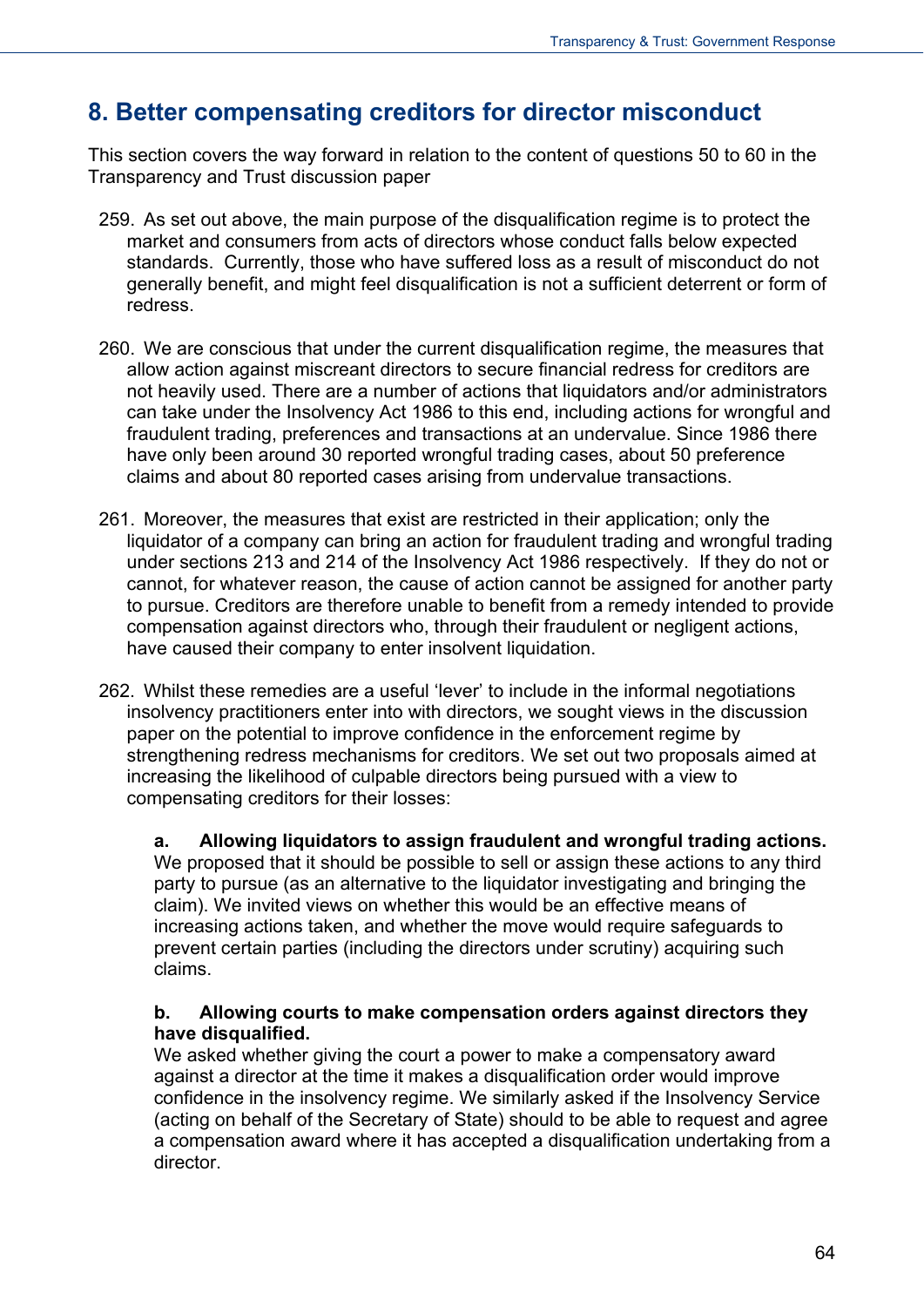## **Views Received**

#### **Liquidators assigning fraudulent or wrongful trading actions**

- 263. Most respondents agreed that very few fraudulent trading and wrongful trading actions are currently taken by liquidators, explaining the issues in terms of a high evidential threshold, concerns directors would not have the ability to pay, or liquidators or creditors not having sufficient assets to fund the claims.
- 264. Views were more mixed on the proposal to make it possible to sell or assign actions to third parties. Some supported it. Others felt that it was unlikely to result in significant benefits for creditors because of the inherent costs and risks in bringing claims. Some felt that the measure would increase the deterrent effect and discourage directors' misconduct in the first place.
- 265. Some raised practical concerns. Respondents with insolvency expertise, including R3 and the Chancery Bar Association, pointed out that a third party might struggle to bring a claim without access to the liquidator's detailed investigation powers. Some legal experts were concerned about the potential for opportunistic claims if actions were sold without restriction, putting undue pressure on directors ill-equipped to defend themselves.
- 266. Other respondents thought there was potential to expand the proposition, pointing out that, beyond fraudulent trading and wrongful trading actions, there are other causes of action currently restricted to liquidators or administrators only. These include those applications which may be made to court under Part VI of the Insolvency Act 1986 in respect of a transaction at an undervalue, preferences and extortionate credit transactions.

#### **Compensation awards against directors who have been disqualified**

- 267. Around two thirds of respondents broadly supported the proposal to give courts the power to make compensatory awards against directors it has disqualified. Most respondents agreed it would help make directors more accountable for their actions.
- 268. Some respondents considered carefully the principle of the proposal, noting the primary focus of the disqualification regime on protection, and suggesting compensation was separate and best handled by the private sector. The IoD set out as a point of principle that "the climate of litigation observed in the US is not something we would advocate in the UK."
- 269. The more detailed substance of the responses revealed differing views spread widely and evenly across business groups, insolvency practitioners, legal and fraud bodies. Some wanted to understand more about how the proposal could work in practice, alongside existing civil recovery mechanisms and disqualification actions brought by the Insolvency Service (acting on behalf of the Secretary of State). The grounds which could give rise to a compensatory award were likely to be similar those which a liquidator would rely on in support of a misfeasance action under s212 of the Insolvency Act 1986, hence it was felt by the Insolvency Lawyers Association and R3 that communication between the Insolvency Service and liquidators would be paramount. The majority of responses suggested it should indeed be creditors who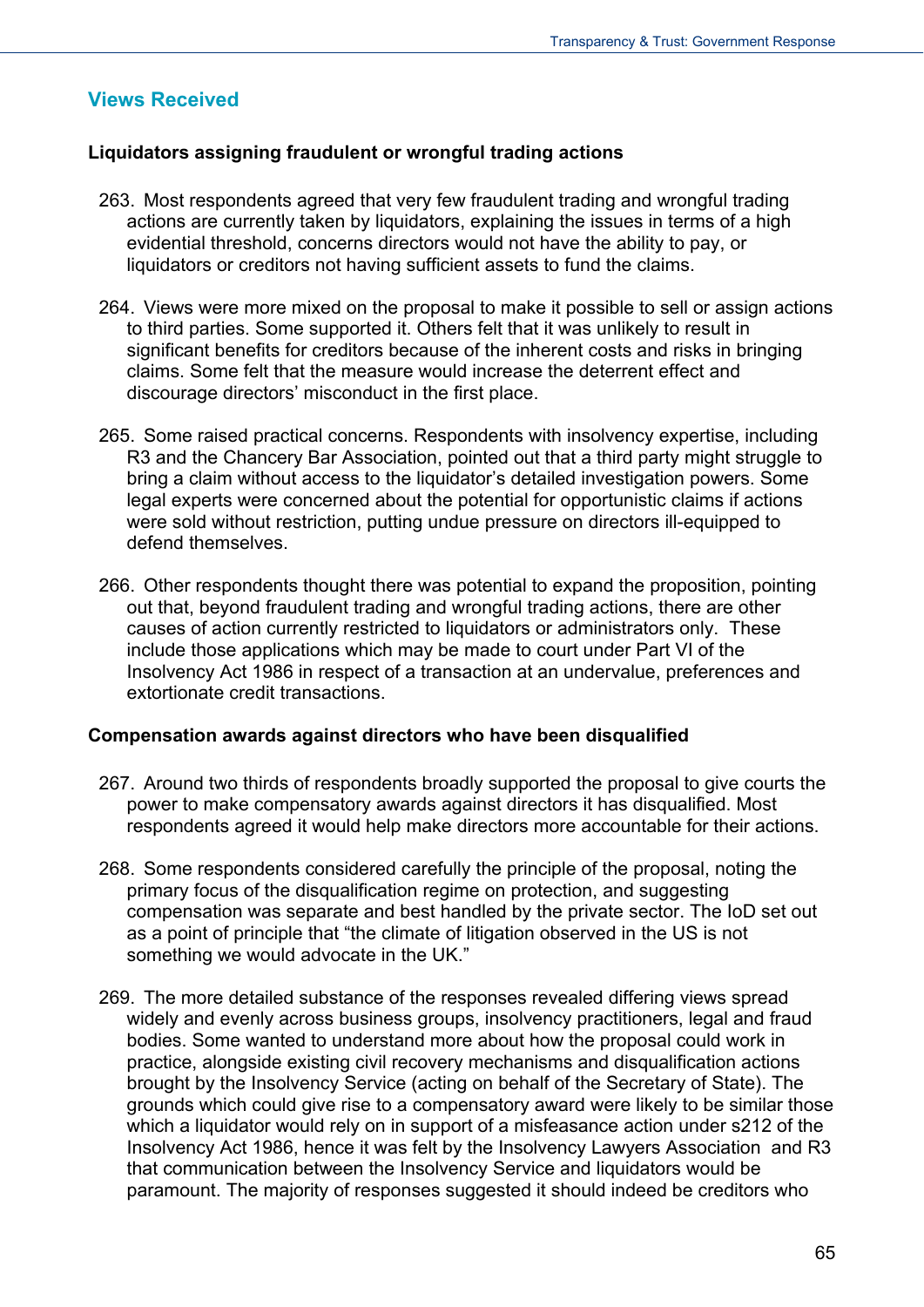generally benefit from a compensatory award, but with the court having some discretion (for instance with regard to the Secretary of State's costs in bringing a case).

#### **Government Response**

#### **Liquidators assigning fraudulent trading or wrongful trading actions**

- 270. We remain of the view, widely held by respondents, that the causes of action which currently exist to protect creditors and secure financial redress are not well used. We intend to act to remove a barrier to their use, by making it possible for actions to be assigned to a creditor or other third party, so they are more likely to be pursued. Responding to the views we have heard, we intend to broaden the proposal in the discussion paper, and include not just fraudulent trading and wrongful trading actions but also actions that can only be brought by a liquidator or administrator under sections 238 (transactions at an undervalue), 239 (preferences) and 244 (extortionate credit transactions) of the Insolvency Act 1986.
- 271. Following the Government's recent response to last year's Insolvency Red Tape Challenge consultation we will also broaden the proposals to allow administrators the same right as liquidators to bring fraudulent trading and wrongful trading actions on an insolvent administration and also give them the right to assign such actions. Currently, an administrator wishing to pursue this type of claim would first have to put the company into insolvent liquidation, which represents an unnecessary cost.
- 272. We understand the concerns we heard about the risk of unwarranted claims being brought against directors. However, we expect insolvency professionals to have regard to existing professional and ethical standards in judging when to assign causes of action and there are remedies within insolvency legislation that parties may be able to use to deal with instances of abuse.

#### **Summary way forward**

 **When Parliamentary time allows we will allow causes of action that arise on an insolvency and which may only be pursued by an insolvency office-holder to be sold or assigned to another party to pursue, to increase the chances of action being taken against miscreant directors for the benefit of creditors.**

#### **Compensation awards against directors who have been disqualified**

- 273. The Government wants to see directors who have fallen short of acceptable standards held financially accountable to creditors where their actions have caused loss. Building on the general support for this principle, we will give the Secretary of State the power to apply to court for a compensatory order to be made against a director who has been disqualified, where that director's actions have caused identifiable loss either to specific creditors or to creditors generally.
- 274. We also propose to allow the Secretary of State to accept a compensation undertaking from a director against whom disqualification proceedings have been brought, or are proposed to be brought, where the director opts to offer an acceptable compensation settlement as an alternative to going to court. When implementing this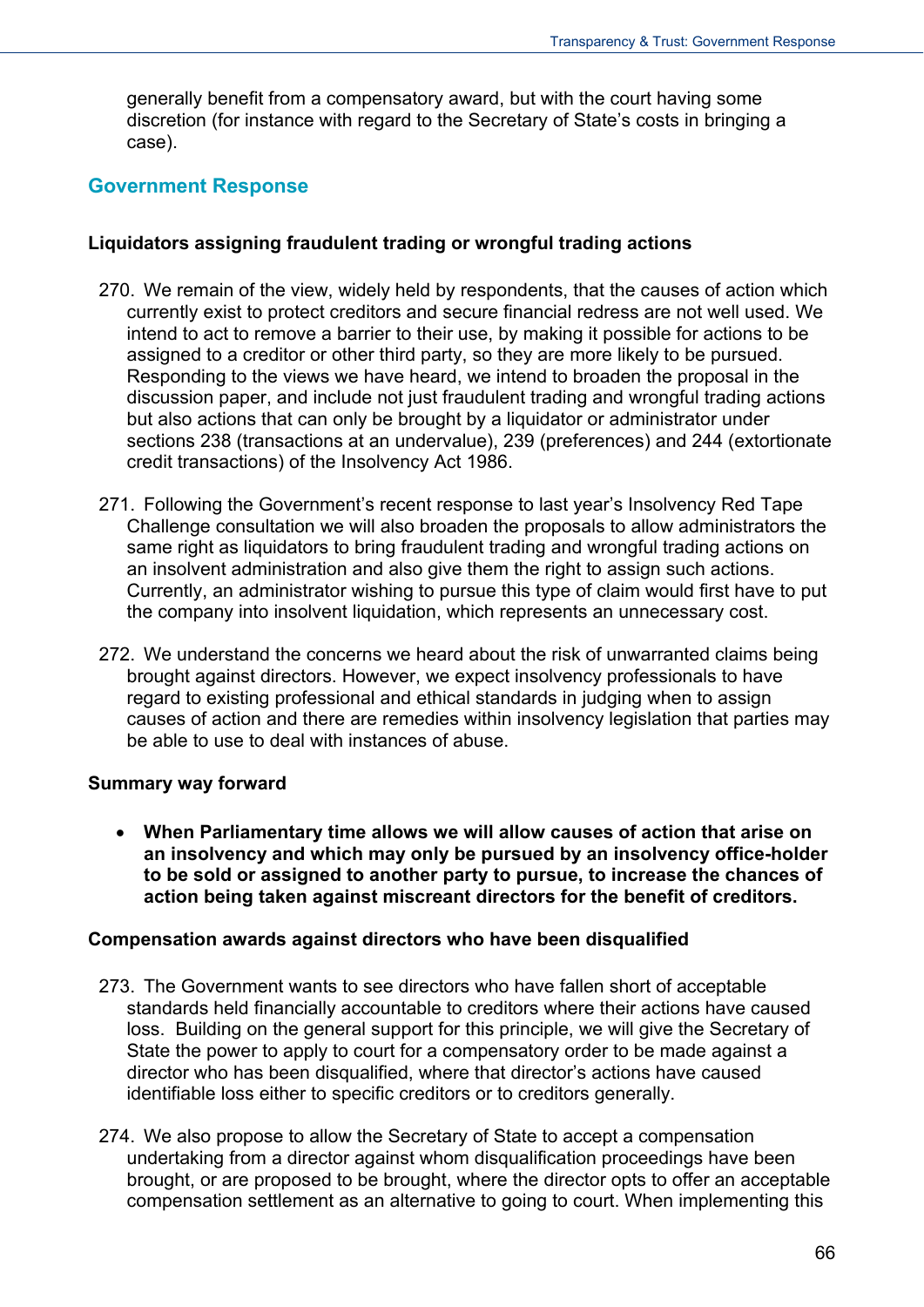change, we will consider carefully the appropriate safeguards to ensure the Insolvency Service (acting on behalf of the Secretary of State) acts reasonably in exercising this function. The court and the Insolvency Service would have discretion to make the compensation award to a particular creditor, or group or class of creditors, or the creditors as a whole. Any such award would have to take into account any compensation payment the director has already made within the insolvency proceedings.

275. Section 5 sets out how courts will be required to take the losses of creditors into account when considering a disqualification application. The same considerations will apply to the Insolvency Service (when acting on behalf of the Secretary of State) in considering whether to accept a disqualification undertaking offered by a director.

#### **Summary way forward**

 **When Parliamentary time allows we will give the Secretary of State the power to apply to the court for a compensation order against a director who has been disqualified (and to empower the Insolvency Service to accept a compensation undertaking offered by such a director) where creditors have suffered identifiable losses from their misconduct.**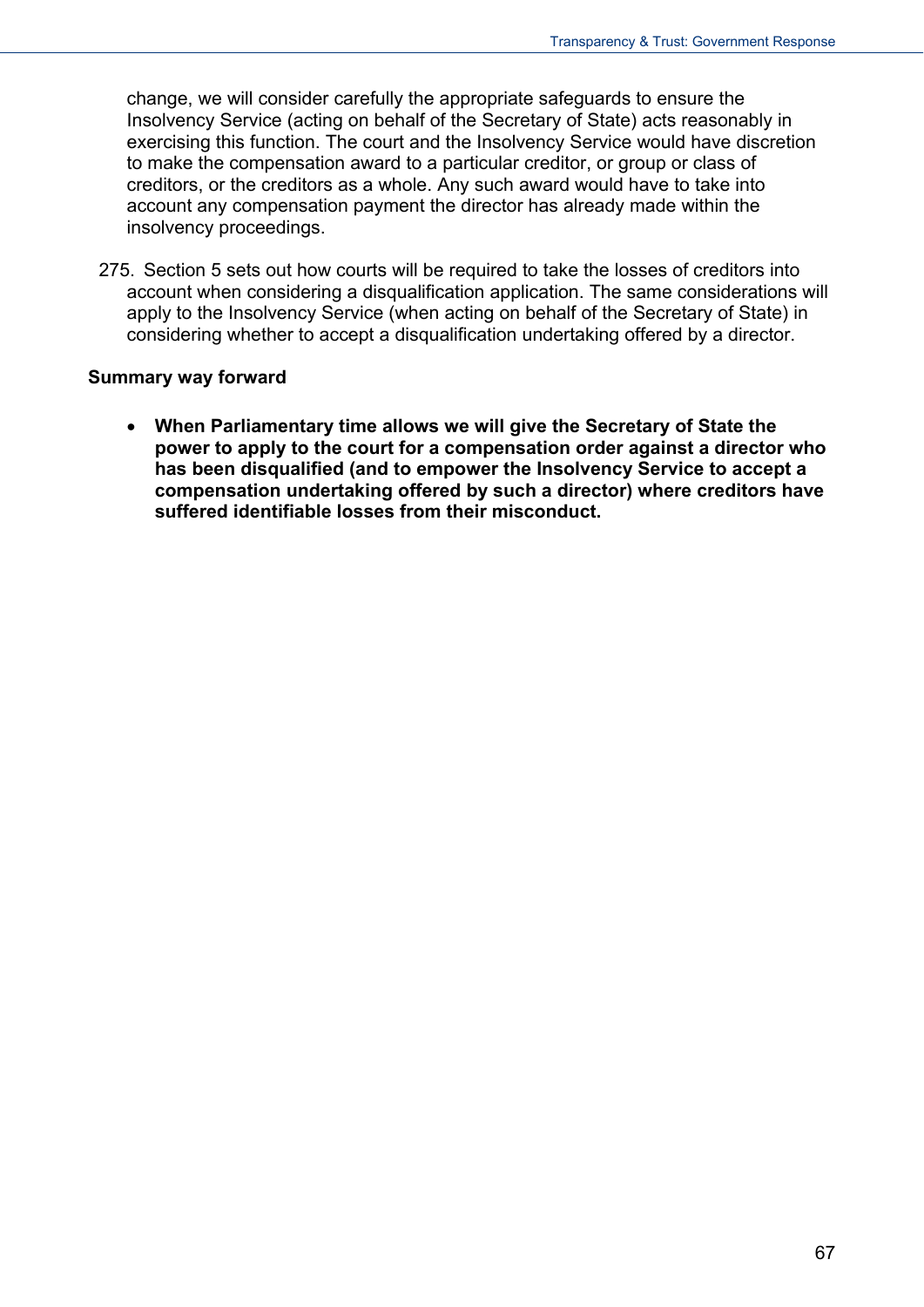## **9. Increasing the time period for disqualification proceedings following an insolvency**

This section covers the way forward in relation to the content of questions 61 to 63 in the Transparency and Trust discussion paper.

- 276. Following the insolvency of a company, any necessary proceedings to disqualify a director are most commonly brought under section 6 of the CDDA. These actions must be commenced within two years of the date of the first insolvency event (unless the court orders otherwise), which is normally achieved.
- 277. There are, however, some circumstances where information does not come to light until later, or where a case is exceptionally large or complex, where the limitation period jeopardises the accountability of directors. In such cases, the limitation period might mean that misconduct is not addressed. One further and unintended consequence of the current time limit is that the Insolvency Service (acting on behalf of the Secretary of State) is obliged to issue proceedings 'protectively' within the two year window, and might overall issue more proceedings than are necessary (even if negotiation of an undertaking with a director is ongoing and would otherwise have continued to the right outcome).
- 278. In the discussion paper, we invited views on extending the period within which disqualification proceedings under section 6 of the CDDA must be instituted. We also asked what time period would be appropriate.

#### **Views Received**

- 279. Fewer than 30 respondents expressed a view on whether the time limit should be increased and views were mixed. A little over half agreed that an increase to 5 years would be appropriate, yet nearly as many felt the limit should either remain at the current level or increase to only 3 years.
- 280. Several of those who agreed with an increase to 5 years, or more, saw the importance of ensuring there is sufficient time to address whatever improper conduct may exist. Those opposed, or favouring a smaller increase, saw little need to increase the limit, with the IoD being amongst those who felt the threat of disqualification proceedings should not hang over directors for too long "…affecting their ability to engage in productive economic activity". R3 warned against "practical difficulties and potential human rights issues". Others were concerned about needing to commit investigative resource over a longer period, and to ensure there is no relaxation in the general pace of issuing proceedings.
- 281. Respondents on both sides of the debate think the role of the court should continue to be key and mentioned the importance of the Secretary of State being able to apply for an extension of time in appropriate cases.

#### **Government Response**

282. We have carefully considered the views we heard, bearing in mind the important balance of pursuing the right cases no matter how difficult or complex, and pursuing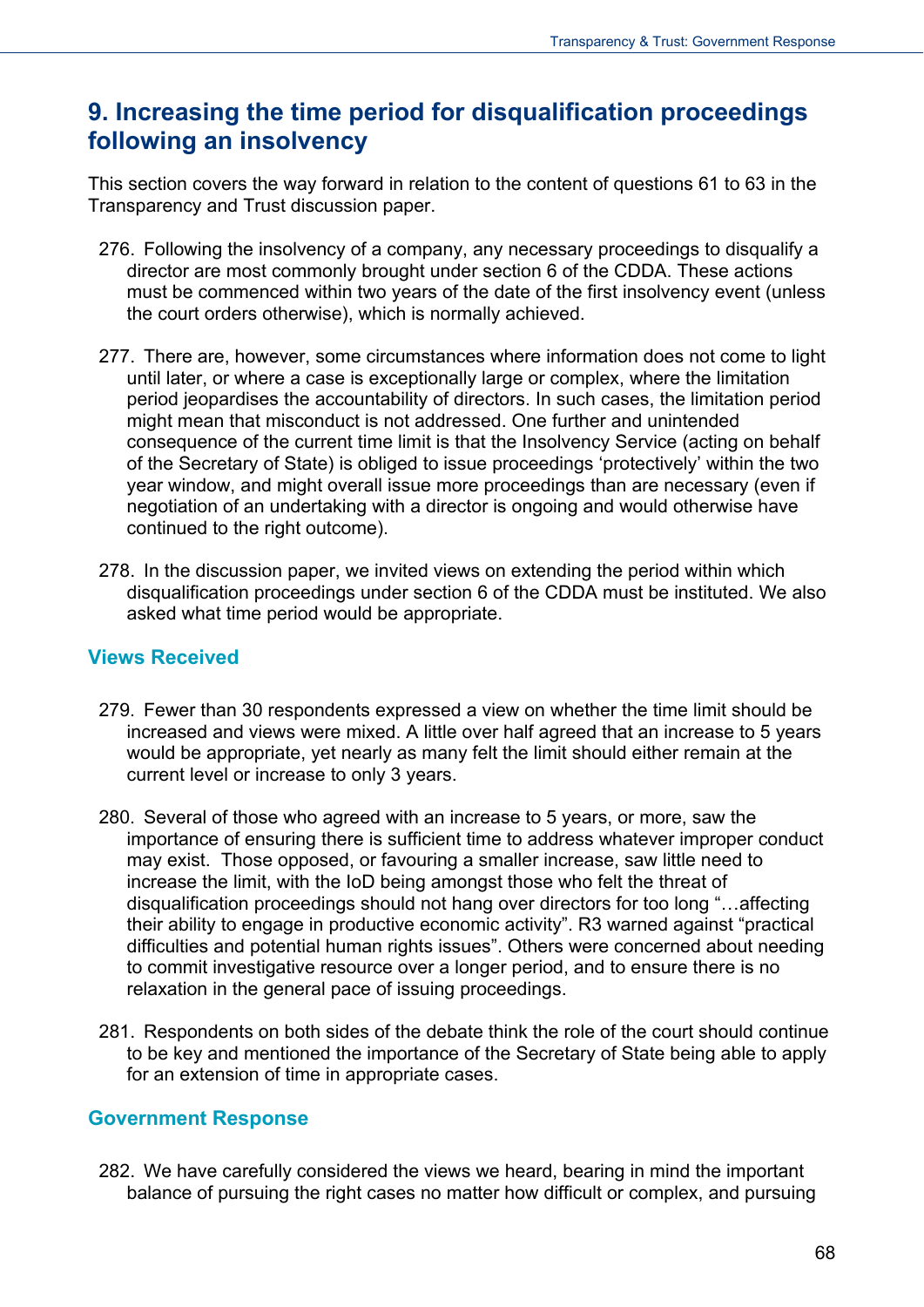the majority of cases quickly, efficiently, and cost effectively. We have also considered carefully the points made about the effects of a protracted process on directors, while ensuring the public are protected from miscreant directors.

283. Having weighed up the differing views, we propose to increase the time limit to three years. We will also continue to make use of the provision to apply for leave to bring proceedings out of time in complex or difficult cases.

#### **Summary way forward**

 **When Parliamentary time allows we will increase the time limit for instituting disqualification proceedings under section 6 of the CDDA from 2 to 3 years of the earliest insolvency event.**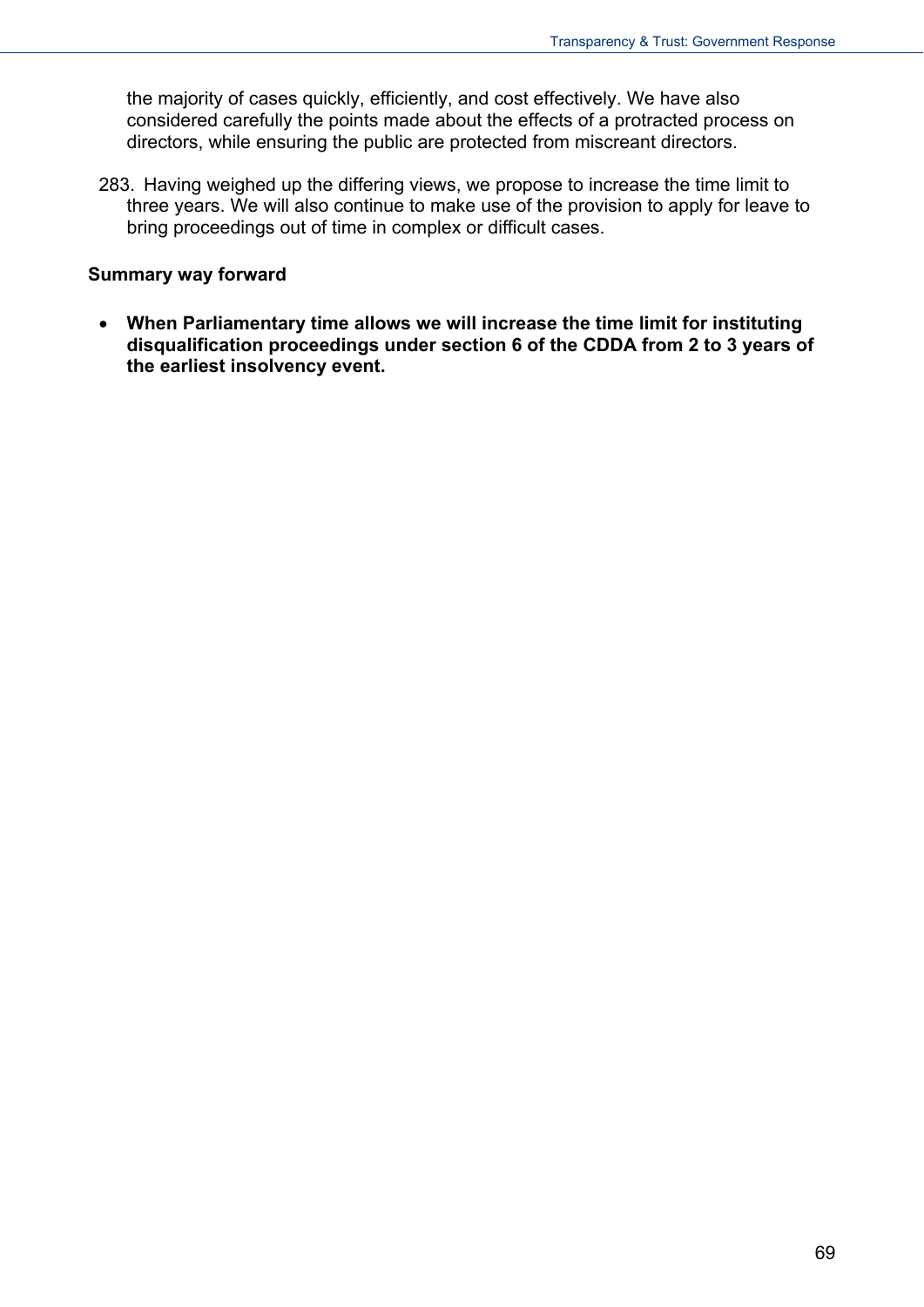# **Annex A: Linking the discussion paper to your views and our response**

| <b>Discussion</b><br><b>Paper</b> | <b>Government</b><br><b>Response</b> | <b>Question Topic</b>                                                |
|-----------------------------------|--------------------------------------|----------------------------------------------------------------------|
| <b>Question</b>                   | <b>Reference</b>                     |                                                                      |
| 1                                 | 29-35                                | Defining beneficial ownership                                        |
| $\overline{2}$                    | 44-52                                | Scope of companies (LLPs)                                            |
| 3                                 | 53-58                                | Exemptions                                                           |
| $\overline{4}$                    | 59-73                                | Beneficial ownership - part 22 of the Companies<br>Act 2006          |
| 5                                 | 59-73                                | Beneficial ownership of blocks (25%+)                                |
| $6\phantom{1}$                    | 59-73                                | Beneficial ownership - disclosure requirements                       |
| $\overline{7}$                    | 59-73                                | Beneficial ownership - additional requirements                       |
| 8                                 | 36-43                                | <b>Express trustees</b>                                              |
| 9                                 | 36-43                                | Beneficiaries of trusts                                              |
| 10                                | 128-138                              | Companies Act 1985 investigative powers                              |
| 11                                | 74-89                                | Information to be obtained - requirements                            |
| 12                                | 74-89                                | Information to be obtained - requirements                            |
| 13                                | 74-89                                | Information to be obtained - requirements                            |
| 14                                | 74-89                                | Information to be obtained - requirements                            |
| 15                                | 90-101                               | Updating the information                                             |
| 16                                | 90-101                               | Updating the information - Beneficial owners<br>proactively updating |
| 17                                | 90-101                               | Updating the information - timeframes for updating                   |
| 18                                | 90-101                               | Updating the information - annual returns                            |
| 19                                | 102-119                              | Information being made publicly available                            |
| 20                                | 102-119                              | Information being made publicly available                            |
| 21                                | 120-127                              | Exemptions from public disclosure                                    |
| 22                                |                                      |                                                                      |
| 23                                | 102-119                              | Information being made publicly available                            |
| 24                                | 120-127                              | Exemptions from public disclosure                                    |
| 25                                |                                      |                                                                      |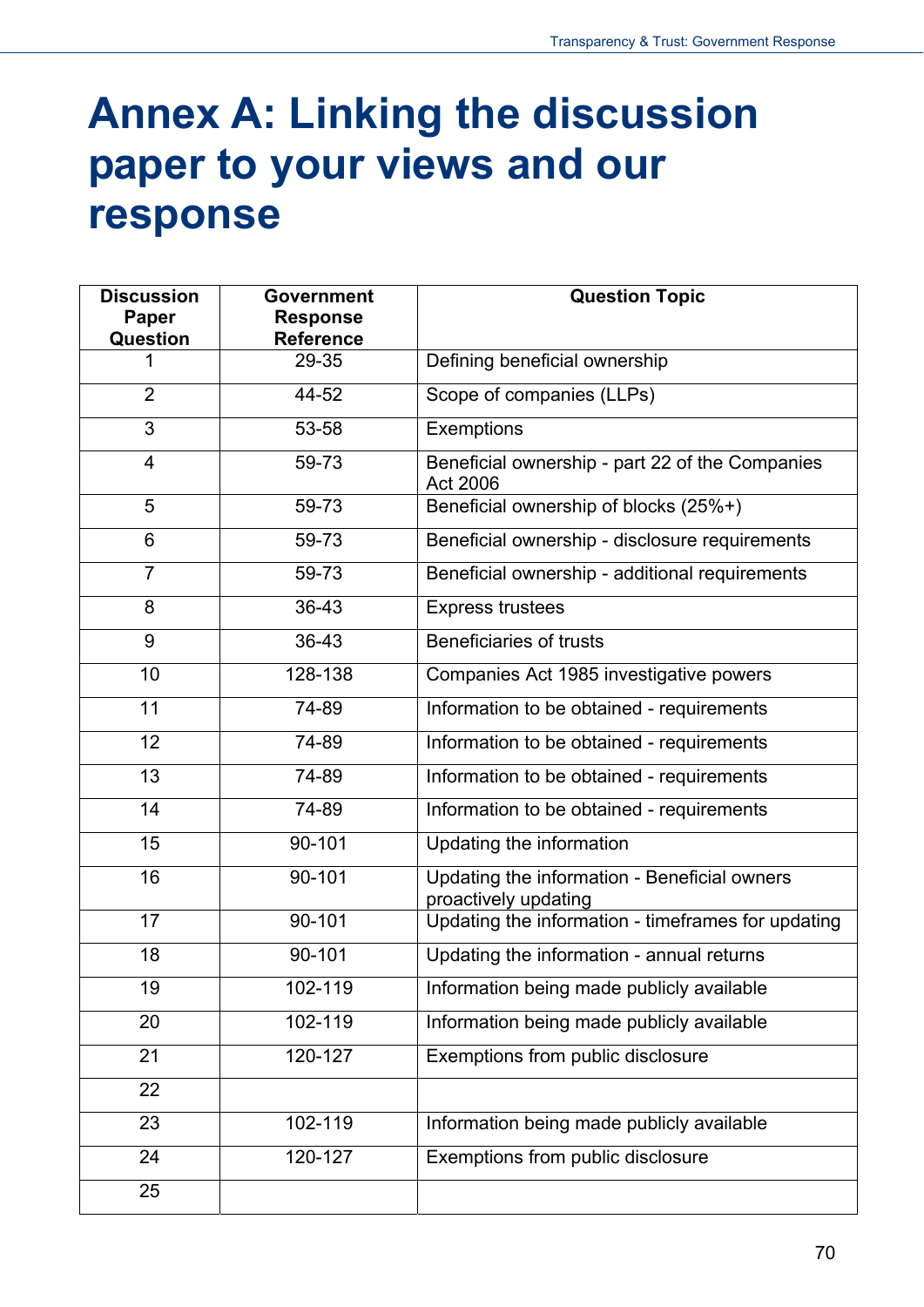| <b>Discussion</b><br>Paper<br><b>Question</b> | <b>Government</b><br><b>Response</b><br><b>Reference</b> | <b>Question Topic</b>                                                               |
|-----------------------------------------------|----------------------------------------------------------|-------------------------------------------------------------------------------------|
| 26                                            |                                                          |                                                                                     |
| 27                                            | 139-157                                                  | Bearer shares - prohibiting the new issue of bearer<br>shares                       |
| 28                                            | 139-157                                                  | Bearer shares - timeframes                                                          |
| 29                                            | 139-157                                                  | Bearer shares - additional measures                                                 |
| 30                                            | 139-157                                                  | Bearer shares - costs and benefits                                                  |
| 31                                            | 175-202                                                  | Nominee directors - statutory duties and disclosure<br>of status                    |
| 32                                            | 175-202                                                  | Nominee directors - divesting power                                                 |
| 33                                            | 175-202                                                  | Nominee directors - additional measures                                             |
| 34                                            | 158-174                                                  | Corporate directors - policy                                                        |
| 35                                            | 158-174                                                  | Corporate directors - prohibiting corporate directors                               |
| 36                                            | 158-174                                                  | Corporate directors - timeframes for prohibiting<br>corporate directors             |
| 37                                            | 158-174                                                  | Corporate directors - additional measures                                           |
| 38                                            | 158-174                                                  | Corporate directors - costs and benefits                                            |
| 39                                            |                                                          |                                                                                     |
| 40                                            | 237-258                                                  | Allowing sectoral regulators to disqualify                                          |
| 41                                            | 237-258                                                  | Allowing sectoral regulators to disqualify                                          |
| 42                                            | 237-258                                                  | Allowing sectoral regulators to disqualify                                          |
| 43                                            | 203-225                                                  | Factors to be taken into account - breaches of<br>sectoral regulation               |
| 44                                            | 203-225                                                  | Factors to be taken into account - wider social<br>impacts                          |
| 45                                            | 203-225                                                  | Factors to be taken into account - definition of<br>wider social impacts            |
| 46                                            | 203-225                                                  | Factors to be taken into account - High volume<br>deposits and vulnerable creditors |
| 47                                            | 203-225                                                  | Factors to be taken into account - high volume<br>deposits and vulnerable creditors |
| 48                                            | 203-225                                                  | The director's previous failures                                                    |
| 49                                            | 203-225                                                  | The director's previous failures                                                    |
| 50                                            | 259-275                                                  | Better compensating creditors for director<br>misconduct                            |
| 51                                            | 259-275                                                  | Better compensating creditors for director<br>misconduct                            |
| 52                                            | 259-275                                                  | Better compensating creditors for director<br>misconduct                            |
| 53                                            | 259-275                                                  | Better compensating creditors for director<br>misconduct                            |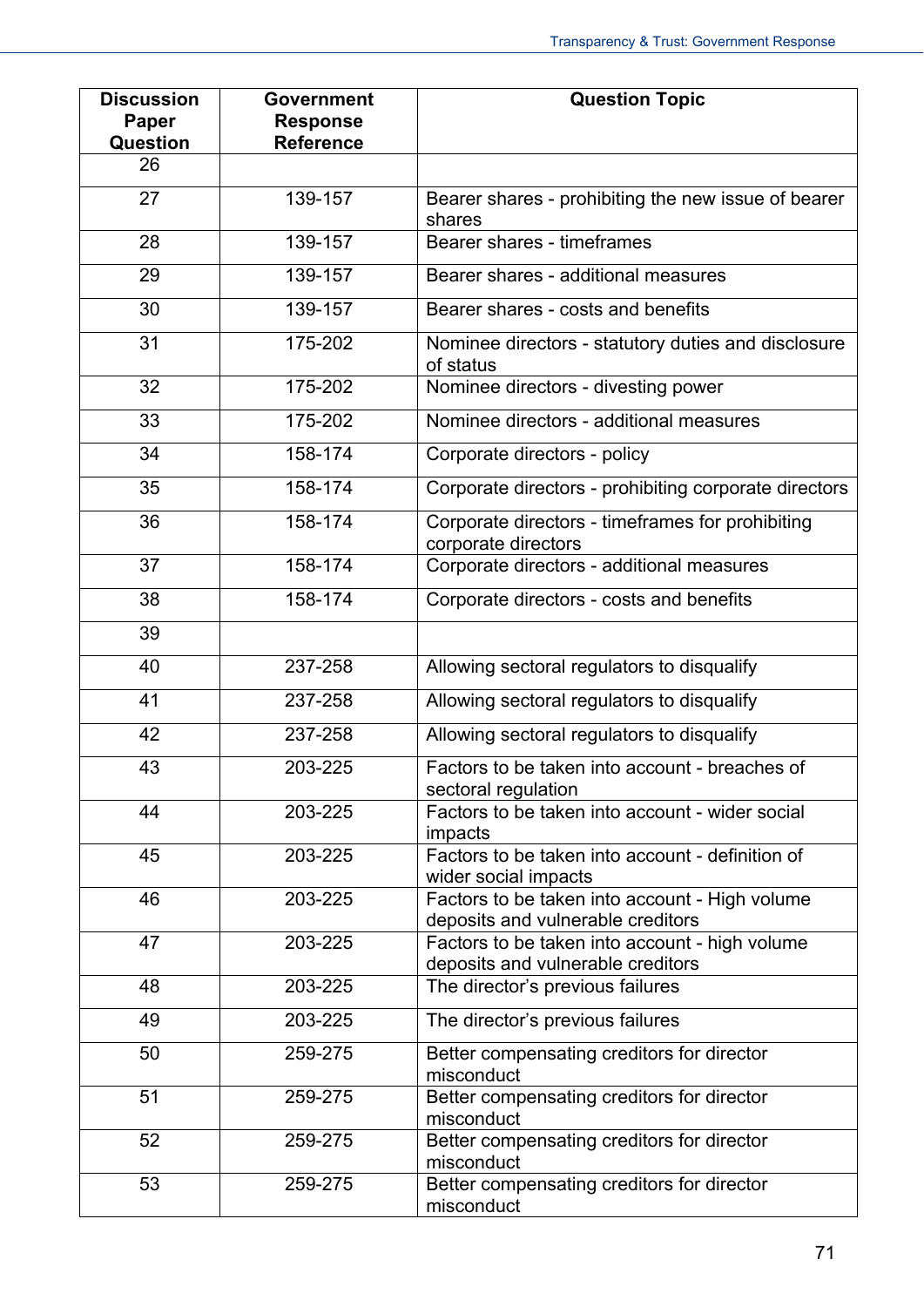| <b>Discussion</b> | <b>Government</b> | <b>Question Topic</b>                                 |
|-------------------|-------------------|-------------------------------------------------------|
| Paper             | <b>Response</b>   |                                                       |
| <b>Question</b>   | <b>Reference</b>  |                                                       |
| 54                | 259-275           | Better compensating creditors for director            |
|                   |                   | misconduct                                            |
| 55                | 259-275           | Better compensating creditors for director            |
|                   |                   | misconduct                                            |
| 56                | 259-275           | Better compensating creditors for director            |
|                   |                   | misconduct                                            |
| 57                | 259-275           | Better compensating creditors for director            |
|                   |                   | misconduct                                            |
| 58                | 259-275           | Better compensating creditors for director            |
|                   |                   | misconduct                                            |
| 59                | 259-275           | Better compensating creditors for director            |
|                   |                   | misconduct                                            |
| 60                | 259-275           | Better compensating creditors for director            |
|                   |                   | misconduct                                            |
| 61                | 276-283           | Increasing the time period within which               |
|                   |                   | disqualification proceedings must be brought          |
|                   |                   | following an insolvency                               |
| 62                | 276-283           | Increasing the time period within which               |
|                   |                   | disqualification proceedings must be brought          |
|                   |                   | following an insolvency                               |
| 63                | 276-283           | Increasing the time period within which               |
|                   |                   | disqualification proceedings must be brought          |
| 64                | 175-202           | following an insolvency<br><b>Educating directors</b> |
|                   |                   |                                                       |
| 65                | 175-202           | <b>Educating directors</b>                            |
| 66                | 175-202           | <b>Educating directors</b>                            |
| 67                | 175-202           | <b>Educating directors</b>                            |
| 68                | 175-202           | <b>Educating directors</b>                            |
| 69                | 226-236           | Directors accountability for misconduct overseas      |
| 70                | 226-236           | Directors accountability for misconduct overseas      |
| 71                | 226-236           | Directors accountability for misconduct overseas      |
| 72                | 226-236           | Directors accountability for misconduct overseas      |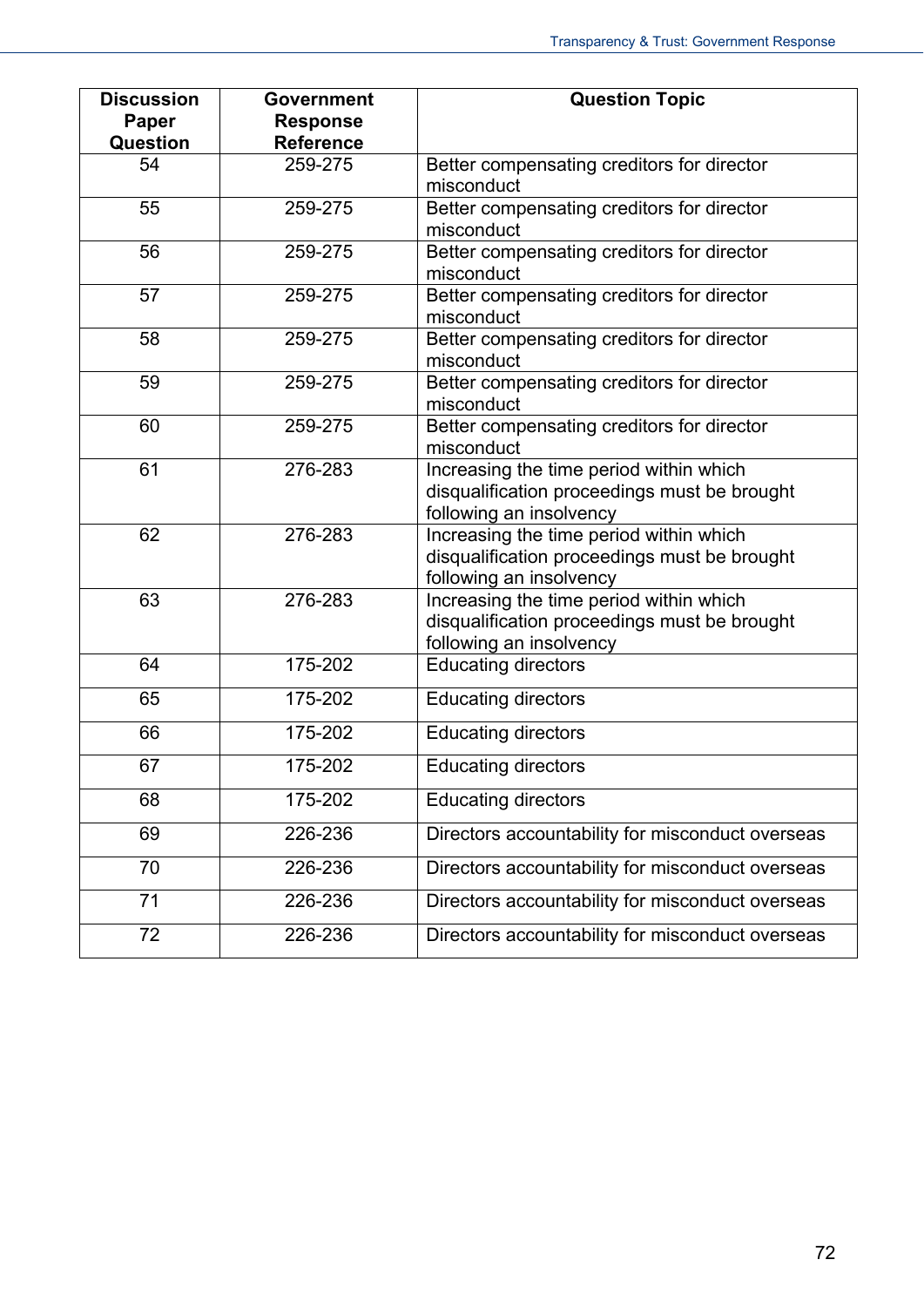## **How to get in touch**

We are happy to continue to hear views on the policy direction set out in this paper as we move towards its implementation in legislation. Please do contact **transparencyandtrust@bis.gsi.gov.uk** clearly marking the subject of your email.

In exceptional circumstances we will accept correspondence in hard copy. If you need to submit a hard copy, please provide two copies to the Corporate Governance team, Business Environment directorate at the following address:

Transparency & Trust Corporate Governance Business Directorate 1 Victoria Street London SW1H 0ET

We regret that we are not able to receive faxed documents.